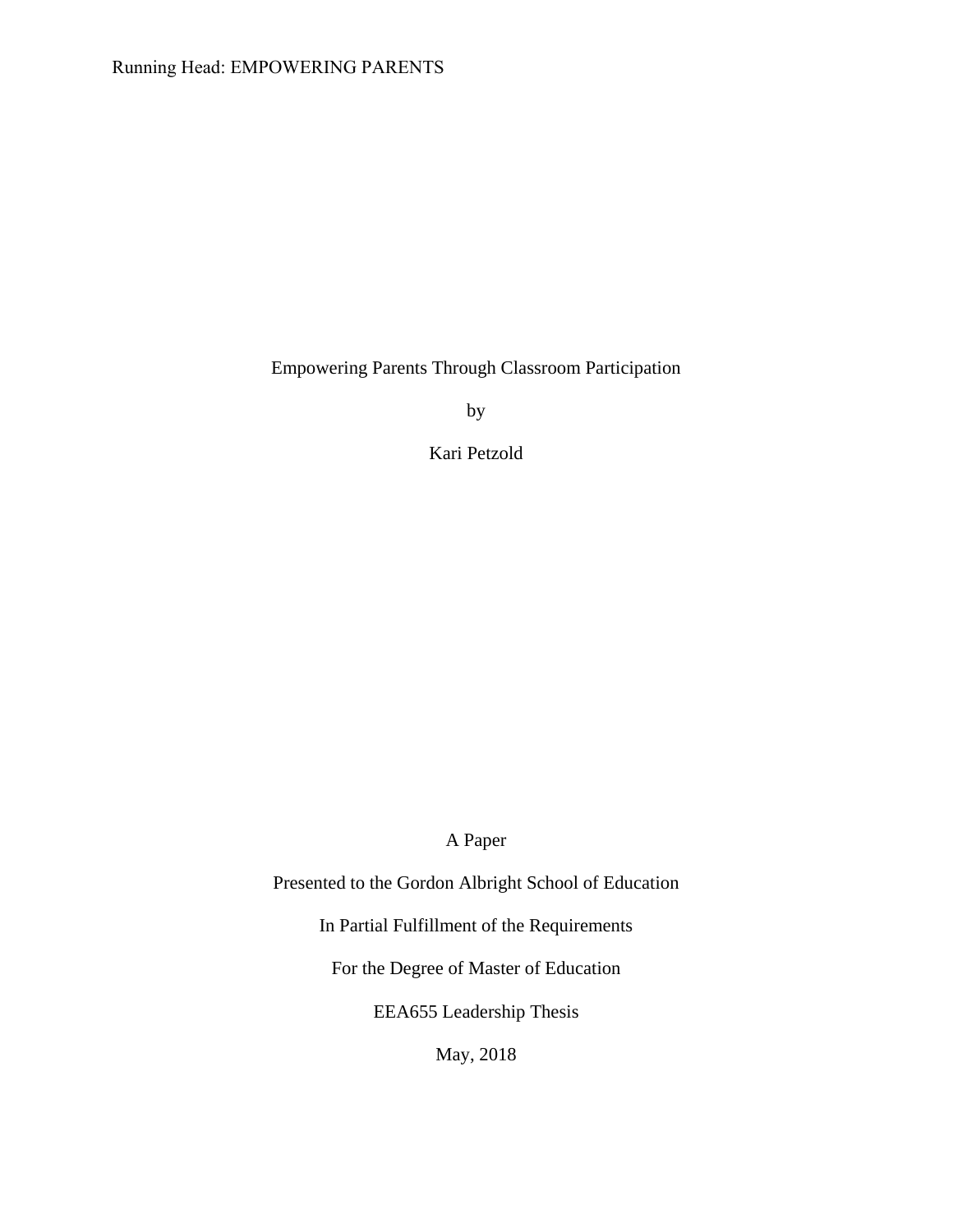# **Empowering Parents Through Classroom Participation**

APPROVED:

Charles Statt.

(Faculty Advisor)

(Principal of Canadian Programs)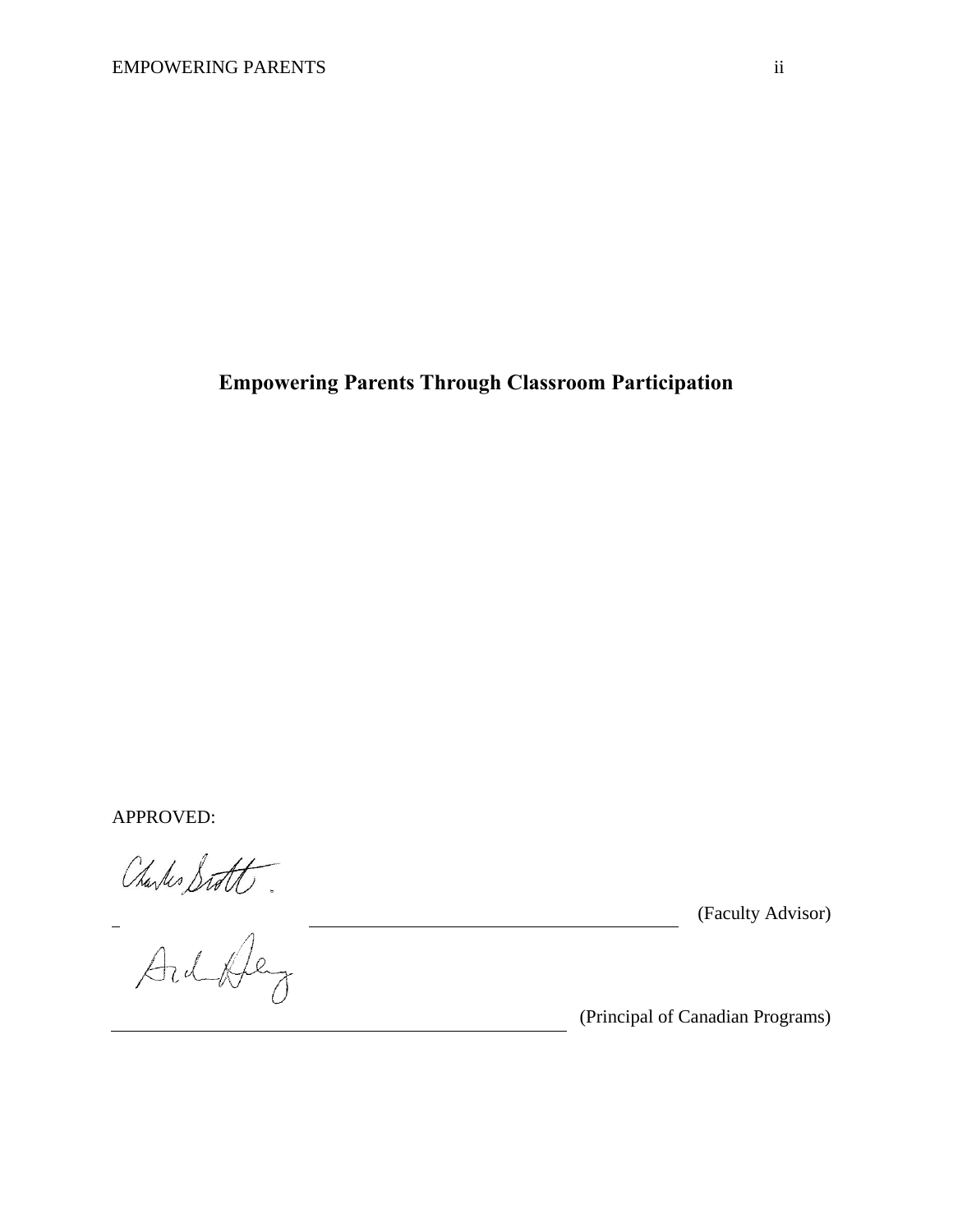### **Acknowledgement**

<span id="page-2-0"></span>What a joyful experience this has been, and I'd like to thank those people who helped to make it so. I'm particularly grateful to Mark and Nial, who graciously gave me up for long periods of time, and then happily welcomed me back when I finished my classes, papers, internships, and thesis. Further thanks to my parents, who supported me from the first: my mom, who gave me valuable insight from the perspective of a working mother who longed to be able to participate in my classrooms; my dad, for his editing advice and meaningful suggestions; and to both of them, for modeling lifelong learning and the desire to make a difference. Much planning and discussion for this thesis occurred during classes, and I thank my cohort team, who truly made it a pleasure to learn and laugh and persevere with. Finally, I'm so thankful to Charles Scott, who gave of his time and enthusiasm, and provided me with the thoughtful feedback I needed as I navigated my first thesis. Thank you, all of you, for an unforgettable experience.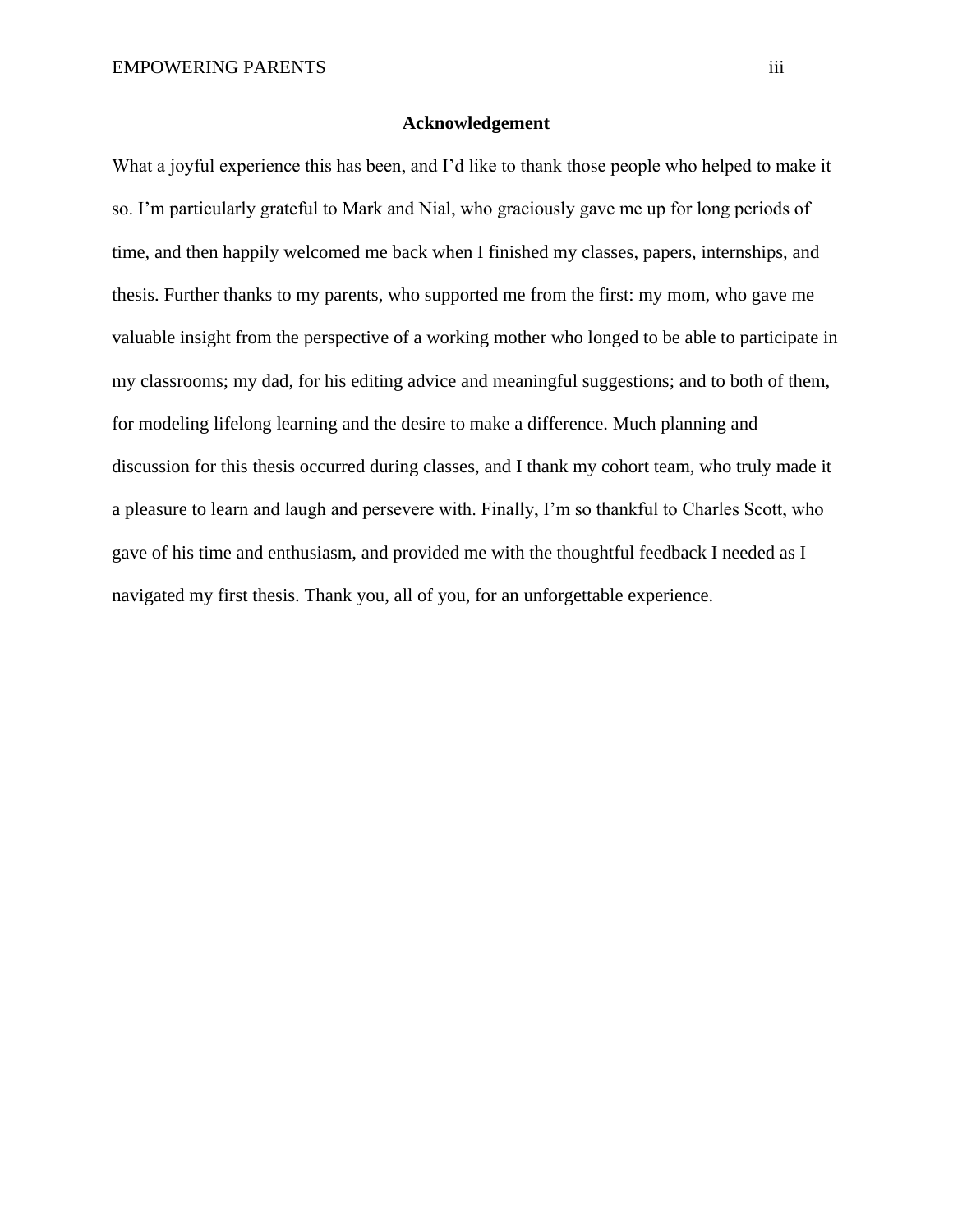#### <span id="page-3-0"></span>**Abstract**

Educators are ever searching for strategies to increase student learning, and research has shown that meaningful parent participation in schools is an effective way to support academic and social-emotional growth in children. Many parents, however, do not participate in their children's education for a variety of reasons, and the current research sought to determine whether inviting parents into a grade two classroom to support literacy centres empowered parents to be more active in all aspects of their child's education. The author used a qualitative, case study design involving classroom observations and interviews with one teacher and four parent participants. From the interviews emerged six themes surrounding the benefits and challenges of classroom participation, including Making a Difference, Increased Understanding, Level of Comfort, Communication, Time Constraints, and Training Required. Results show that although the parents noted there were challenges to be overcome, each participant interview revealed that the process of participating in their child's classroom empowered the parents to better understand the language and procedures of the school, and thereby more effectively support their children's learning at home. These findings suggest that it is well worth the effort for schools to be purposeful in overcoming parents' barriers to participation and in developing relationships of trust for the benefit of all learners.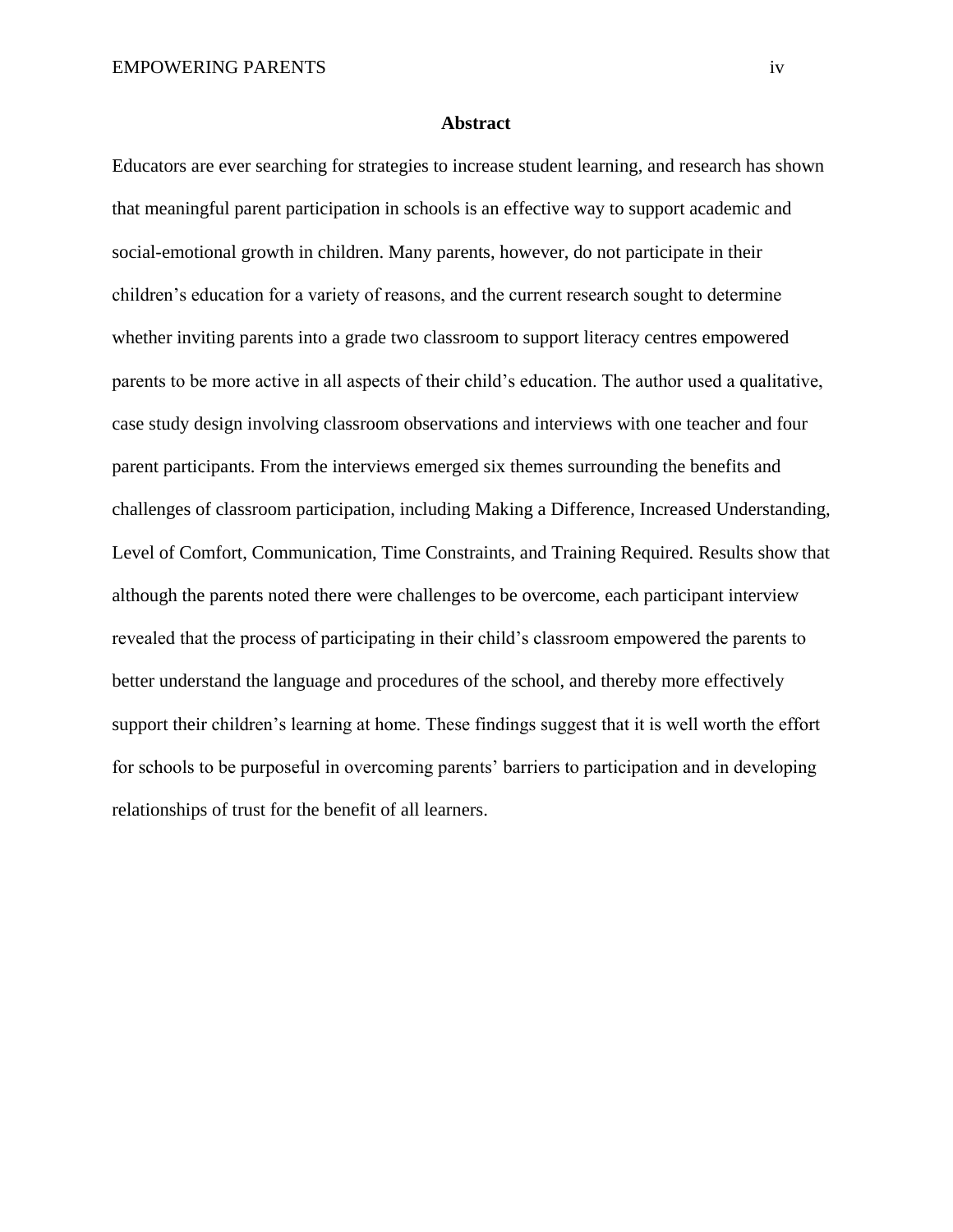# **Table of Contents**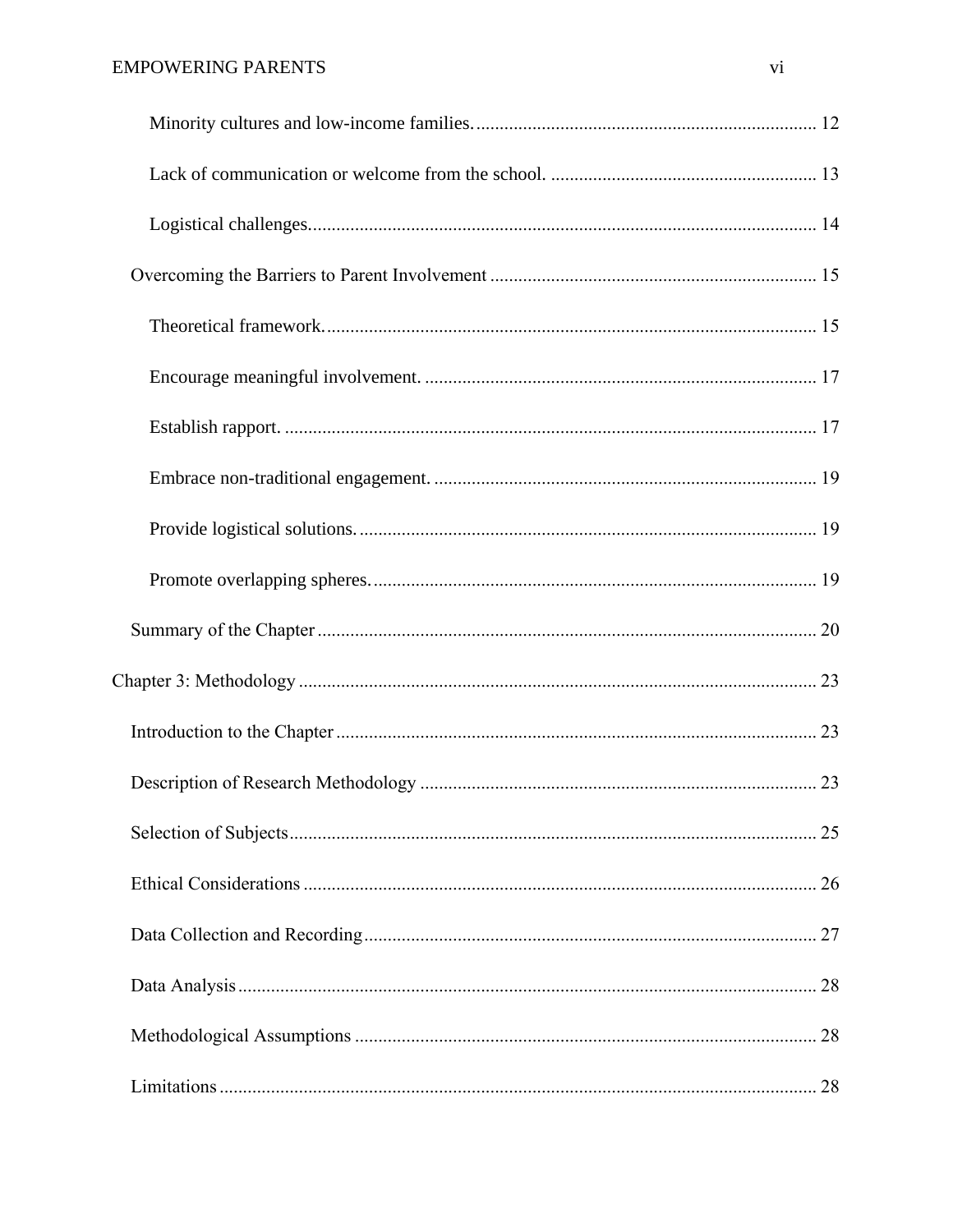# **EMPOWERING PARENTS**

| Chapter 5: Summary, Implications, Recommendations, and Conclusions 42 |  |
|-----------------------------------------------------------------------|--|
|                                                                       |  |
|                                                                       |  |
|                                                                       |  |
|                                                                       |  |
|                                                                       |  |
|                                                                       |  |
|                                                                       |  |
|                                                                       |  |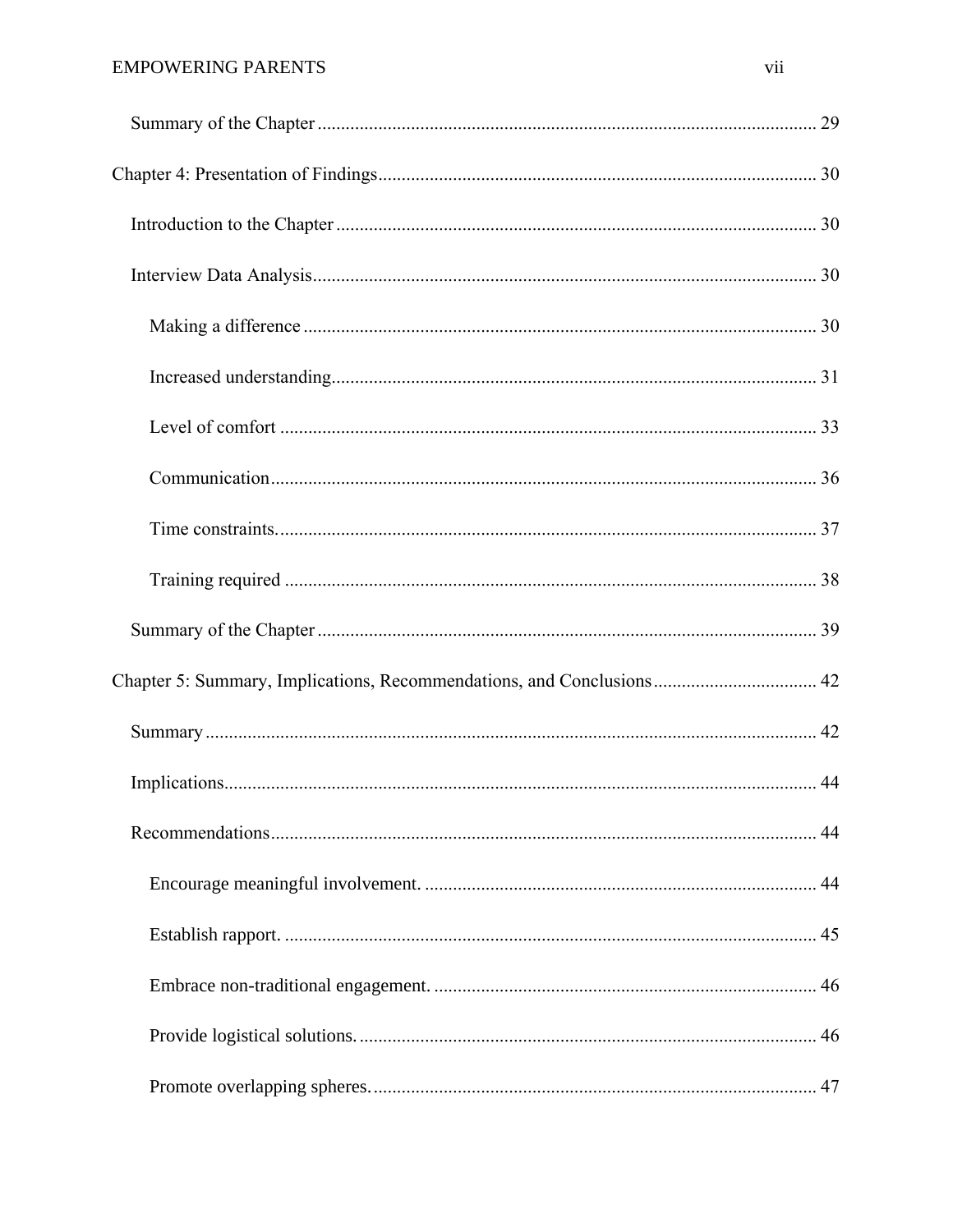# **EMPOWERING PARENTS**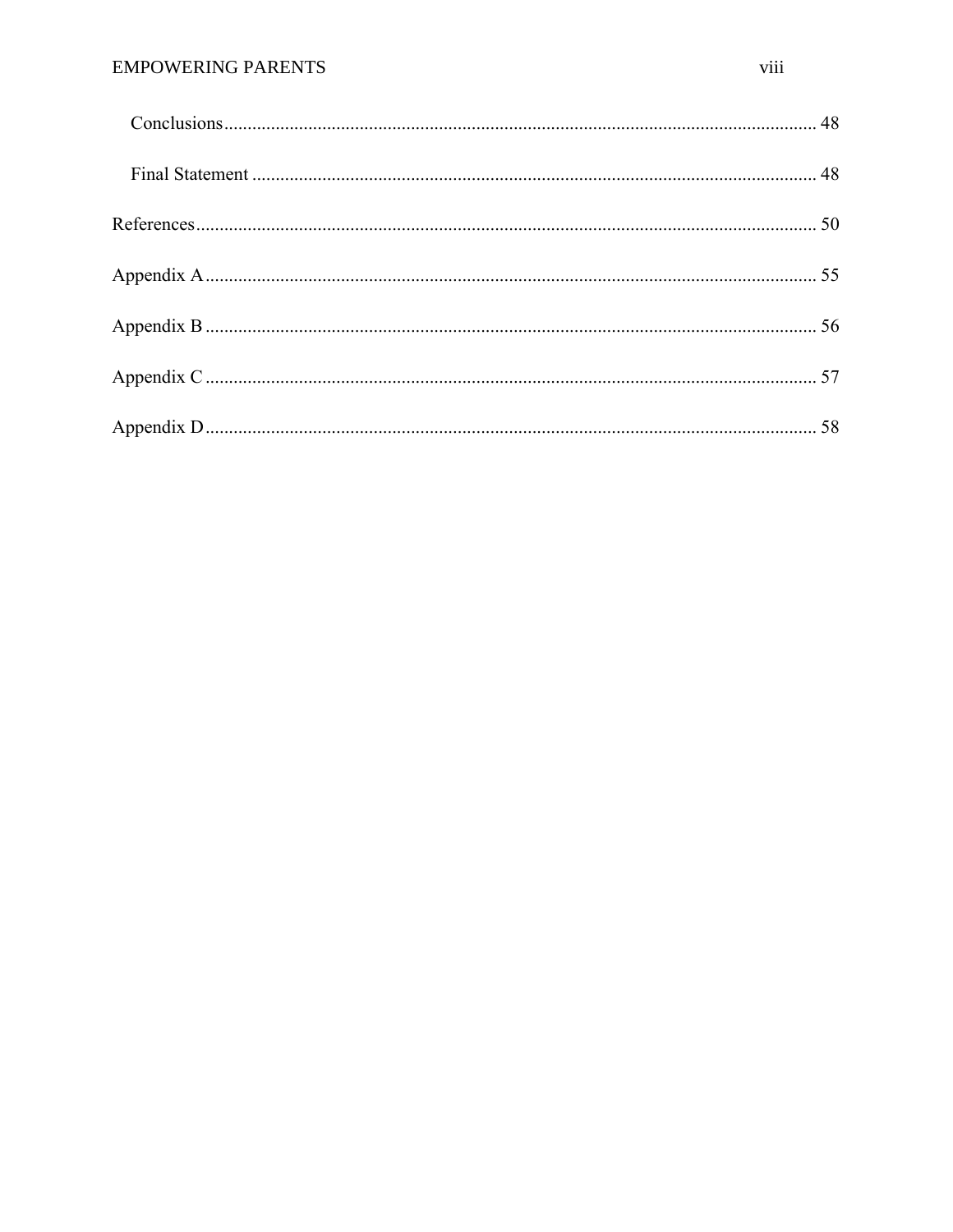# **Empowering Parents Through Classroom Participation**

#### **Chapter 1: Introduction**

<span id="page-8-0"></span>According to the British Columbia Ministry of Education, the goal of the school system is to enable students to "develop their individual potential and to acquire the knowledge, skills and abilities needed to contribute to a healthy society and a prosperous and sustainable economy" (Province of British Columbia, 2018). Educators are ever searching for the most effective ways to assist students in achieving this individual potential. Much research has been done in this area, and one of the factors shown to promote student learning is parent involvement in the process. This paper will examine the research regarding the benefits of parent involvement, the barriers to that involvement, and how these barriers can be overcome. Then it will look more closely at a case study involving parent participation in a grade two classroom, to determine whether increased parent involvement empowers parents to become active partners in the education of their children.

### <span id="page-8-1"></span>**Background to the Problem**

Berger (1991) outlines the history of parent involvement in schools, and notes that in the 1950s schools began to become more consolidated and children had to travel further for their education. This resulted in less parental involvement, and an increase in school administrator leadership over the education process. However, research in the 1960s already showed the benefits of early childhood education, including support for the whole family. As a result, throughout the 1970s there was a general focus on the family-school relationship which assumed that parents want to be involved but are not sure how to do so. Educational leaders and researchers maintained that parents and teachers must work together and learn from each other.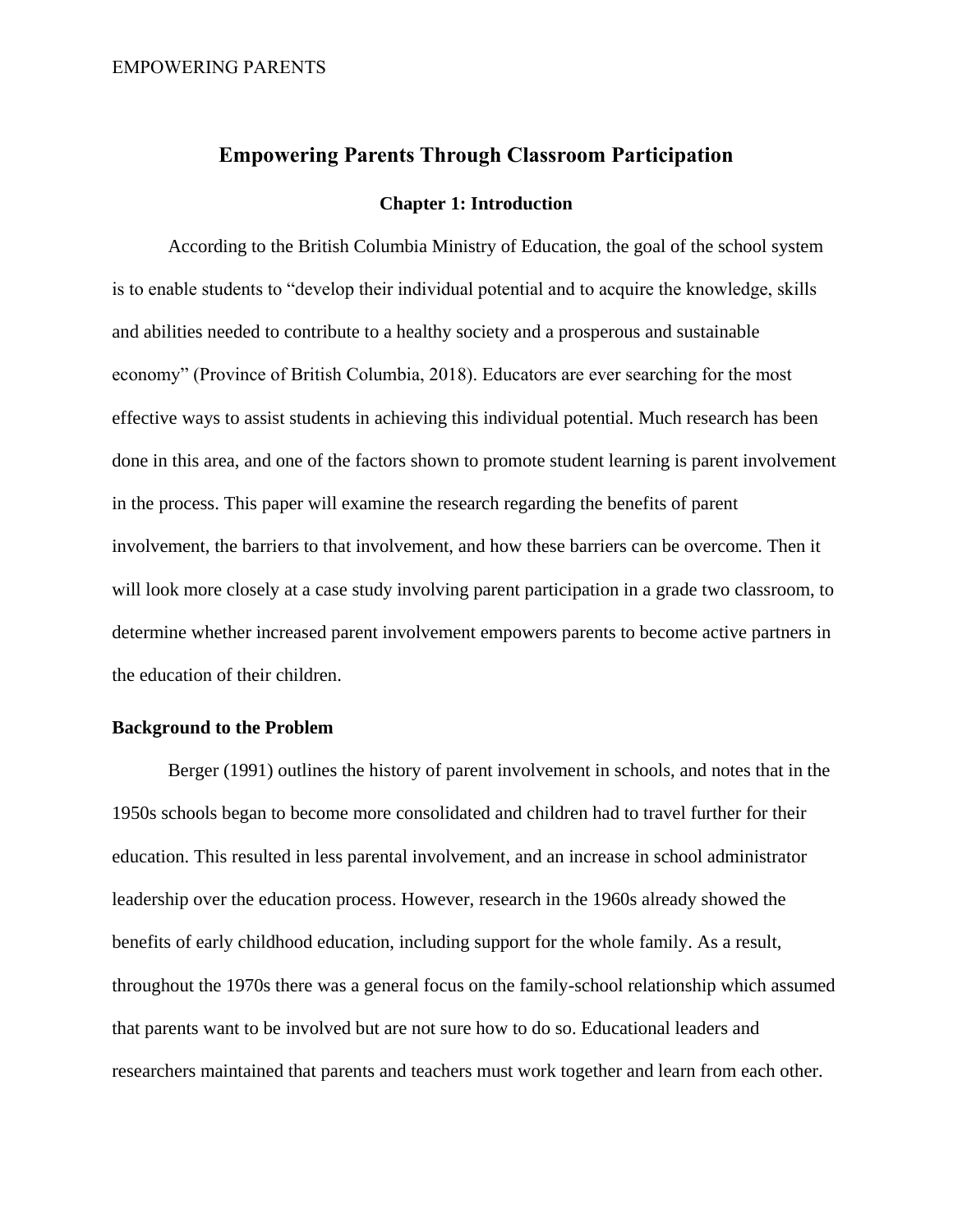There are a considerable number of factors that contribute to a child's successful learning experience. Epstein (1995) highlights the importance of a warm environment where home, school, and community collaborate to meet the child's needs. More recently, in his book on community and belonging, Peter Block (2008) outlines the critical importance of all members of the school community—students, staff, and parents—feeling that they are valued members with a voice that is heard. This recognition of the need for the child's learning to be supported across environments is a key element of Bronfenbrenner's (1994) bioecological model, in which the home, school, and community "microsystems" interact and the experiences in one environment impact those in the others. Academic and social emotional learning are most effectively accomplished when school staff work together with families and caregivers to teach the generalizability of skills throughout the microsystems (Wright, Masten, & Narayan, 2013). However, despite the decades of research highlighting the value of collaboration between the home and school, parents continue to be an underused resource in the education system.

#### <span id="page-9-0"></span>**Statement of the Problem**

As an educator faced with students struggling to achieve success in their primary school years, this author began to explore ways to support students beyond what was being done in the traditional classroom. Significant research points to the benefits to be found through meaningfully engaging parents within the school (Epstein, 1995; Hoover-Dempsey & Sandler, 1997; Smith, 2006). However, the school which is the centre of this current research is located in an area of the city characterized by older, often run-down homes. Many of the families attending the school are renting the homes, and frequent movement is the norm. Roughly half of the families are considered to be of low socioeconomic status, and many of the students in the school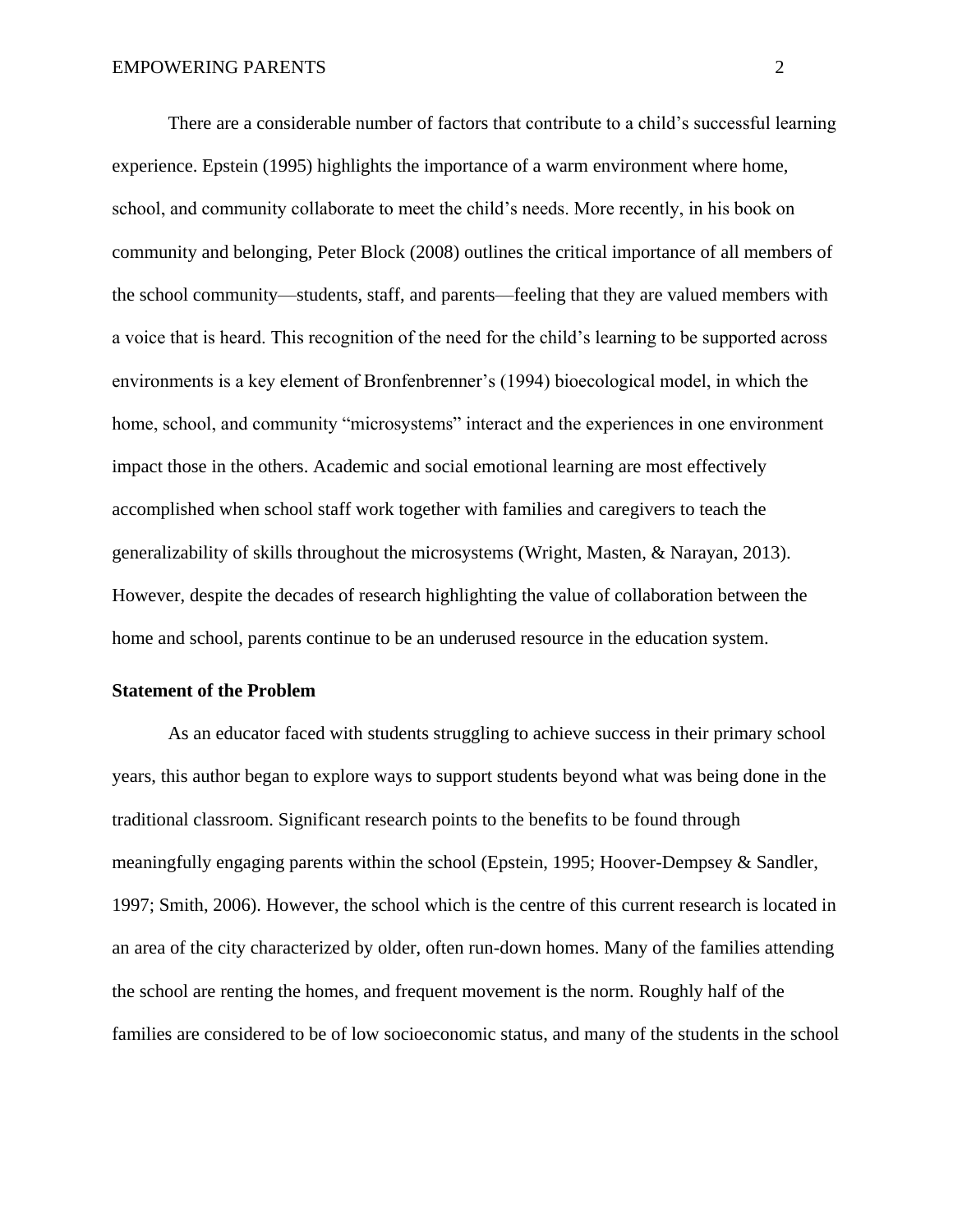participate in both the free breakfast and subsidised lunch programs. A small percentage also receive donated backpacks of food each Friday to support the families throughout the weekend. It is common for parents to share their own negative school experiences, and thus their hesitation to be comfortable members of the school community. Along with the mixture of middle to lowincome families, there are also many students hailing from countries other than Canada. Students from India, Ivory Coast, the Philippines, and Syria are among the population. Many of these students and their parents are in the process of learning English. Statistics on the demographic profile of the school's catchment area show that over 37% of the population speaks a first language other than English, and 29% of the population is a visible minority (City of Abbotsford, 2014). Crozier and Davies (2007) have found that families who are part of a minority culture or who are of lower socioeconomic status are less likely to be involved in their children's schools than are their middle class, majority culture peers. Researchers believe there are a variety of reasons for this, and therefore these barriers must be acknowledged and addressed by schools in order to be overcome.

#### <span id="page-10-0"></span>**Purpose of the Study and Research Question**

Research has shown that parents representing minority cultures or low socioeconomic status are less likely to engage in the school community (Daniel, 2015). Four years of observations at the focus school have provided the researcher with anecdotal support of these conclusions. However, studies by Epstein (1995), Smith (2006), and Hoover-Dempsey and Sandler (1997) clearly show that this need not be the case. With dedication to collaboration and community, the school can effect change and dramatically increase the volume and effectiveness of parent engagement in the school. Research indicates that often parents are interested in participating at the school, but are unsure of how to do so (Crozier & Davies, 2007). In their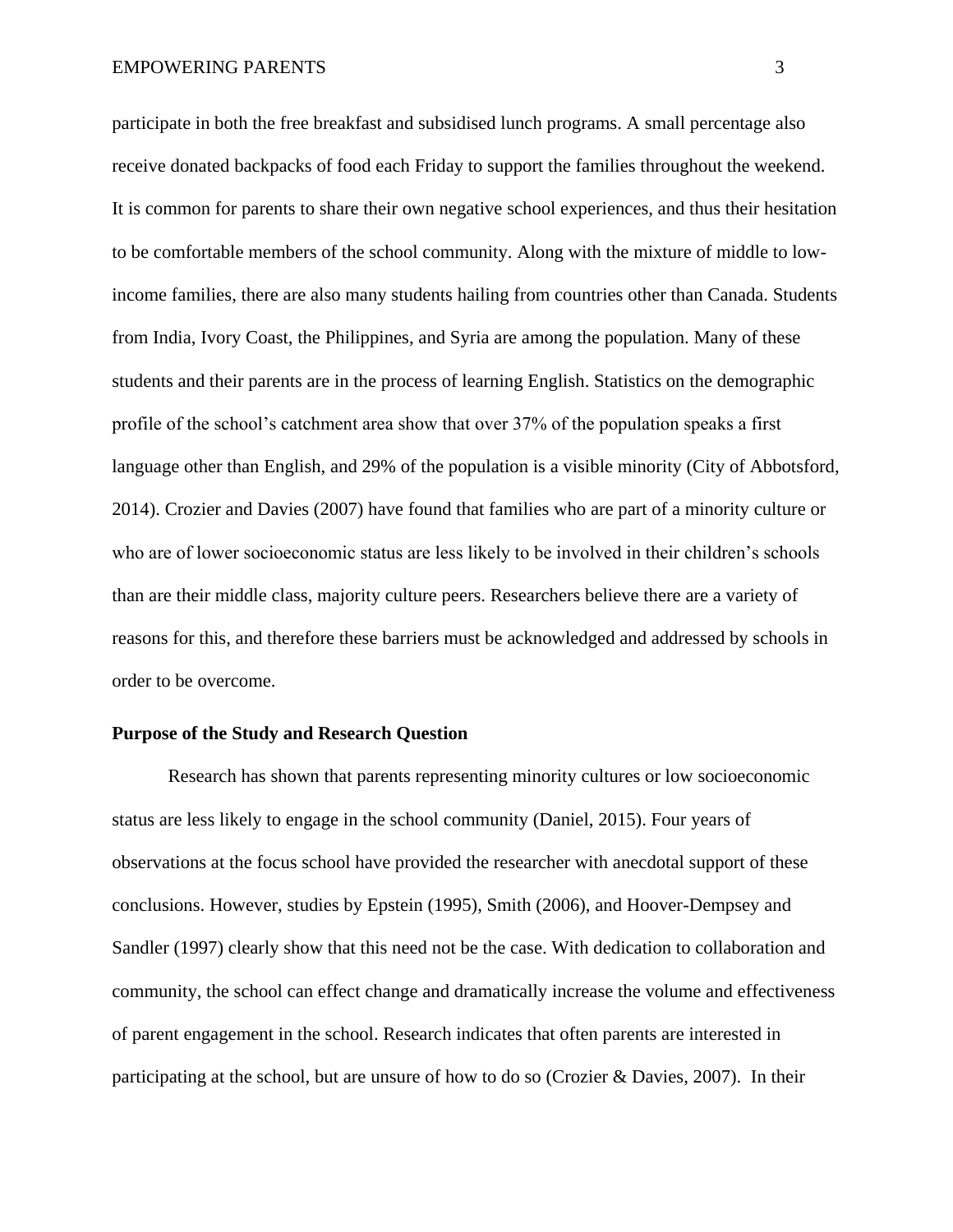research on parent participation in schools, Hoover-Dempsey and Sandler (2007) found that "(p)arents who believe they should be involved in their children's education and schooling *and*  who have a positive sense of efficacy about the usefulness of their involvement are likely to be involved" (p. 26). The purpose of this research, then, was to contribute toward helping parents develop the skills and confidence to engage in their child's learning. Specifically, the researcher sought to determine if inviting parents into a grade two classroom to support literacy centres empowered them to feel more engaged in their child's learning process.

#### <span id="page-11-0"></span>**Importance of the Study**

Parents who feel empowered to support their children in their school journey are parents who can join with staff and students in feeling like valued and integral members of the school community. The information gleaned from this study can help school district staff better understand the perspective of parents regarding involvement in the school. Much of the research to be discussed outlines the misconceptions held by school staff toward parents, and this study can help increase this understanding of parents' perspectives toward education. As a result, it is hoped that school personnel will be better able to develop programs to reduce the barriers preventing parents from engaging more actively with the school, thereby empowering them to support their children with a sense of purpose and efficacy.

### <span id="page-11-1"></span>**Definition of Terms**

In their study examining barriers to parent participation in schools, Baker, Wise, Kelley, and Skiba (2016) differentiate between the terms *parent involvement* and *parent engagement*. The former they define as merely parental presence in the schools, while the latter represents those parents engaged in outside activities to promote their child's education but who are not able to actually be in the building. While this distinction is an important one, throughout this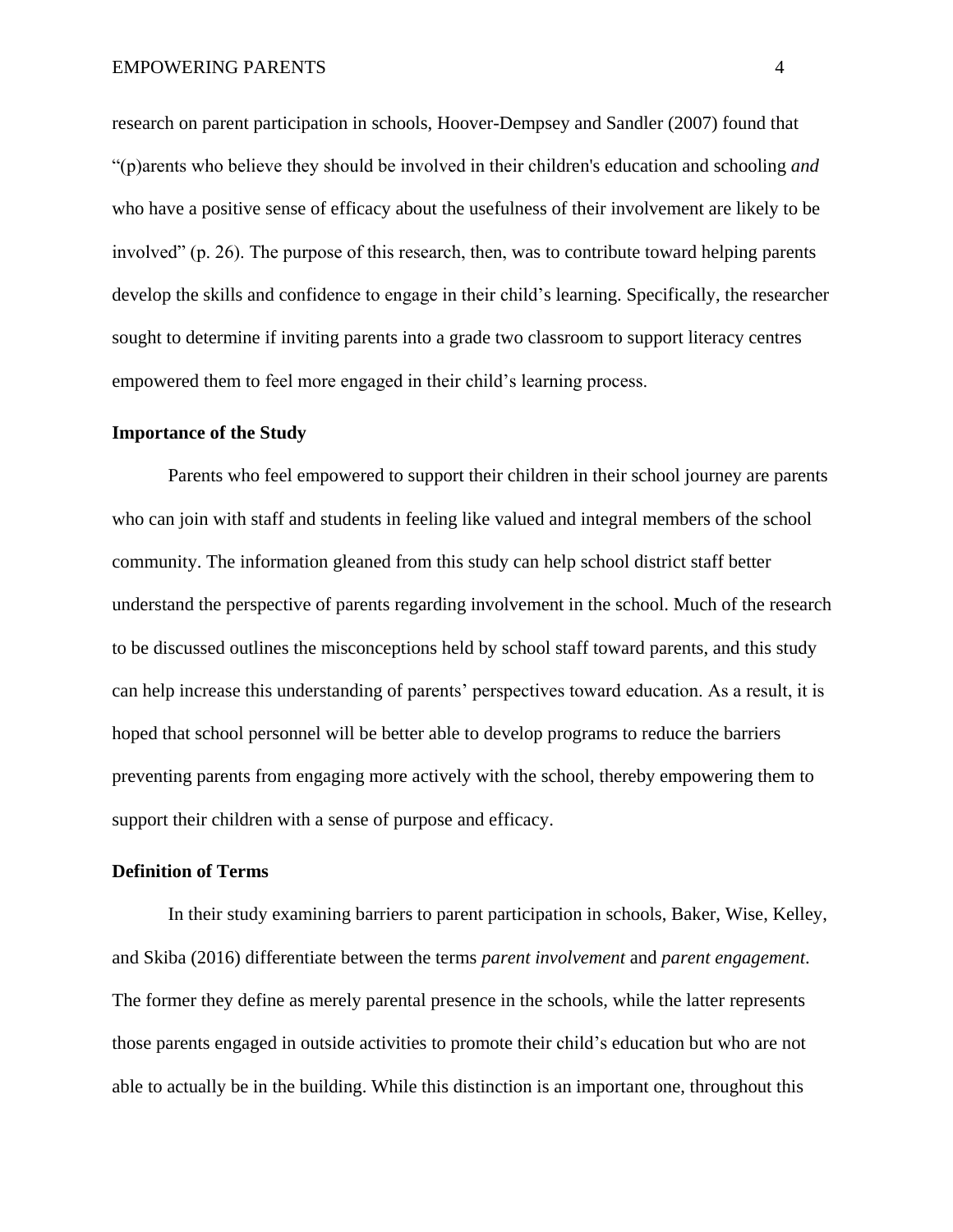paper the term parent involvement will be used to reflect those interactions that influence both the home and school settings (El Nokali, Backman, & Votruba-Drzal, 2010). More specifically, Epstein (1995) outlines six types of parental involvement, including: parenting, communicating, volunteering, learning at home, decision making, and collaborating with the community. Therefore, the ideas of both parent involvement and parent engagement are encompassed in the one term of parent involvement.

It is the focus of this paper to determine whether parents will feel empowered to support their child's education through classroom participation. Chamberlin (1997) defines empowerment as an individual's ability to access relevant information and choose meaningfully from a range of possibilities in an autonomous manner. Page and Czuba (1999) stress that empowerment is a social process which occurs across dimensions and allows people to have control over their lives. In this paper, therefore, parent empowerment refers to a parent's ability to understand and support their child's education, including questioning, discussing, and collaborating within the school and community settings.

#### <span id="page-12-0"></span>**Scope of the Study**

This paper is a case study examining the experiences within one elementary school in British Columbia. One teacher and four parents were interviewed, and classroom observations were done to determine the effect of classroom participation on a small group of parent volunteers. The results of these interviews and observations support extant research regarding the importance of meaningful parent involvement in the schools to promote student success. However, due to the small sample size and the lack of multiple methods of data collection, the results are not generalizable to the larger group of parents and schools.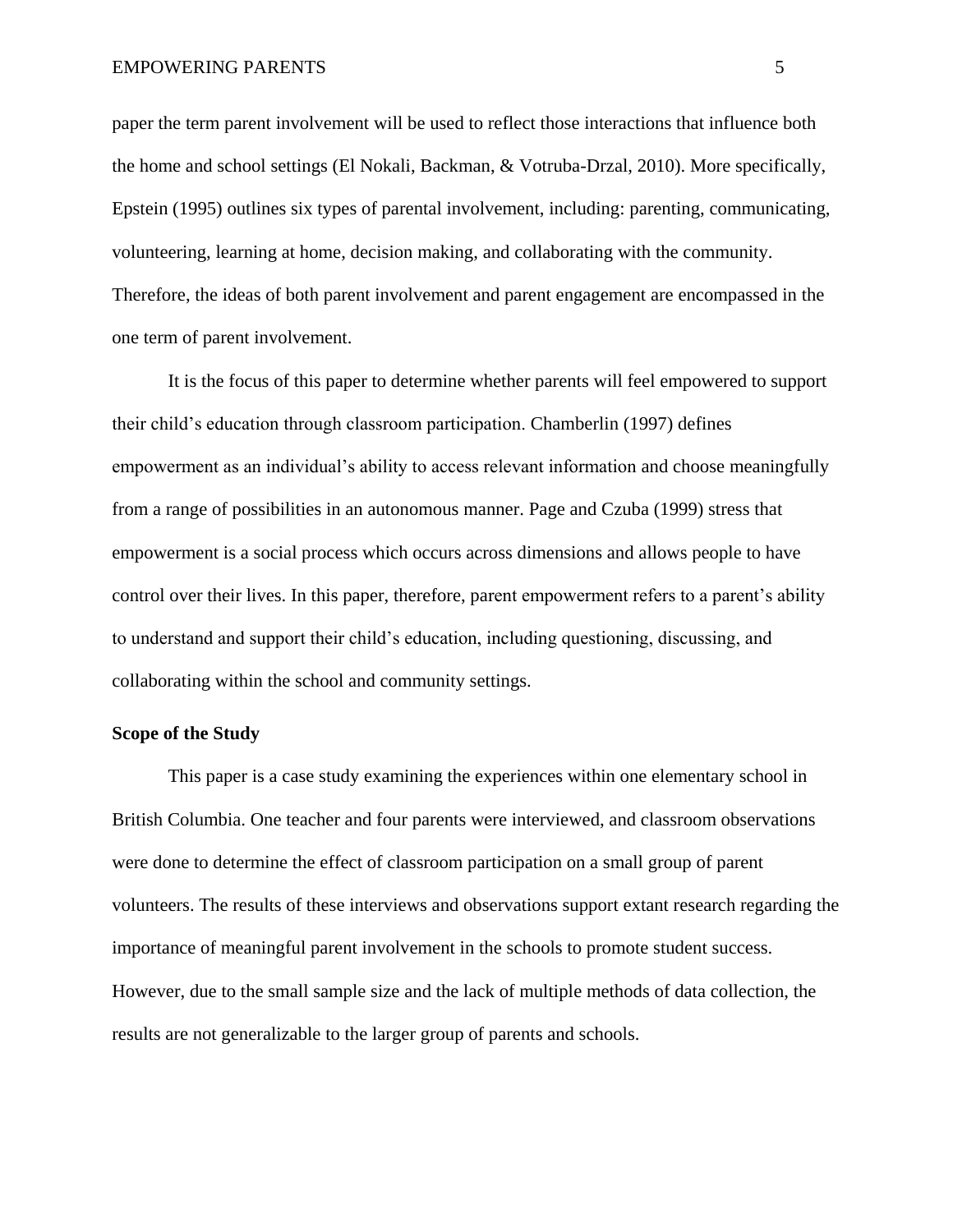### <span id="page-13-0"></span>**Summary of the Chapter**

The modern education system has as its goal that all students will be successful learners capable of contributing to the larger society upon graduation. Educators recognize that this is a tremendous task, and engage a vast number of strategies to achieve this goal. Research has long shown that one of the most effective tools for increasing student success is the meaningful participation of parents in the education process. However, despite its proven effectiveness, parent involvement in many schools is minimal. The purpose of this research is to examine parent and teacher attitudes at one inner-city school to determine if purposeful classroom participation empowers parents to be more active in all aspects of their child's education.

#### <span id="page-13-1"></span>**Outline of the Remainder of the Paper**

The following section of the paper contains the literature review, in which the author examines the research around parent involvement in schools. The themes include the benefits of parent involvement, the barriers to that involvement, and an examination of ways in which those barriers can be overcome.

The chapter on methodology explains the qualitative, case study design used in this study. Interviews and classroom observations were used to explore the benefits of parent involvement in a specific classroom environment. The chapter outlines the process for choosing participants, ensuring confidentiality, and analyzing interview data to determine themes.

In the results chapter those themes are examined, based on transcripts of participant interviews. A discussion of those themes in light of current research follows in the discussion section, and recommendations are given for future program development and implementation. Finally, conclusions are drawn based on the results of this study and its place among the extant literature on parent involvement in the classroom.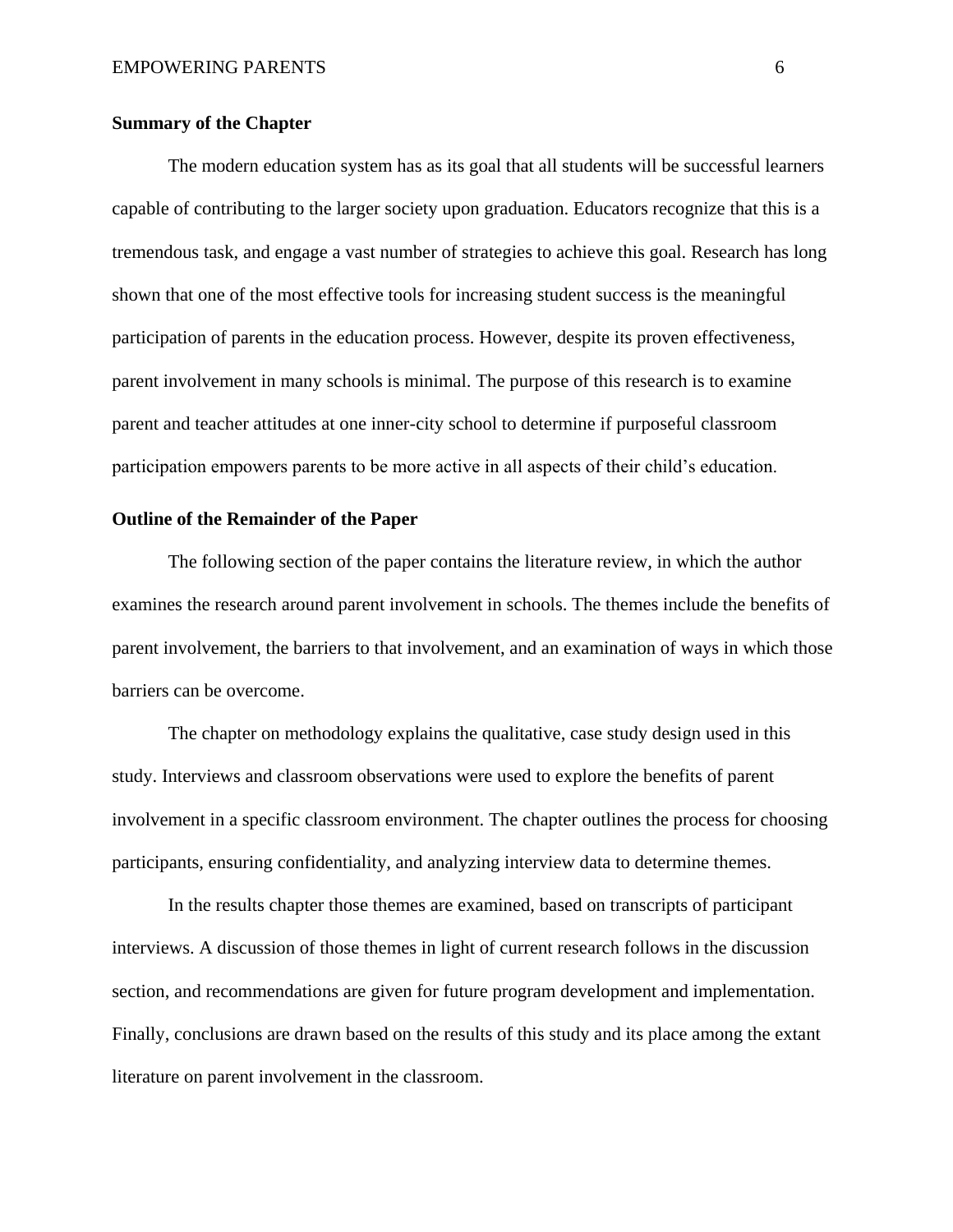#### **Chapter 2: Literature Review**

### <span id="page-14-1"></span><span id="page-14-0"></span>**Introduction to the Chapter**

Educators are continually working to find ways to increase student success. Research has shown time and again that parent participation in the learning process is beneficial both in the area of academics and social development. This literature review will examine the various forms of parent involvement, how this involvement has evolved over the years, and how parent empowerment through participation promotes student success. Following that will be an examination of the research studying the barriers which too often prevent meaningful parent engagement in schools. Finally, research surrounding ways to overcome these barriers will be addressed as a means of increasing parental involvement. The chapter will conclude with a summary of the research and its relevance to the current research question examining whether inviting parents into a grade two classroom for literacy centres empowers them to feel more engaged in their child's learning process.

#### <span id="page-14-2"></span>**Engagement versus Involvement**

It is important to note that not all meaningful parent participation must occur inside the school. Baker, Wise, Kelley, & Skiba (2016), focus on parental engagement in such areas as homework and sports, as opposed to exclusively within-school involvement. Analysis of interviews with minority culture parents showed many parents in the focus groups said that they do outside activities to promote their child's education, but are not able to actually be in the building; they felt that this should qualify as parent participation equally to the school staff. Early work by Dauber and Epstein (1989) shows that this has been a concern for decades. The authors found that school staff felt parents were not involved, nor had the desire to be. The parents, however, protested strongly that they wanted to be meaningfully involved but were unsure of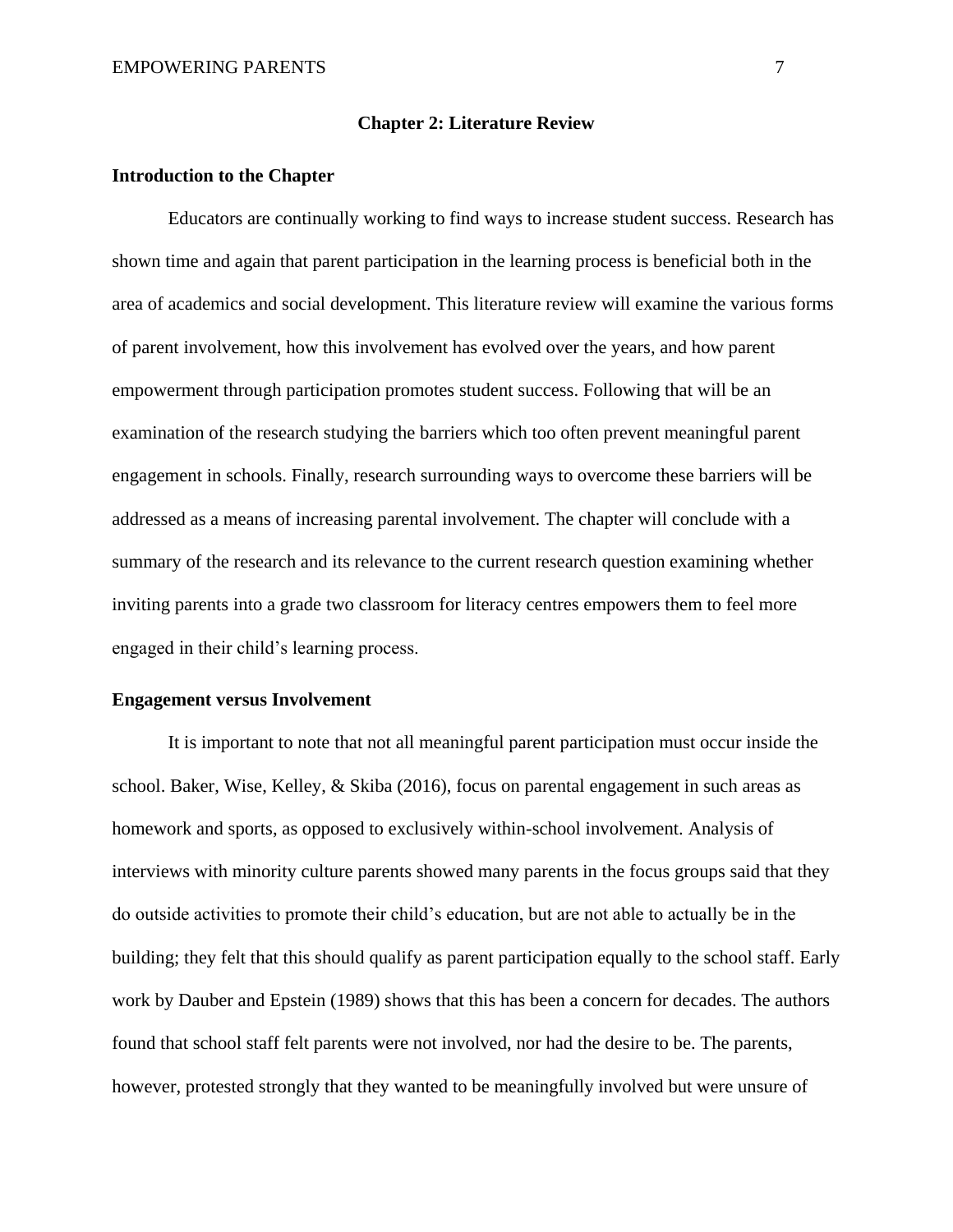how to do so. A similar notion is expressed in Daniel (2015), where parents indicated that they remained engaged in other areas of their child's life—such as with homework and extracurricular activities — throughout the later years. Recognition needs to be made by school staff that through meaningful participation outside of the school, it is possible for parents to be empowered to understand and support their child's education.

#### <span id="page-15-0"></span>**Historical View**

In her article examining the history of parent involvement in schools, Berger (1991) outlines how philosophies and perceptions have changed in education over the centuries. However, there are many elements that remain constant. For example, Berger explains that "parent education in early Greek society was for the benefit of the state, not the family" (p. 210), reinforcing the idea that education helps to prepare students to serve a larger societal purpose. The warring philosophies of the early 1800s in the United States — children are evil and need to be punished for guidance versus children are good and require love and nurturing for guidance — are ones that are still in evidence to some degree in education today. In the article, the development of the school system and its partnership with parents is outlined decade by decade, beginning in the 1880s up until the 1980s. Throughout that time, Kindergarten was introduced into the US with a focus on parent involvement and education, which became stronger as more immigrants entered the country and officials saw the school system as a way to impart the dominant culture to the new families. A focus on addressing mental health in children began in the 1940s, which Berger explains as being necessary considering the numbers of war recruits who were unable to serve because of mental health concerns. During the 1950s schools began to become more consolidated and children had to go further for their education. This resulted in less parental involvement, and an increase in school administrator leadership over the education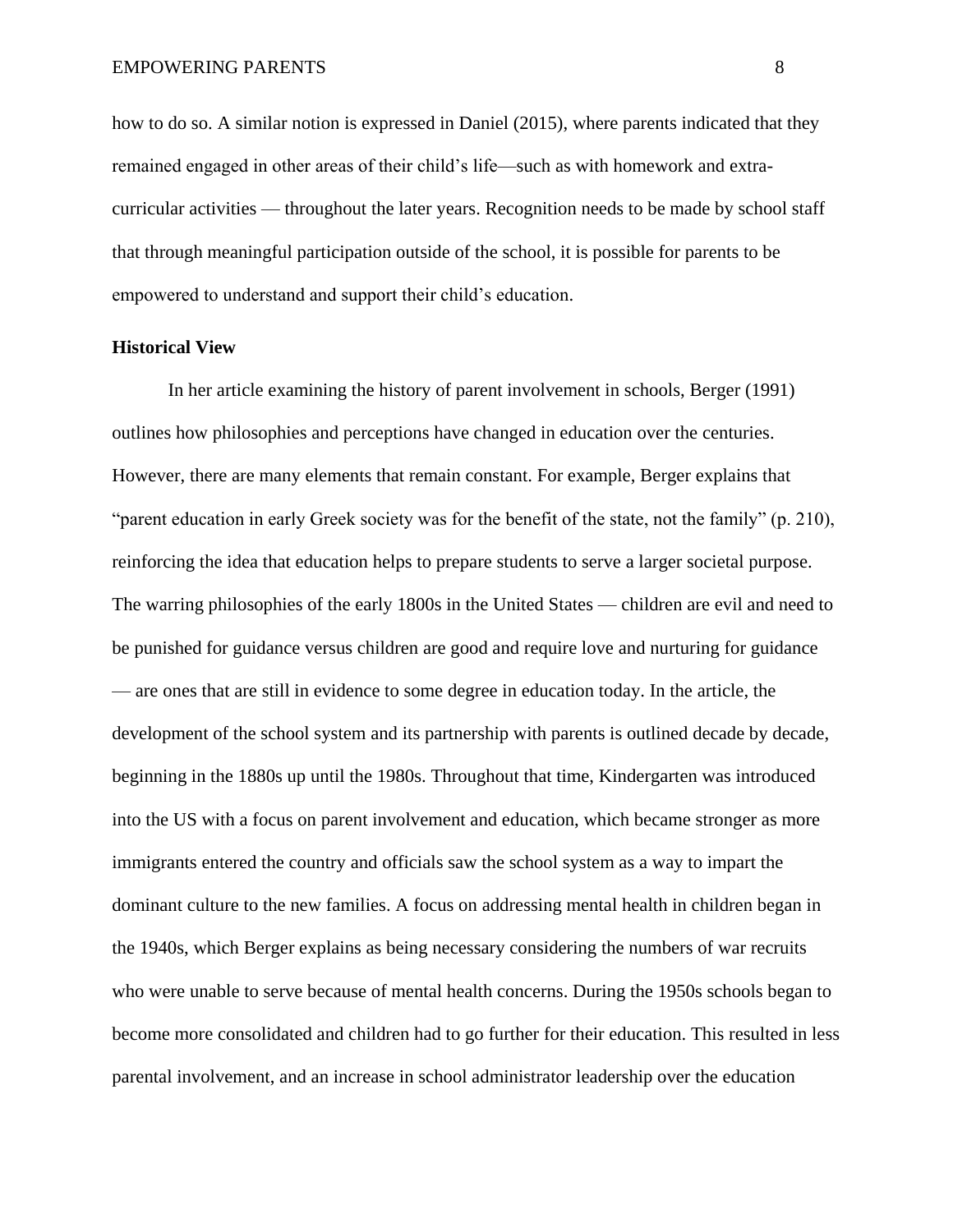#### EMPOWERING PARENTS 9

process. However, research in the 1960s already showed the benefits of early childhood education, including support for the whole family. As a result, throughout the 1970s there was a general focus on the family-school relationship which assumed that parents want to be involved but are not sure how to do so. Educational leaders and researchers maintained that parents and teachers must work together and learn from each other. Berger's advice for the future — given in 1991 to upcoming educators —was to include parents as active partners and decision makers in the educational process. A focus on collaboration between home, school, and community was the way to address the changing societal needs and prepare students for their futures.

Warren, Hong, Rubin, and Uy (2009) support the theory that the lack of parental involvement in schools is as a result of the growing isolation between the school and its surrounding community. Their solution is to better integrate community-based services with the school itself, as together these institutions can better serve the families in need. They address the need to "bridge the gap in culture and power between parents and educators" (p. 2210). This is particularly challenging because educators are most often middle class, are university educated, and understand the jargon and environment of the school. Parents, especially those in lowincome areas or who are new to the culture, may feel at a disadvantage. The authors assert that the best way to counter this power imbalance is to increase parents' leadership capacity: to empower them to become meaningfully engaged in all aspects of their child's education.

#### <span id="page-16-0"></span>**Importance of Parent Involvement**

The benefits of empowering parents through participation in their child's educational process have been shown throughout the literature. Among these are the academic and socialemotional benefits shown in students from elementary through to secondary school. This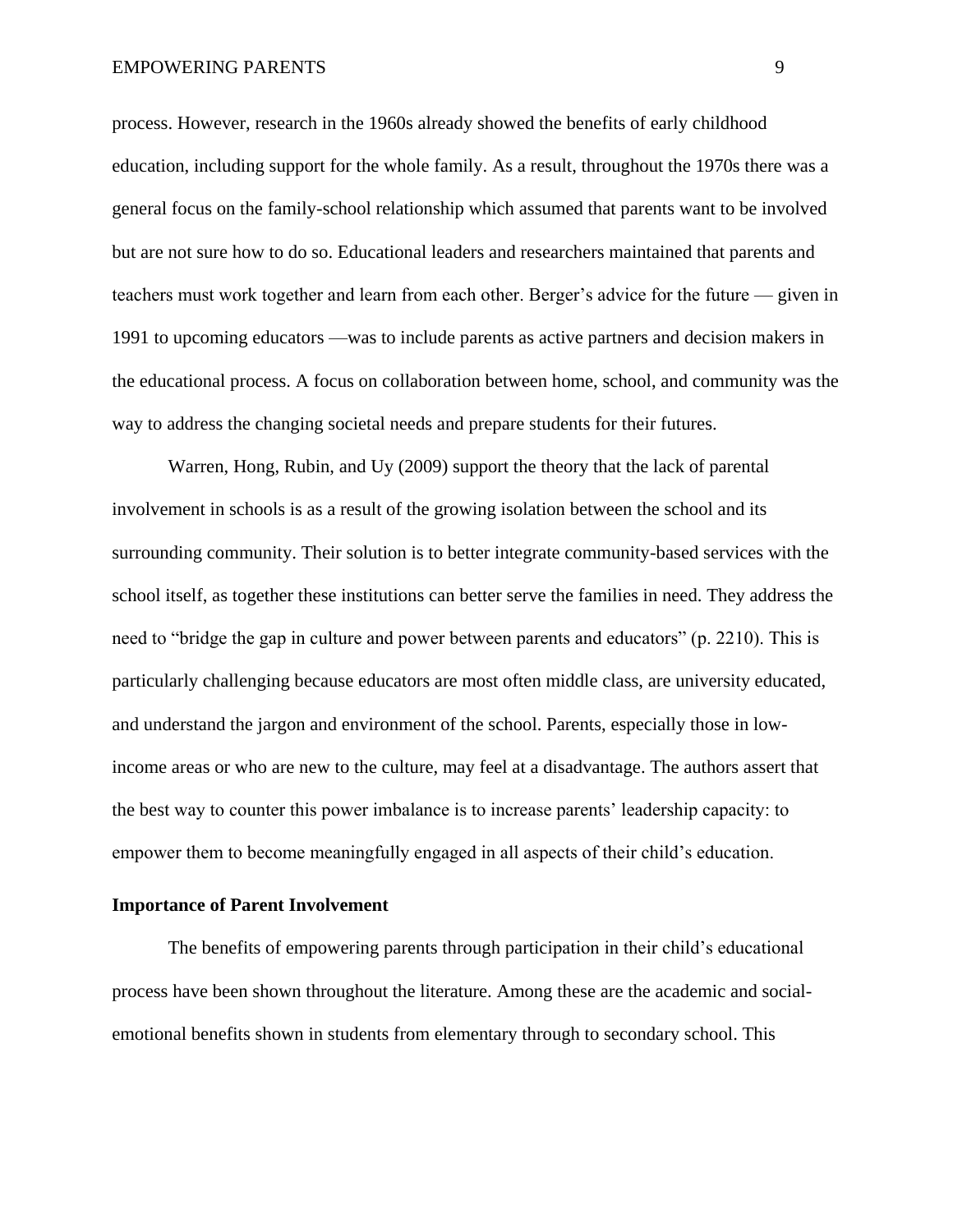participation is not solely when parents are in the school, but is also shown through meaningful engagement with academics in the home.

<span id="page-17-0"></span>**Academic and social-emotional benefits.** According to Gonzalez-DeHass, Willems, and Doan Holbein (2005), parental involvement has a noticeable impact on student motivation, and "is related to the following motivational constructs: school engagement, intrinsic/extrinsic motivation, autonomy, self-regulation, mastery goal orientation, and motivation to read" (p. 100). When parents are closely involved in their child's education, children are more likely to take responsibility for their learning and develop the intrinsic motivation necessary for perseverance through tasks and overall academic success. Similar results were found by Hill et al. (2004) in a longitudinal study on the effects of parent involvement on adolescent academic skills and aspirations. These effects were particularly noteworthy for those families of a minority culture.

Decusati and Johnson (2004) studied the effect of parent volunteers on the literacy scores of Kindergarten students, and found that increased parent support did lead to an increase in literacy scores. Moreover, there were social-emotional benefits to the parents' presence, and the children valued the additional support. In his work on social-emotional learning and selfregulation, Shanker (2013) highlights the critical nature of emotional regulation in relation to learning; thus the benefits of parent involvement in this area of student growth is noteworthy.

In a study focused on parent involvement among low-income families, Smith (2006) found that inviting parents into the classroom not only had a positive effect on students' academics, but the teachers also noted an increase in student motivation and confidence. Trotman (2001) studied parent participation in minority cultures, and showed that parent empowerment gives parents the tools to help children both at home and at school.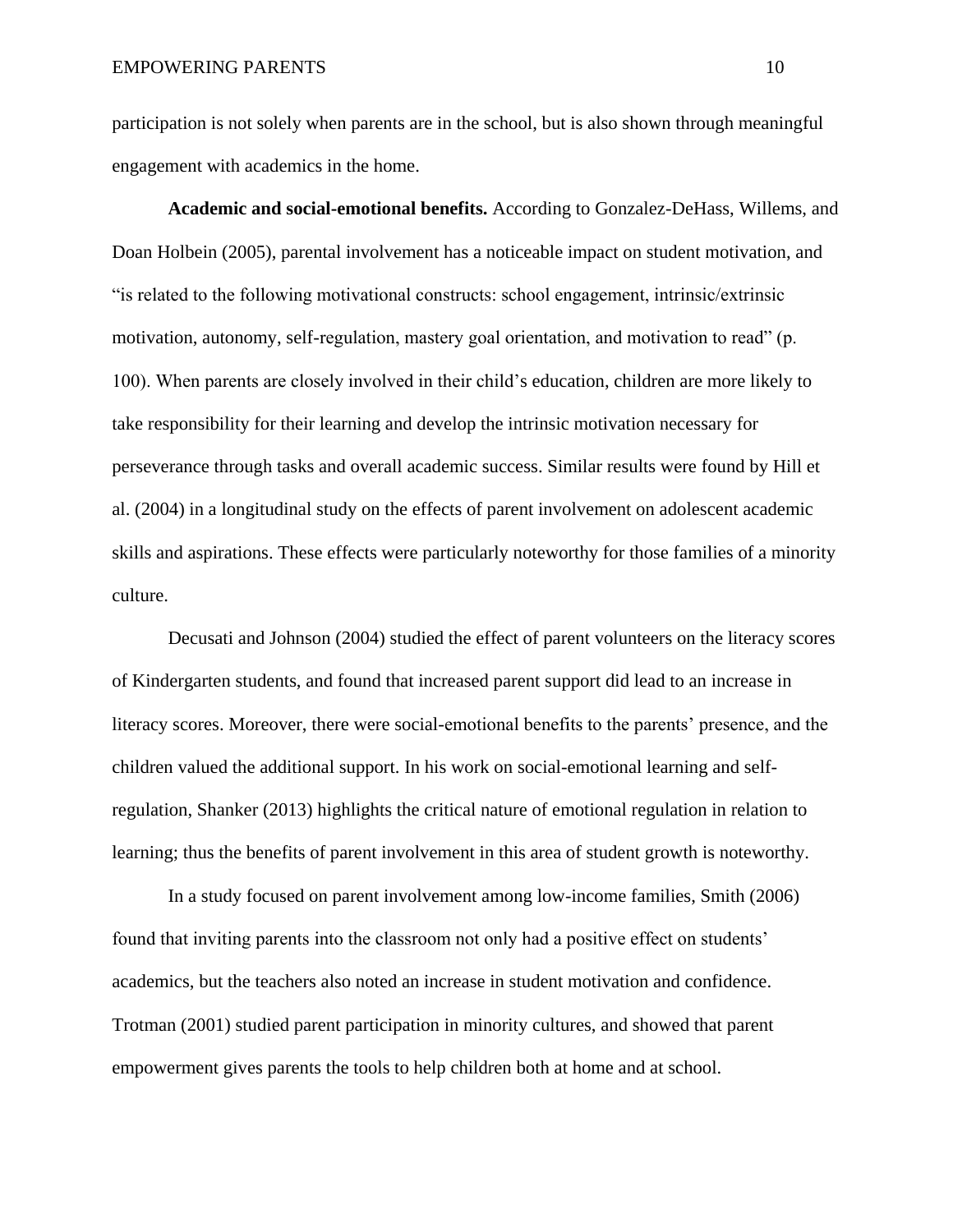In a study examining the social-emotional functioning of secondary students, Wang and Sheikh-Khalil (2014) found that parent involvement in the secondary grades both increased academic success, and decreased students' rates of depression. They note that as the volunteer opportunities for parents at the high school level are more administrative and less interactive than those found in the younger grades, parent participation at this level was evidenced by supporting extra-curricular activities, expressing interest in homework, and the emphasizing value of education. These effects were found for both majority and minority culture families, as the expectation of within-school participation was less at the secondary level.

<span id="page-18-0"></span>**Benefits over time.** A longitudinal study by Mo and Singh (2008) confirms previous findings that parental involvement diminishes after the elementary school years. However, their study supports the great importance of continued parental engagement for student achievement through adolescence. Daniel (2015) examined the change of parent participation over time, and did find that parent involvement in their child's school community waned over time, particularly in families of low socio-economic status and limited English. Hill et al. (2004) emphasize the beneficial effects of positive home-school interactions for adolescent students' success. This finding is corroborated by Epstein (1995), who has also found that the majority of students at all age levels want their parents to be involved and are willing to increase efforts to communicate more effectively.

### <span id="page-18-1"></span>**Barriers to Parent Involvement**

The benefits of parent participation in their child's education have been shown in the research over many years. However, educators know that encouraging this participation is an ongoing struggle, and both school staff and parents have noted a variety of barriers to parent engagement.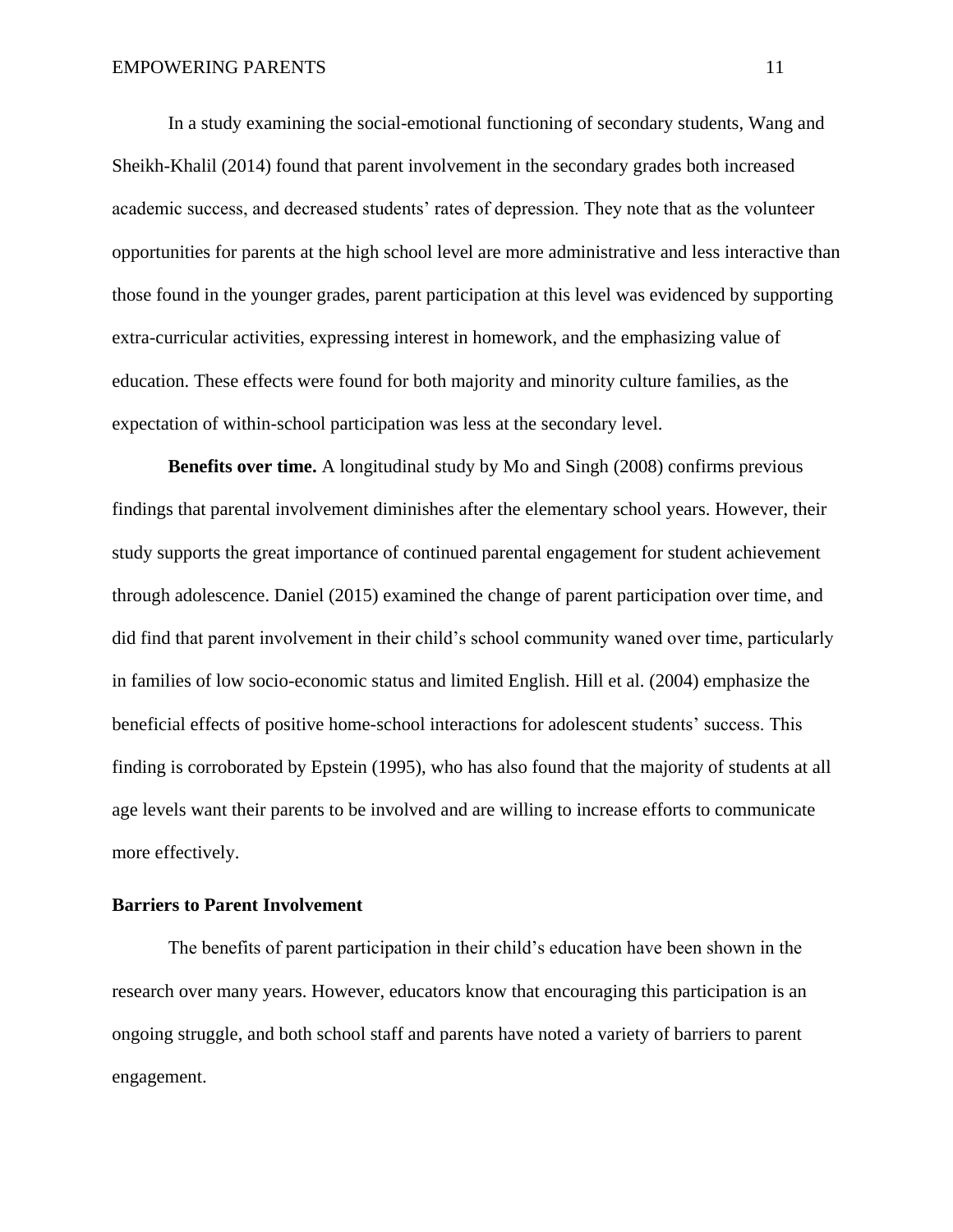<span id="page-19-0"></span>**Minority cultures and low-income families.** Research supports the recognition that parent participation among low-income and minority culture families is considerably lower than that of middle-class or affluent majority culture families. Crozier and Davies (2007) and Daniel (2015) discuss the particular vulnerability of families with a low socioeconomic status or those from a minority culture. Families in these demographics are much more likely to be marginalized in the school community, in part because of the unwritten cultural codes and unspoken messages of which those from a minority or uneducated culture would be unaware. In addition, parents living in poverty tend to work longer hours, have less flexibility with their jobs, and have fewer resources with which to advance in the workplace. As a result of their responsibilities in the workplace, these parents have less time to spend with their children (Berk, 2013).

While Kim and Bryan (2017) emphasize the benefits of parent involvement on student success, the authors caution that we must be aware of the power differential between school staff and parents; if it is not addressed, then it is possible that 'parent involvement' on the school's terms will only serve to minimize parents' voices. They discuss the role of "social capital" in parents from middle-class and affluent backgrounds in already providing the empowerment necessary to successful navigate the school system. Parents who are lower income or who do not speak the majority language are far more likely to require empowerment in order to overcome the power differential in the school.

This concept of a power differential has been found by other researchers. As a result of their interviews with Bangladeshi and Pakistani parents in Britain, Crozier and Davies (2007) found that from the parents' perspective, the schools are hard to reach due to unstated expectations and a narrow view of involvement; the unspoken message to parents is that if they are not going to fit into the school's culture, then their help is unwanted. Furthermore, their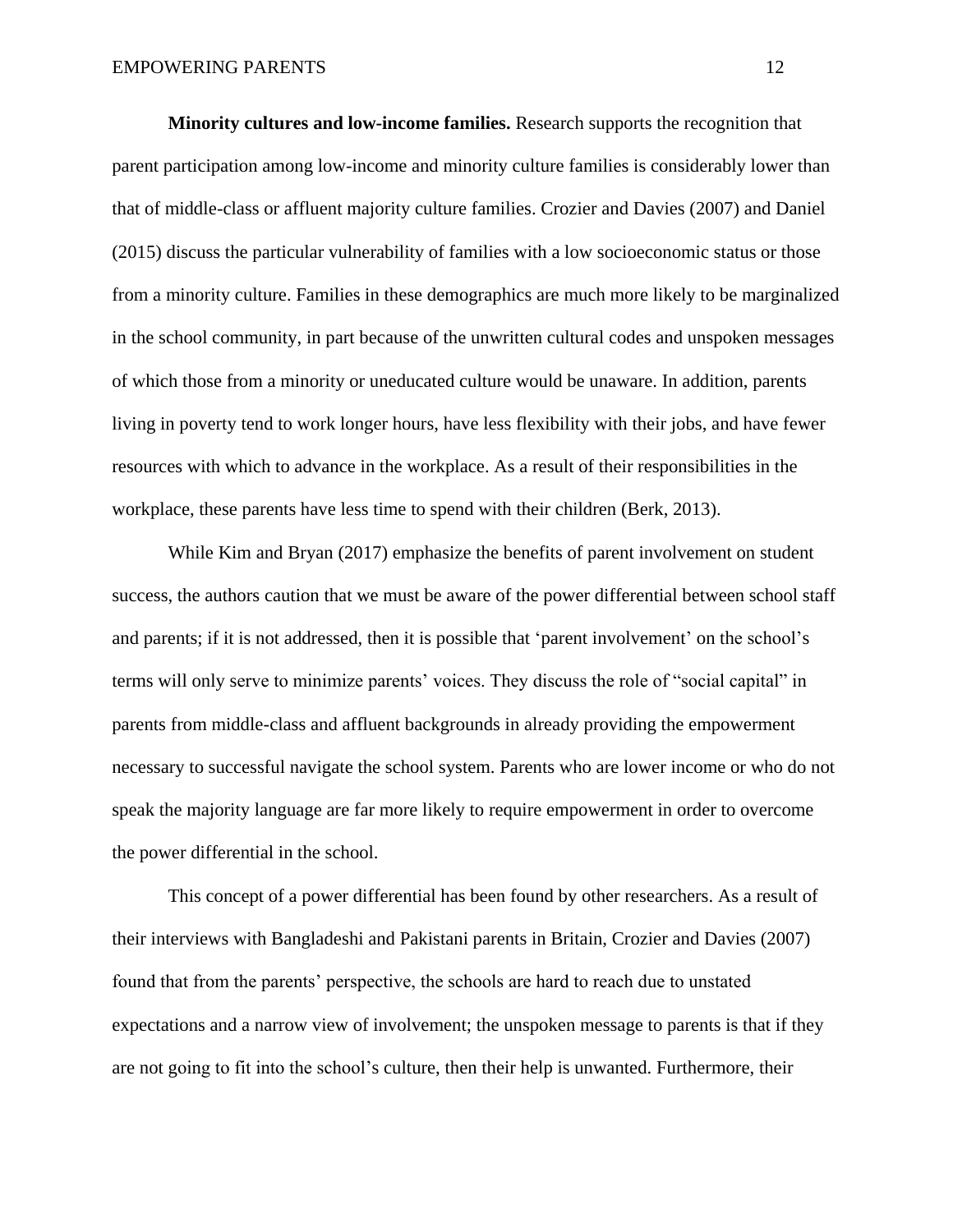#### EMPOWERING PARENTS 13

conclusions are that schools do far too little to encourage parent involvement while putting the blame on the parents for poor communication and poor commitment to the effort. This is, the authors suggest, primarily because schools adopt the "expert model" policy toward parent relationships, wherein the educators regard themselves as experts in charge of disseminating information, not collaborators. These key elements regarding the power structure of schools similarly emerged through parent interviews in a study by Baker et al. (2016).

While confirming previous research indicating that parents from minority cultures are less likely to participate in their child's school, Tang (2015) has found that the reasons for this may be varied, depending on the cultural beliefs of the family. An example she gives in her research is that Mexican American families may be less likely to engage with the teacher due to cultural beliefs that the teacher is the expert and deserves deference and respect. Conversely, Tang explains that East Asian families may be less likely to participate in schools because of a cultural belief that it is the child's responsibility to achieve academic success, while it is the responsibility of the parent to provide economic support. Tang stresses that the methods for overcoming the lack of parent participation for minority families, therefore, must reflect the reasons for that lack.

<span id="page-20-0"></span>**Lack of communication or welcome from the school.** Numerous studies have found that a lack of welcoming and inflexible attitudes of teachers in schools have negatively affected parents' participation in their children's learning. In a study of junior high school parents and teachers, Halsey (2005) found that many of the teachers felt that their traditional forms of institutional communication were adequate for the parent-teacher relationship. Parents, however, perceived this differently and felt that the school's communication lacked the warmth of personal invitation. This disparity of perception led to a feeling of dissatisfaction between the parents and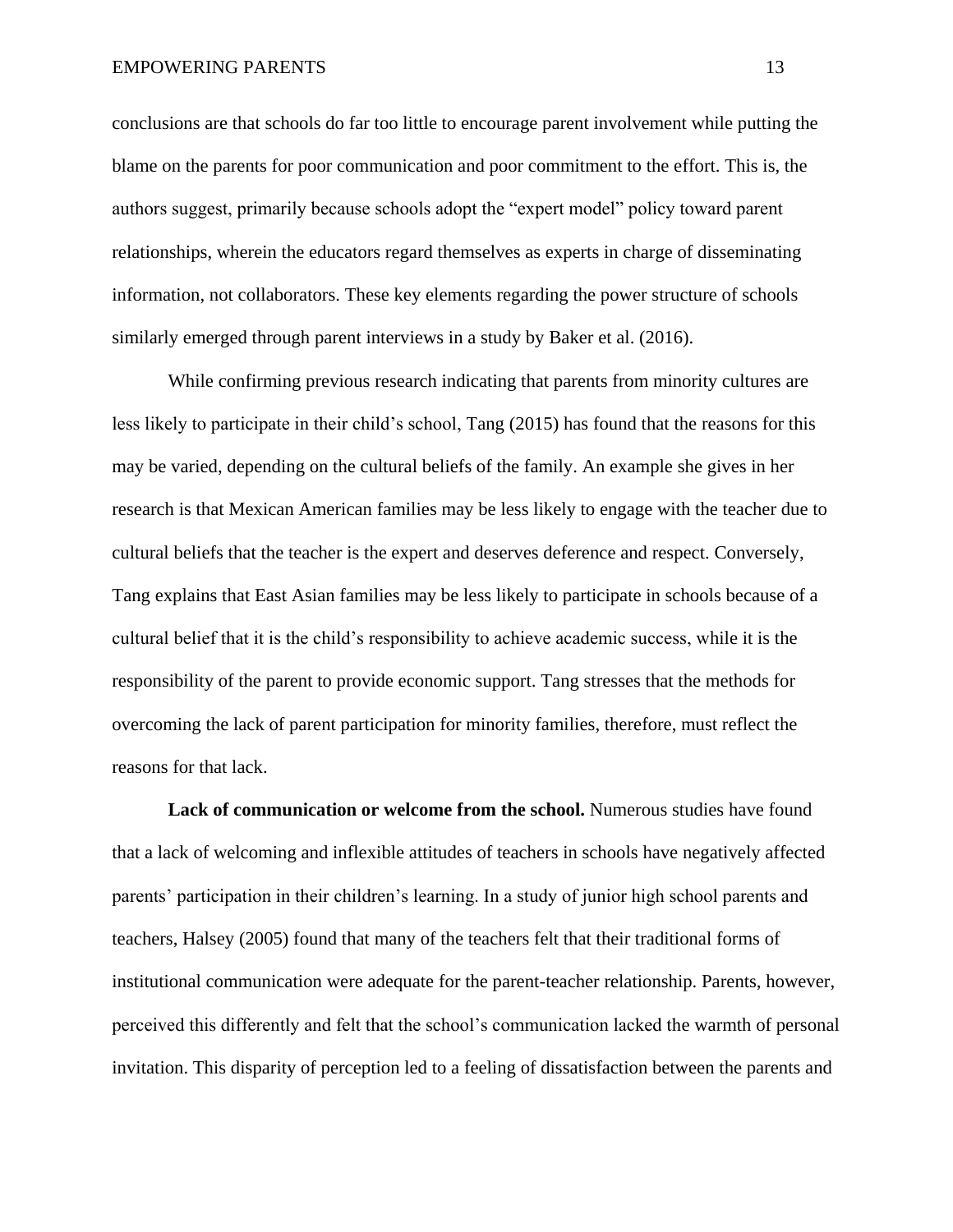#### EMPOWERING PARENTS 14

teachers. Crozier and Davies (2007) found in interviews with both minority culture parents and the school staff teaching a variety of grades that each group felt strongly that the other was responsible for the lack of parent participation in the schools. School staff felt that the parents were hard to reach, distant, and indifferent to their children's schooling; conversely, the parents felt that the school should reach out purposefully and make a concerted effort to overcome language and cultural barriers.

Ineffective communication was noted by Baker et al. (2016) in their study examining barriers to parent engagement. The parents who were interviewed felt that increased communication by way of social media, texts, or letters would help them to feel more comfortable and welcome at the school. They emphasized that proactive communication that informed them of both struggles and successes of their children would be welcome as a way to build trusting relationships.

This lack of communication is not limited to North American schools. In a study examining the barriers to parent involvement in Swiss schools, Straumann and Egger (2011) address the level of frustration felt by many administrators over the lack of ability to engage parents effectively. Much of this, they conclude, is due to a belief by Swiss educators that parents do not belong in the classroom. Each case study revealed that schools ensure that the legalities of parent involvement are met, such as mandated school meetings to discuss student progress or transitions. However, at no time did those in the case studies see evidence that parents were invited into or involved in the classrooms.

<span id="page-21-0"></span>**Logistical challenges.** When questioning focus groups on barriers to parent engagement, Baker et al. (2009) found that along with a lack of school communication, the most significant barriers noted by the parents were those of logistics: time constraints, child care, conflicting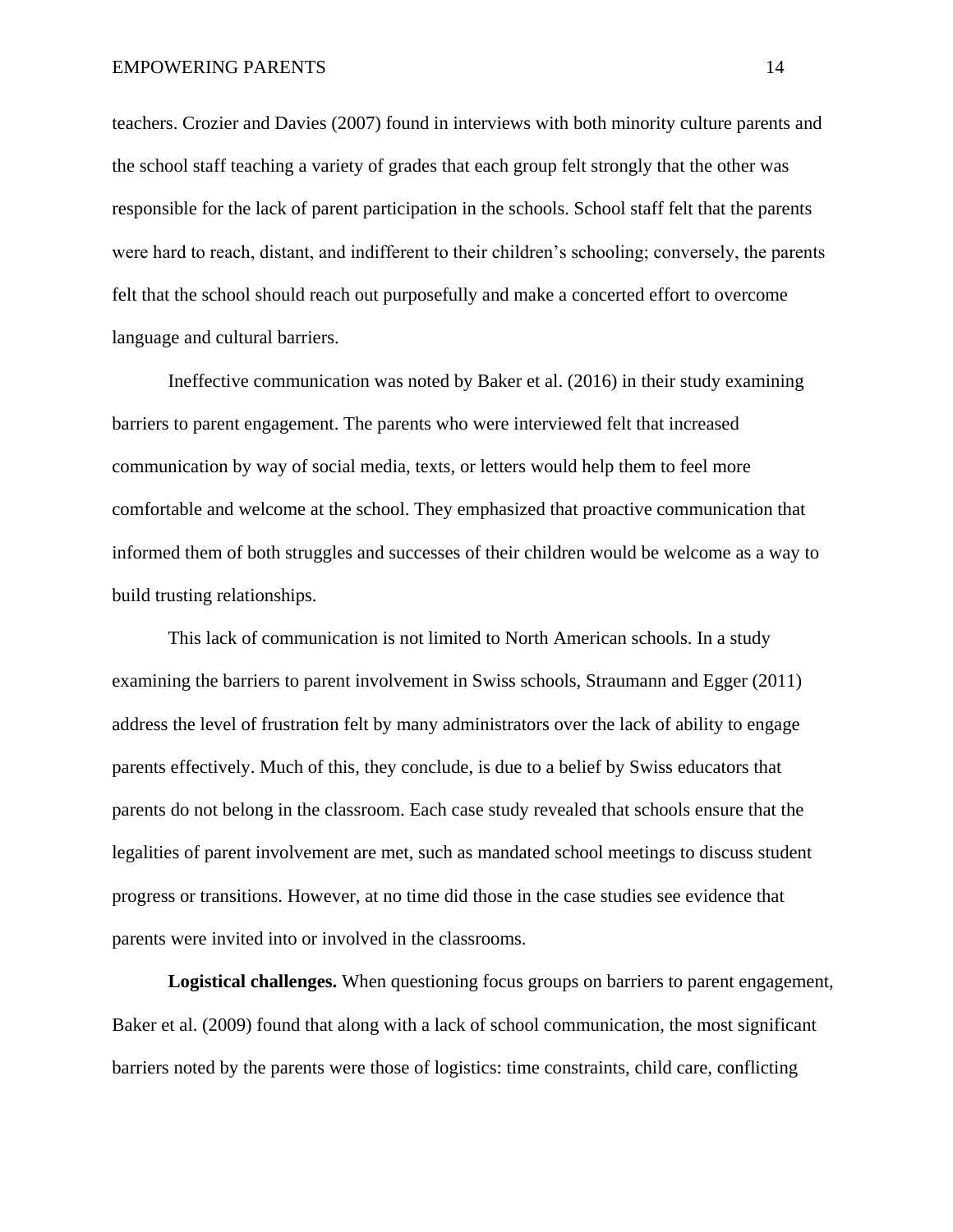work schedules, and transportation. The authors found that the vast majority of the parents in their study were interested in participating more fully with the school, but were hampered by factors such as lack of childcare or transportation, conflicting work schedules, and inadequate communication of events from the school. Similarly, Trotman (2001) found that parents' lack of involvement may be perceived by school staff as indifference, but may in fact be due to logistics.

#### <span id="page-22-0"></span>**Overcoming the Barriers to Parent Involvement**

Along with the research outlining the barriers to parent involvement, there are many studies highlighting the positive message that these barriers of power differential, insufficient communication, lack of welcome, and logistical challenges can be overcome. The work of several key researchers has provided the theoretical framework for the current understanding of the benefits of parent involvement and the most effective ways to overcome these barriers and promote parent empowerment.

<span id="page-22-1"></span>**Theoretical framework.** Among the pioneers in parent participation research, Epstein (1995; Epstein & Salinas, 2004) has provided the framework for building rapport and for the collaboration of home, school, and community for supporting the child. At the centre of Epstein's research lies the belief that "(i)f educators view students as children, they are likely to see both the family and the community as partners with the school in children's education and development" (Epstein, 1995, p. 81). Decades of research has led to the creation of Epstein's widely cited "Six Types of Involvement" which highlights the benefits of interconnectedness between the spheres of home, school, and community. One type of involvement that Epstein discusses is volunteering in the classroom; however, the other five types focus on effective parenting, communication between home and school, meaningful learning support at home, community program collaboration, and the inclusion of parents in the school decision-making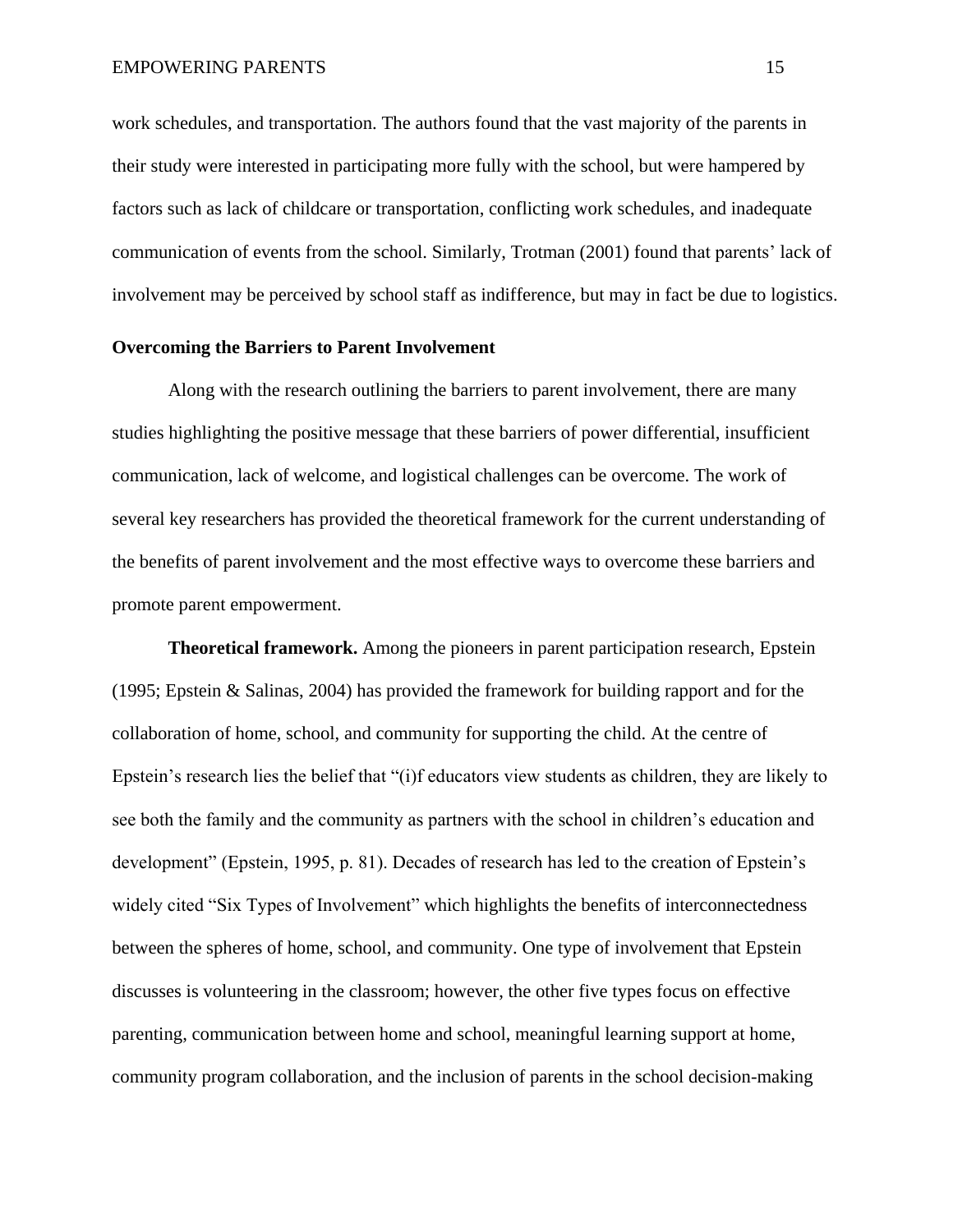process. Each of these types of involvement is necessary for empowering parents to participate as partners with educators to provide the environment to best support their child's learning.

To facilitate putting theory into practice, Epstein and Salinas (2004) advocate for the creation of school Action Teams, which work to create a school learning community focused on collaboration between educators, parents, students, and members of the community to develop and strengthen learning opportunities for students. The purpose of the Action Team is to ensure that this partnership between school community stakeholders is purposeful and systematic, recognizing the importance of the contribution of all members to help all children succeed. Multiple studies in a variety of school communities have shown that these Action Teams, focused on the six types of involvement, do increase home-school communication, meaningful parent involvement, and the building of trusting relationships between members of the school community.

Hoover-Dempsey and Sandler (1997) provide the theoretical framework for empowerment through meaningful participation with effective communication between all school community members. This research provides the foundation for efforts to increase parents' sense of efficacy when supporting their child's educational activities. Particularly, their research suggests that those parents with a stronger sense of personal efficacy are more likely to be involved in multiple areas of their child's development, including behavioural, cognitiveintellectual, and in monitoring their child's personal progress in school. Of note from the research from Hoover-Dempsey and Sandler (1997) as well as Hoover-Dempsey et al. (2005) is the evidence that in order for parent participation in schools to increase parents' sense of efficacy and empowerment, there must be a welcoming invitation from the school, and their volunteer roles must be purposeful and meaningful. Studies have shown that if intentional steps are taken,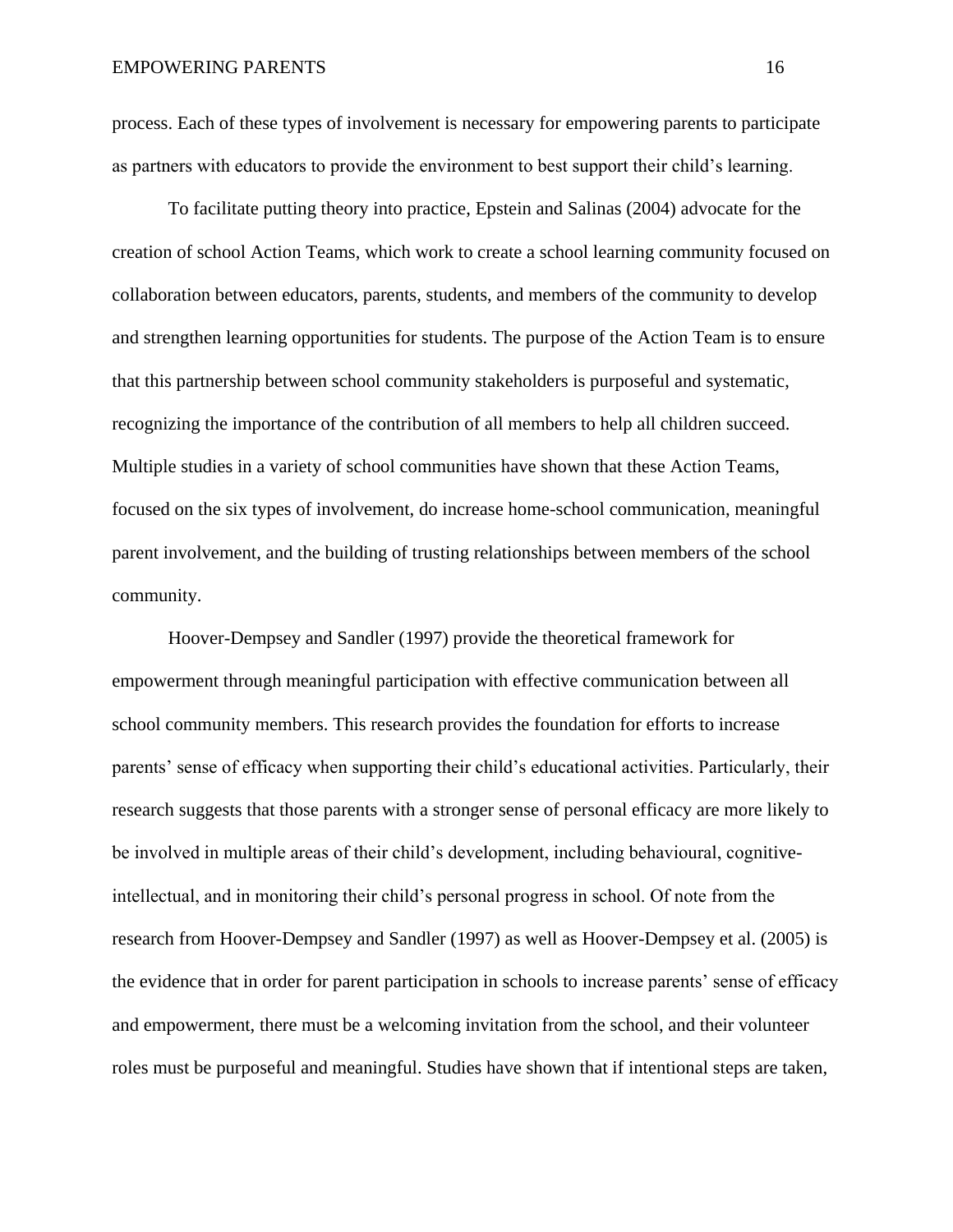these gains are to be found in varied populations and in all grade levels from elementary to secondary school.

Further exploration of these themes is addressed by numerous other researchers, who together articulate the theoretical assumptions which underpin this current study.

<span id="page-24-0"></span>**Encourage meaningful involvement.** The work of El Nokali, Bachman, and Votruba-Drzal (2010) has shown that parental involvement in schools, if it is to affect academic and social-emotional growth, must be intentional. Smith (2006) states that while parent engagement does not require that parents are present in the schoolhouse, it does require steps taken by the school to assure parents that their contributions are valued and appreciated. Hoover-Dempsey and Sandler (1997) showed through their research that the critical elements in meaningful parental involvement were that parents believed that they should be involved, and that they were capable of supporting the learning process. This sense of efficacy is key, the authors say, to developing a sense of parent empowerment in collaborating with the school to engage students. Furthermore, this feeling of efficacy in parents translated into increased support at home. Mapp (2003) found that those parents who participated in school activities increased their willingness and ability to support their children when completing homework. Parents in the study indicated that the development of a trusting relationship with the school and the exposure to the academic expectations of the teachers increased their confidence in their own abilities to be a crucial part of the learning process. Targeted, meaningful collaboration between the home and school can have lasting effects on student success, as "parents can become empowered when they participate in their child's educational process" (Trotman, 2001, p. 278).

<span id="page-24-1"></span>**Establish rapport.** There is significant research which outlines that establishing warm, welcoming school communities and actively building relationships based on effective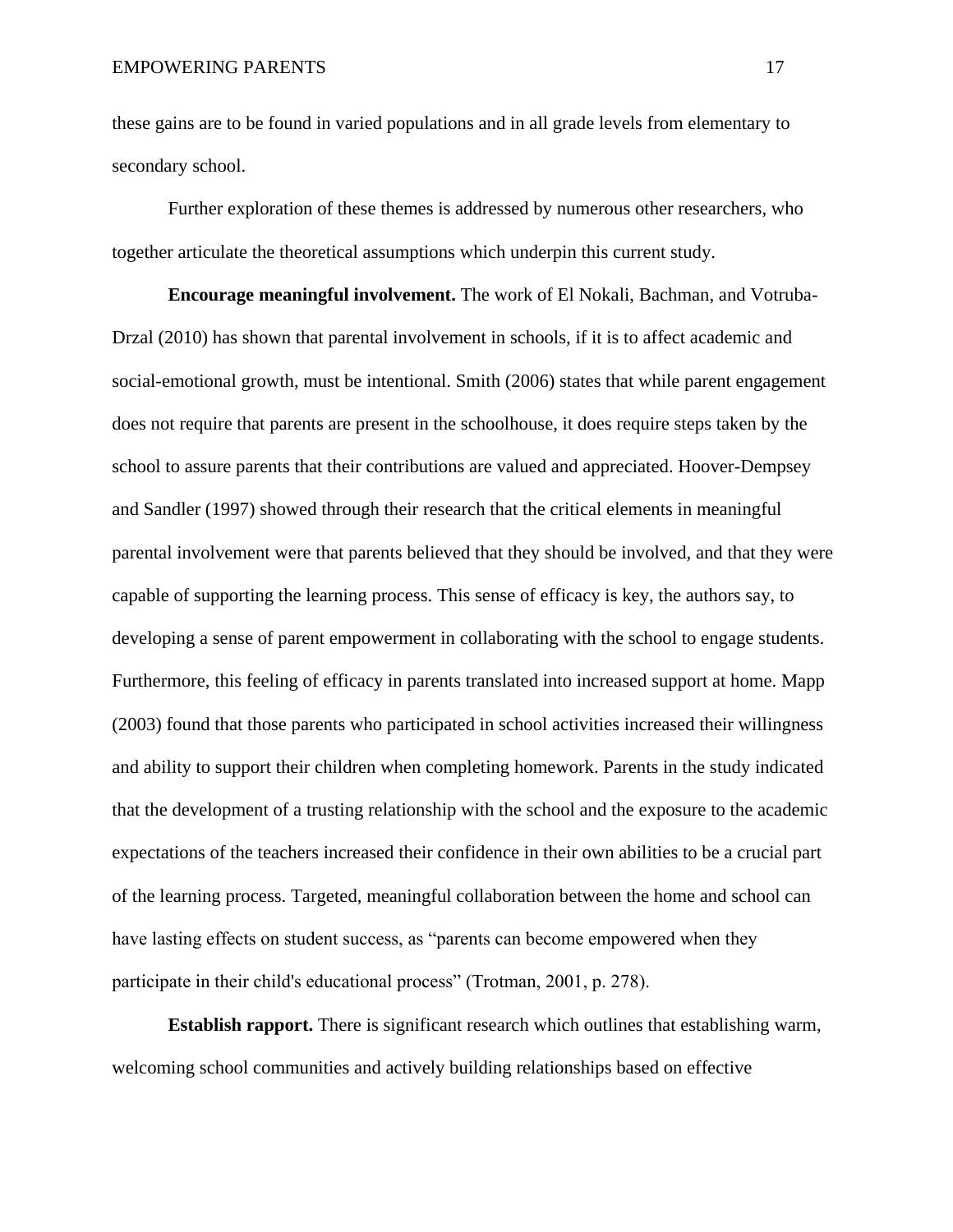communication with parents is the most effective strategy (Epstein, 1995; Mapp, 2003). Schools can greatly increase parents' desire to participate at the school by consistently greeting them with a welcoming and respectful attitude, one that recognizes the importance of relationship-building among all of the school community. In their study, Warren et al. (2009) discuss the benefits of a collectivist mentality, wherein parents are concerned not only with the well-being of their own children, but with that of all the children and families in the community. This shift in focus, they found, results in parents feeling empowered by this shared sense of responsibility. Trotman (2001) encourages educators to build rapport by contacting parents to share positive updates on their child's progress, rather than using parental contact only as a means to convey a child's mistakes.

In a study examining strategies for engaging low-income parents in the school, Van Velsor and Orozco (2007) suggest that school counselors can play an integral role in developing relationships with families, if this process is seen as a priority for school administrators. School counselors are an excellent resource for sharing relationship-building strategies with teachers, and for facilitating programs to make the school the centre of the community.

For those parents of minority cultures, Shillady (2014) found that celebrating the various cultures within the school was an effective method for increasing parent participation. Examples of celebrations included international nights, which provided a forum for children and families to share their traditional clothing and food. This strategy was most successful when classroom teachers embraced this diversity and included it in class lessons. Furthermore, the school highlighted in Shillady's study instituted a process wherein teachers attended the parent committee meetings. This gave all parties a common ground on which to build trust and the appreciation of differences.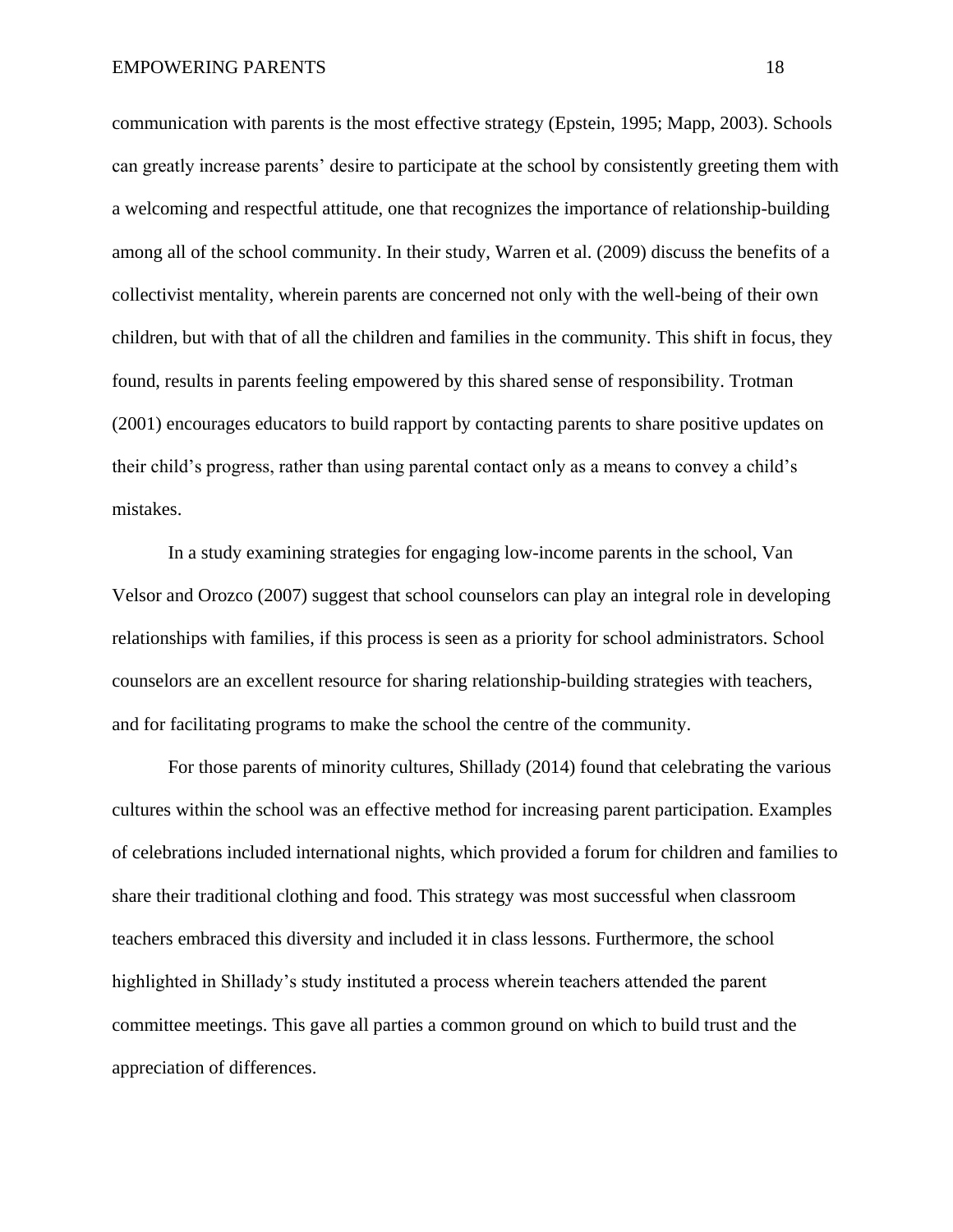<span id="page-26-0"></span>**Embrace non-traditional engagement.** Recognizing that parent participation does not need to be in the school to be effective, researchers have been exploring alternate methods of parental involvement. Olmstead (2013) determined that emerging technologies such as websites, online curriculum, and a variety of assessment apps are helping parents of elementary through to secondary level students become more proactively involved in their child's learning, even if they are not present in the school. The use of technology was similarly explored by Salmon (2014) to determine the benefits of parents engaging with their children using electronic books. Salmon found that through the use of the interactive features available in electronic books, parents were able to meaningfully support their child's literacy learning in a variety of environments, thereby increasing the children's literacy levels.

<span id="page-26-1"></span>**Provide logistical solutions.** McDonald, Miller, and Sandler (2015) suggest that if they prioritize the resources, schools can provide transportation and childcare, thereby eliminating these barriers. Furthermore, by providing interpreters for meetings and ensuring that communication from the school is in a format parents can understand, schools can demonstrate a willingness to communicate effectively. The authors emphasize that positive interactions between parents and staff will increase parent confidence and as a result, their engagement.

<span id="page-26-2"></span>**Promote overlapping spheres.** Epstein has researched parent participation in schools for decades, and strongly advocates for collaboration between home, school, and community in the quest for student success (1995; Epstein & Salinas, 2004). She contends that too often schools and families each maintain a philosophy of separate spheres: "You do your job properly, so that I can do my job." Thinking of the spheres — including community — as overlapping changes that comment to: "We need to work together to meet the needs of the child." This attitude shift requires reciprocal trust and respect, the two values that underpin a successful working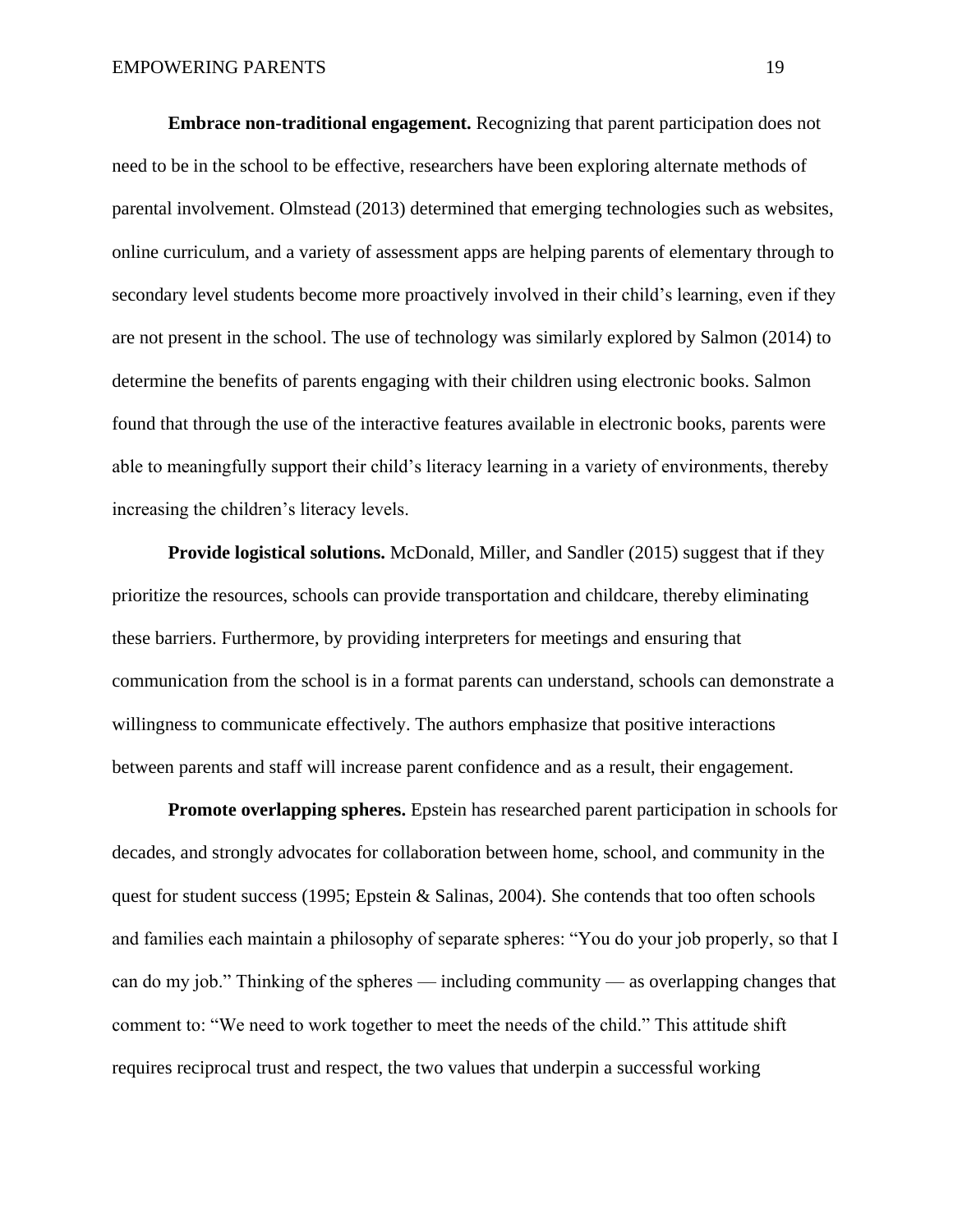relationship. Through her research, Epstein has focused on six types of involvement: parenting, communicating, volunteering, learning at home, decision-making, and collaborating with community. Each of these requires cooperation between all parties (home, school, community) to be effective. This approach, called the Epstein Model, was used by Bower and Griffin (2011) to increase the parent involvement at an elementary school through validating parental involvement outside of the school, and creating a warm and welcoming atmosphere within it. The authors note that this focus on overlapping the spheres of home, school, and community increased the participation of their low-income families and built stronger relationships within the school community.

In her study of the evolution of parent participation in schools, Berger (1991) similarly promotes the development of a strong home–school–community relationship for the betterment of students. This teamwork approach and appreciation for the contributions of all elements greatly enhances parental engagement, teacher motivation, and student success (Smith, 2006).

### <span id="page-27-0"></span>**Summary of the Chapter**

Parent participation in schools has long been shown to have a beneficial impact on student learning. This literature review examined several of these benefits, along with a number of barriers preventing parent participation. Research examining the importance of parent engagement both at home and at school was addressed, as was the literature outlining the historical view of parent participation in schools.

Among the social-emotional benefits seen in students as a result of parent participation, studies have shown increased intrinsic motivation, greater ability to self-regulate, increased levels of confidence, and a decrease in rates of depression. Academic benefits resulting from parent participation can be seen in increased literacy rates, levels of perseverance, and an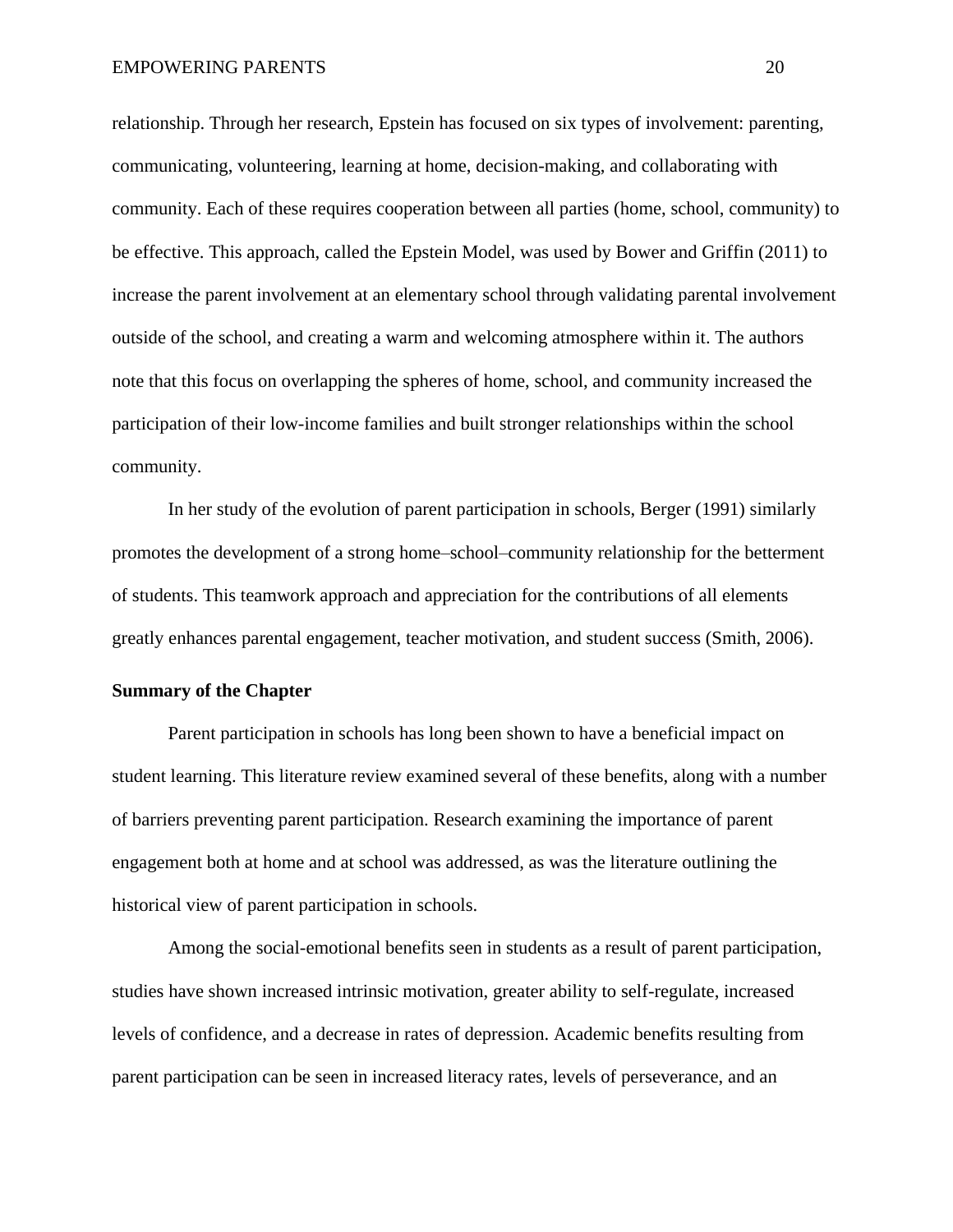#### EMPOWERING PARENTS 21

increase in overall academic success. These benefits are particularly noticeable when an increase in parent participation is seen in families of a minority culture or low socio-economic status. Although the levels of parent involvement wane over time, research shows that parent participation is equally important in the middle and secondary school years.

While researchers recognize the importance of parent involvement for student success, there are many barriers to meaningful involvement. Families who are from a minority culture or of low-income have been shown to participate less often in schools than do their majority culture and middle to affluent class peers. This has been shown to be due to language barriers, cultural differences, and a power differential that decreases parents' sense of empowerment. Other barriers to parent participation include a lack of proactive communication from schools, and an inflexible, intimidating reception by school staff. Finally, research shows that logistical challenges present a barrier to many parents, as they struggle to find child care, transportation, or time away from work schedules in order to participate in schools.

Strategies to overcome these barriers have been studied, and researchers have found that there are a number of means through which schools can accomplish this goal. Meaningful engagement has been shown to be a significant method of increasing parents' sense of empowerment, through which they are better able to engage in the learning process with their child. Taking the time to establish rapport through warm and welcoming relationships is a key component to increasing parent participation, and this is especially true if schools are cognizant of the cultural beliefs and practices of their minority culture families. For those families struggling to overcome logistical challenges, research is emerging regarding creative ways to use technology to bring parents, teachers, and students together in an online learning environment. For other families, providing services such as transportation or child care may be enough to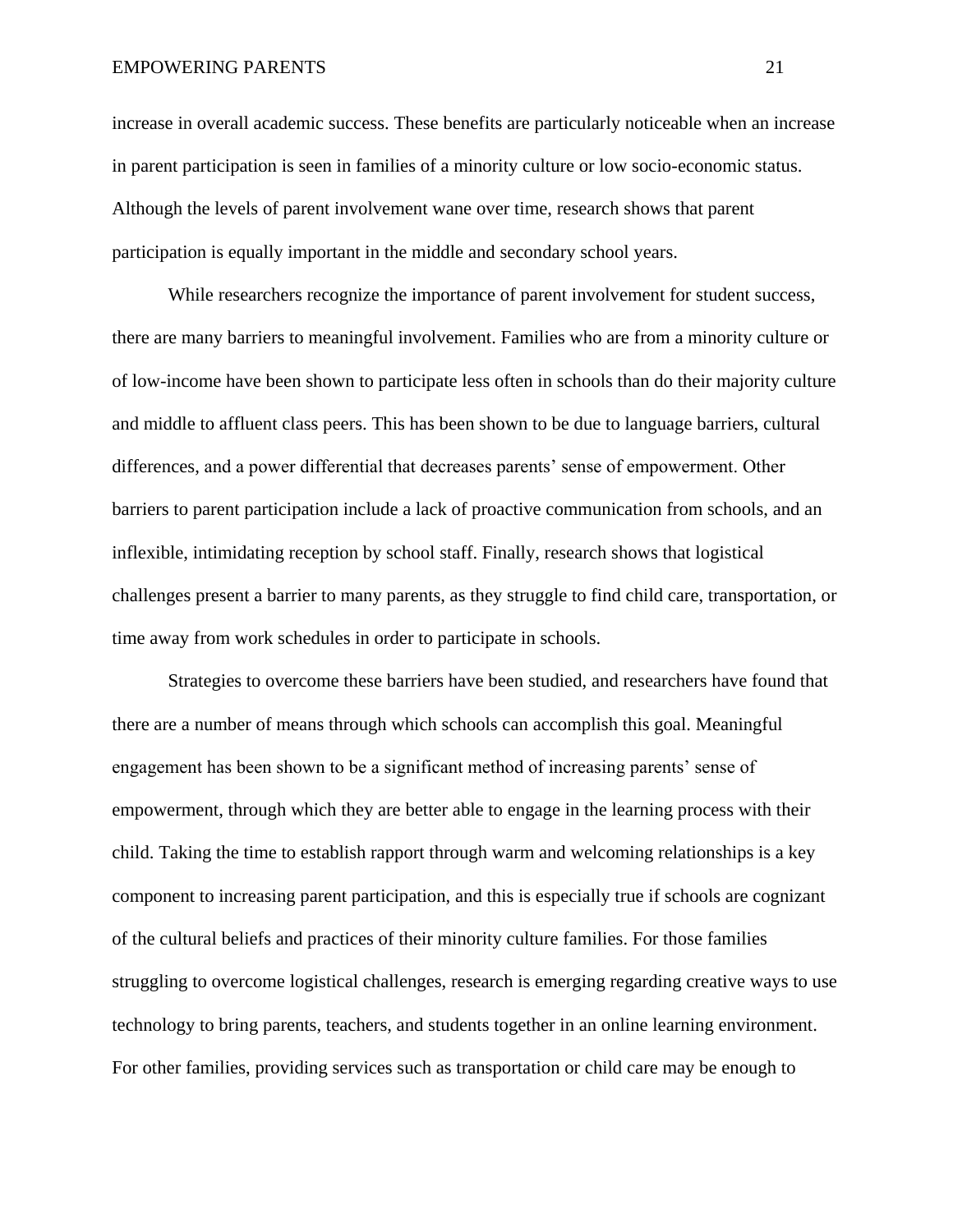#### EMPOWERING PARENTS 22

overcome barriers and give them the opportunity to become involved. Finally, the research demonstrating the importance of investing in the home-school-community was examined. Encouraging these overlapping spheres promotes strong relationships between all members of the school community and provides opportunities for increased levels of success for all learners.

This literature review provides the foundation for understanding the importance of the current research examining whether inviting parents into a grade two classroom for literacy centres empowers them to feel more engaged in their child's learning process. In the following chapters the author will outline the methodology used to address the question, as well as the results of the study. The meaning of these results in light of this research will be discussed, along with recommendations for future study, in the final chapter.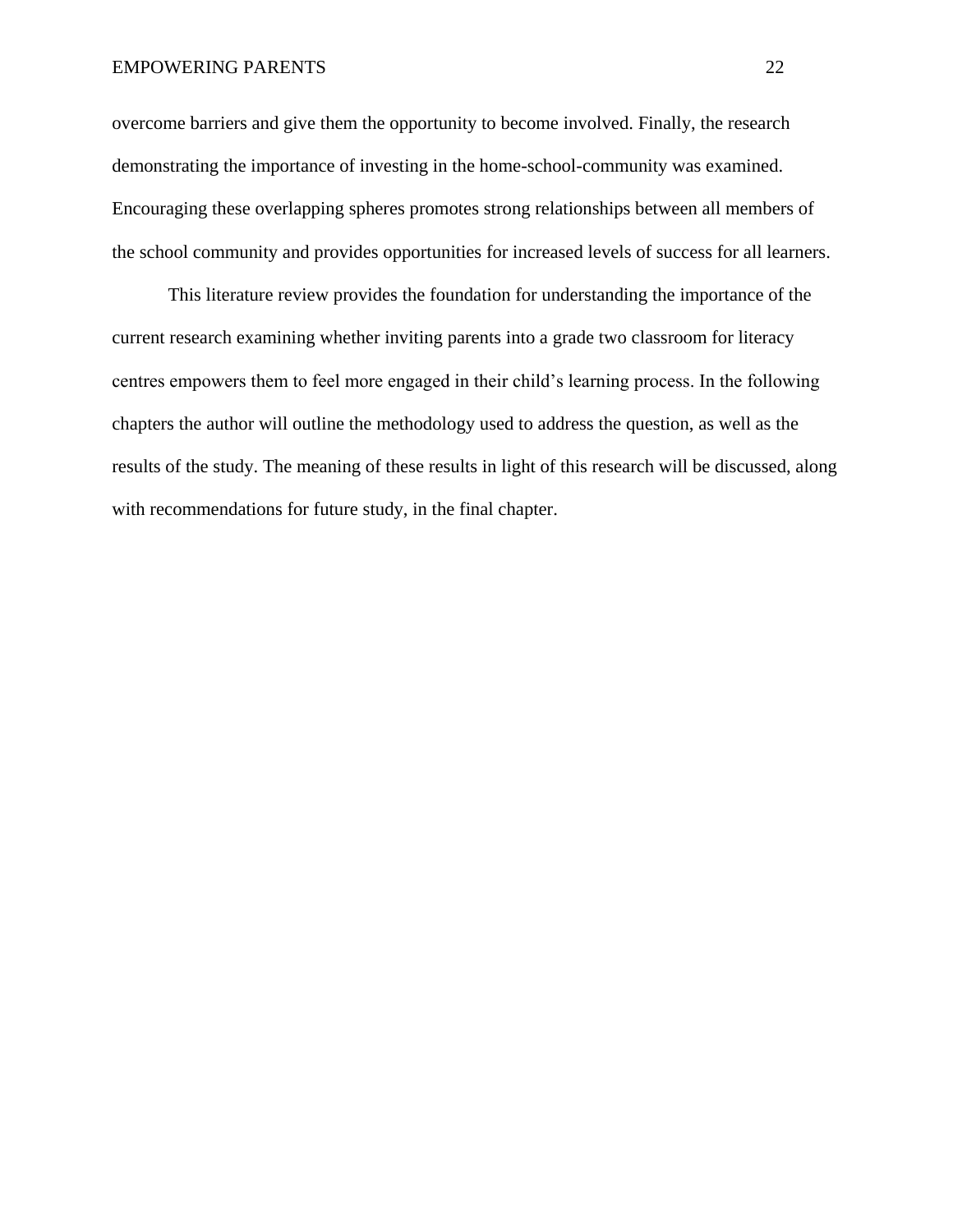### **Chapter 3: Methodology**

### <span id="page-30-1"></span><span id="page-30-0"></span>**Introduction to the Chapter**

The purpose of this study was to determine if inviting parents into a grade two classroom to support literacy centres empowered them to feel more engaged in their child's learning process. For the study, a qualitative research design was chosen. Qualitative research does not try to prove causality or provide objective descriptions of the relationship between variables, as does quantitative research (McMillan & Wergin, 2010). Rather, it seeks to examine the perspectives of those who are being studied, providing an in-depth description of the personal experience. As the purpose of this study was to examine parents' perceptions of the classroom experience, this research design was a natural choice.

### <span id="page-30-2"></span>**Description of Research Methodology**

The research methodology for this study is a qualitative, case study design. A case study allows for an in-depth look at the personal views and experiences of parents regarding engagement and participation in the school community (Cozby  $\&$  Rawn, 2012). As a type of ethnography, a case study is a form of qualitative research focused on "a specific aspect of a cultural group and setting" (Creswell, 2012, p. 464). The case study differs from other types of ethnography in that it permits the researcher to focus on the activities of participants in a particular setting, rather than looking for patterns of behavior over time. The benefit of a case study lies in its ability to look closely at the lived experience of participants. Thus in this study, the approach offered a more comprehensive understanding of the parents' experience, including the effect of efforts to increase their level of empowerment. However, due to the small sample size of participants in a case study, the results, while valuable, are not generalizable to a larger population.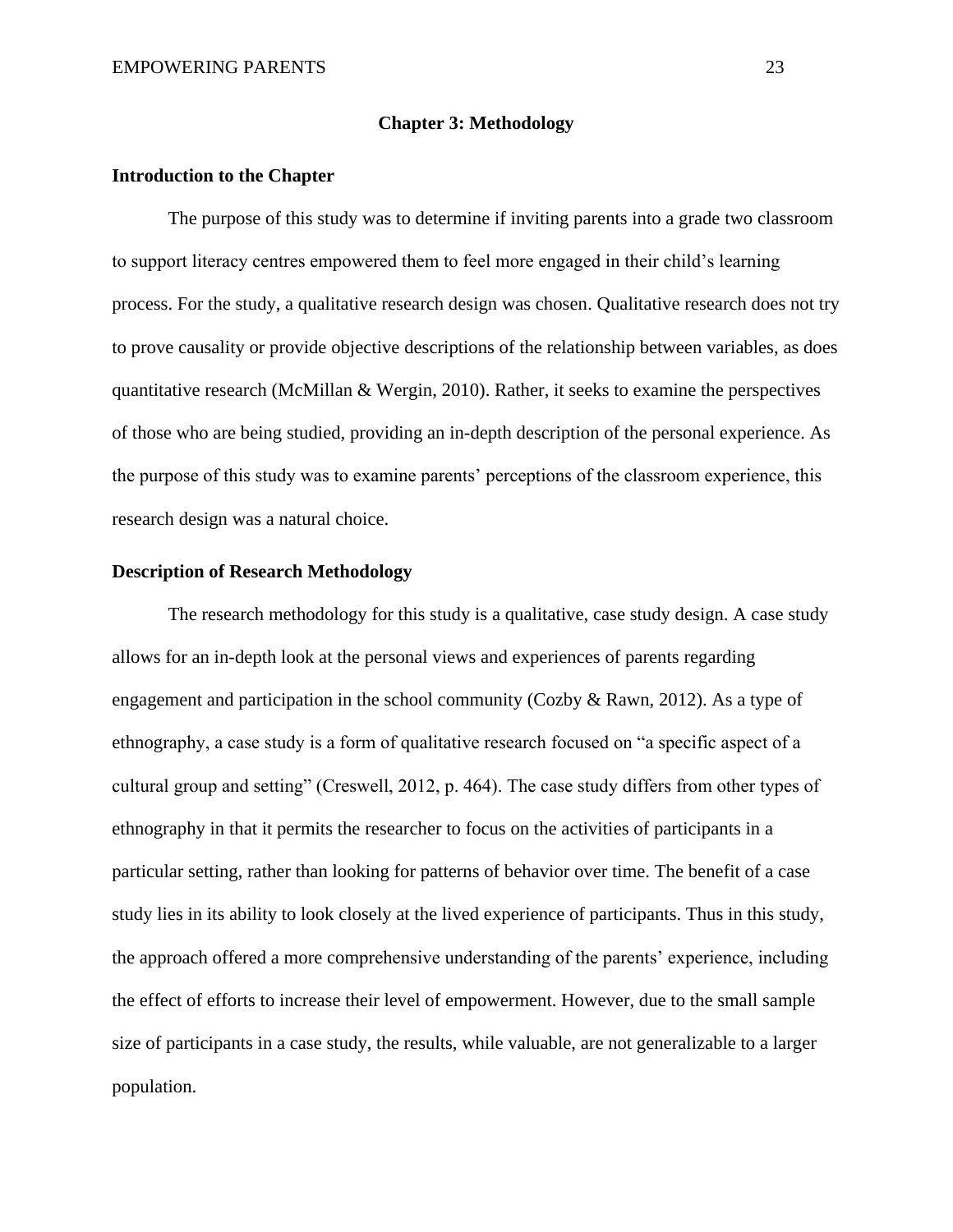In order to develop a comprehensive understanding of the participants in a case study, the researcher collects relevant information using a variety of methods (Creswell, 2012). Gathering information for this case study involved three forms. Firstly, the researcher conducted an interview with the classroom teacher of the grade two class (Appendix A). This provided a foundation for understanding the history of parent volunteers in the classroom and the steps the teacher had taken to engage parents up to that point. Secondly, the parent participants were interviewed in a one-on-one setting at the school (Appendix A). While the researcher had a set of questions with which to begin, the qualitative nature of the study encouraged the exploration of themes that were of importance to the parent participants and the teacher, and new areas of thought were addressed that were not outlined in the questions. Therefore, the interviews were semi-structured, based on open-ended questions (Creswell, 2012). These questions focused on the teacher's and parents' experiences as related to the research question, including how they felt about the volunteer experience, and any changes in interactions with their children as a result of their classroom participation. Each participant was asked the same set of questions, but the transcription shows that the interviewer used the semi-structured format to ask probing questions to clarify or elaborate on responses given by the interviewee. As a result, the researcher was able to maintain the focus of the research question while encouraging new areas of thought to emerge.

Finally, the researcher attempted to observe parent participants as they volunteered in the classroom using an observational protocol to record field notes (Creswell, 2012). It was hoped this would allow the researcher to observe parent experiences and emotions as they interacted with the students. Observation as a method of data collection can be a valuable way for researchers to gain a participant's perspective on a situation and to observe body language and social cues of which the participant may not be aware. However, researchers must also be aware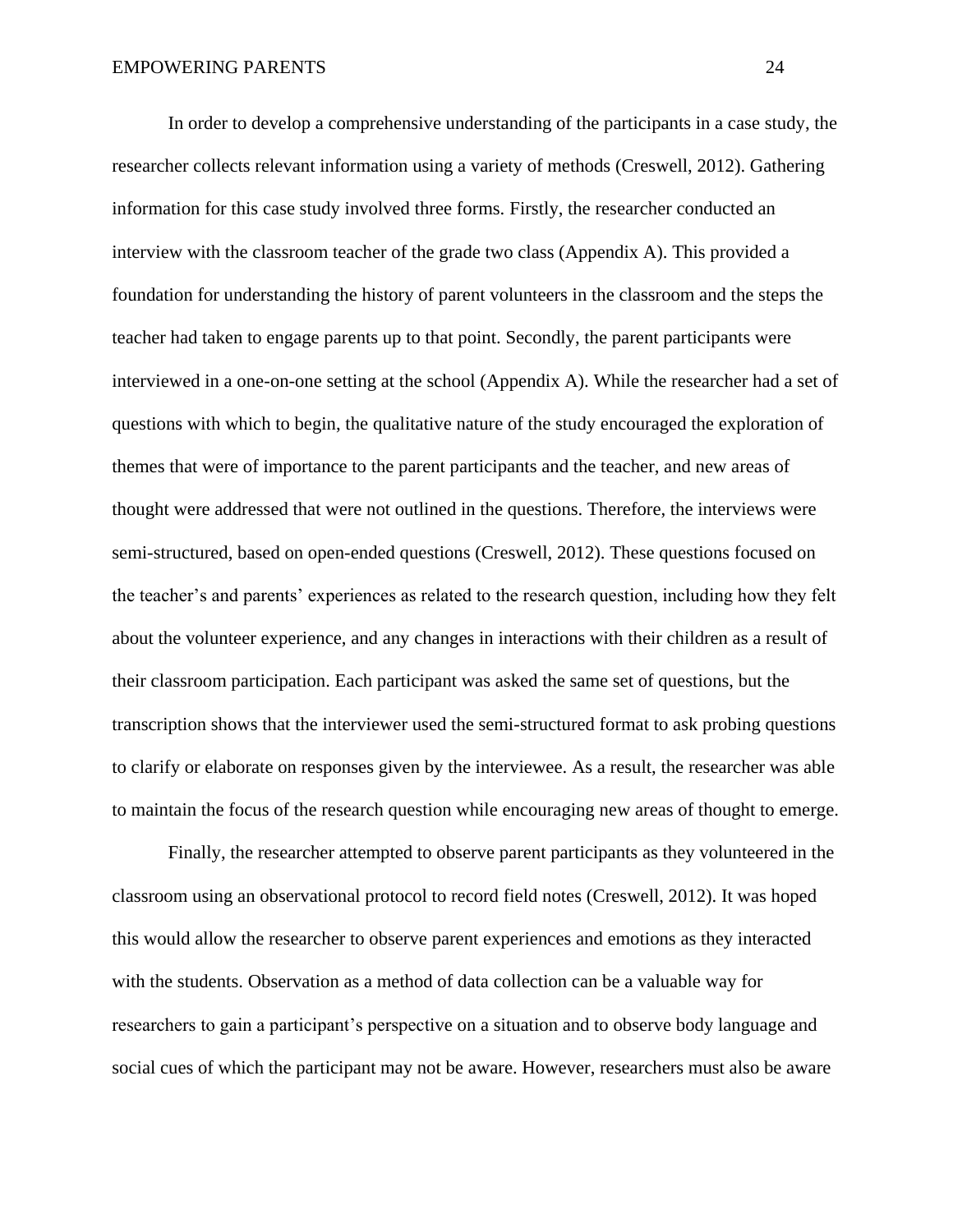of the possibility that their presence may affect the behavior of participants, thereby rendering the data invalid (Cozby  $\&$  Rawn, 2012). It is therefore important for a nonparticipant observer to build rapport with participants, take careful field notes, and remain unobtrusive (Creswell, 2012).

### <span id="page-32-0"></span>**Selection of Subjects**

The participants in this study were parents of children in a grade two class, as well as one classroom teacher. The parents were from the community surrounding the school and represent a mix of ethnicities. There were four parent participants and one teacher, all female. The age range of the parents is between 25 and 40 years. It is noteworthy for the purposes of this research that the parent of Indo-Canadian decent possesses a graduate degree from a Canadian university, and each of the parents is from the middle-class population of the school. Participants received a \$5.00 gift card to Tim Hortons as a token of appreciation for their time and contribution. Participants were made aware that if they withdrew, they would still receive the gift card. The gift card was given at the time of the interview.

Participants were recruited from a list of parents who had previously indicated that they were interested in volunteering in a grade two classroom and had signed the school district's [Volunteer Application Form.](https://www.abbyschools.ca/sites/default/files/AP%20416%20%2B%20forms%20-%20Volunteers.pdf) These parents were contacted through a notice asking for participants in this study (Appendix B). A classroom teacher sent home the notice to the parents who volunteered in her class via the students. Interested parents returned a portion of the notice to the classroom teacher (either through their students or by taking it directly to the teacher), who forwarded them on to the researcher. The researcher then followed up and contacted the parents (Appendices C  $\&$  D).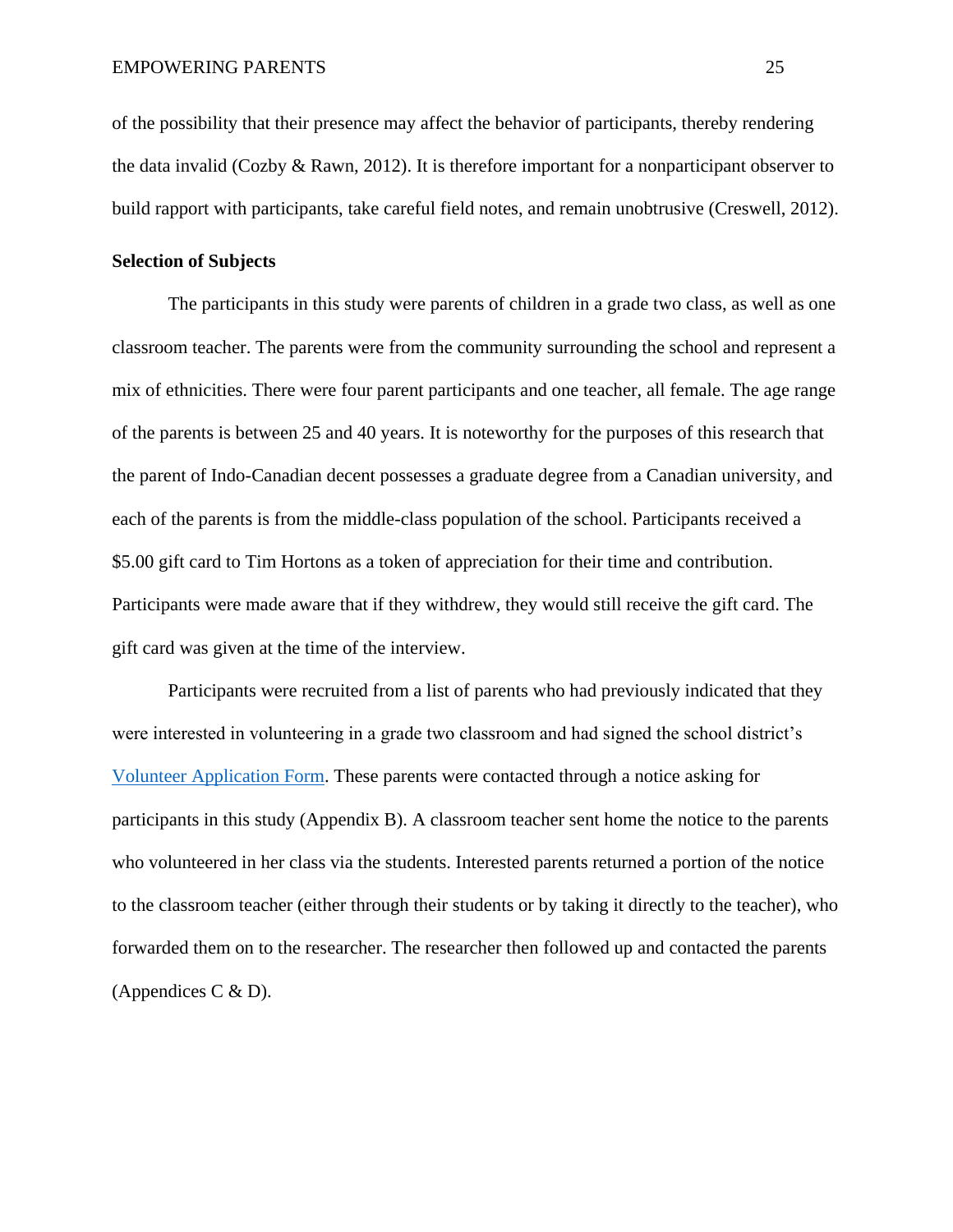### <span id="page-33-0"></span>**Ethical Considerations**

The research proposal and design were submitted to City University of Seattle's Institutional Review Board (IRB) for ethical review; the proposal and design were approved by the committee. Informed consent is an ethical requirement for all research using human subjects (Government of Canada, 2018), and this occurred in stages. The first recruitment notice that went home to parents included informed consent information (such as the voluntary nature of the study, the fact that withdrawal without penalty was possible at any time, and that all personal information would be kept confidential on the researcher's password protected computer). After parents expressed an interest in participating in the study, they were contacted to set up a meeting time. At that meeting, details about informed consent were again addressed. The researcher had the informed consent form, read it to the participant, and then gave the participant time to read it over and ask questions. If the participant felt comfortable with proceeding, she then signed the informed consent form and the interview began. This was the case for all participants. As the interview progressed, the researcher monitored the participant for signs of discomfort or distress. If this had occurred, the participant would have been reminded that they are within their rights to withdraw without penalty. The Tim Hortons gift card that was given as an incentive to participants would have be given regardless of withdrawal or completion. None of the participants showed signs of distress or a desire to withdrawal during the interviews.

The participants of this research were unlikely to be of a vulnerable population. The participants were adults who are not in prison, and to the best of the researcher's knowledge none of them were pregnant. The interview questions were designed to discover participants' feelings about something which is not deeply personal or disturbing. Furthermore, the participants were each taken from a pool of parents who had already displayed an interest in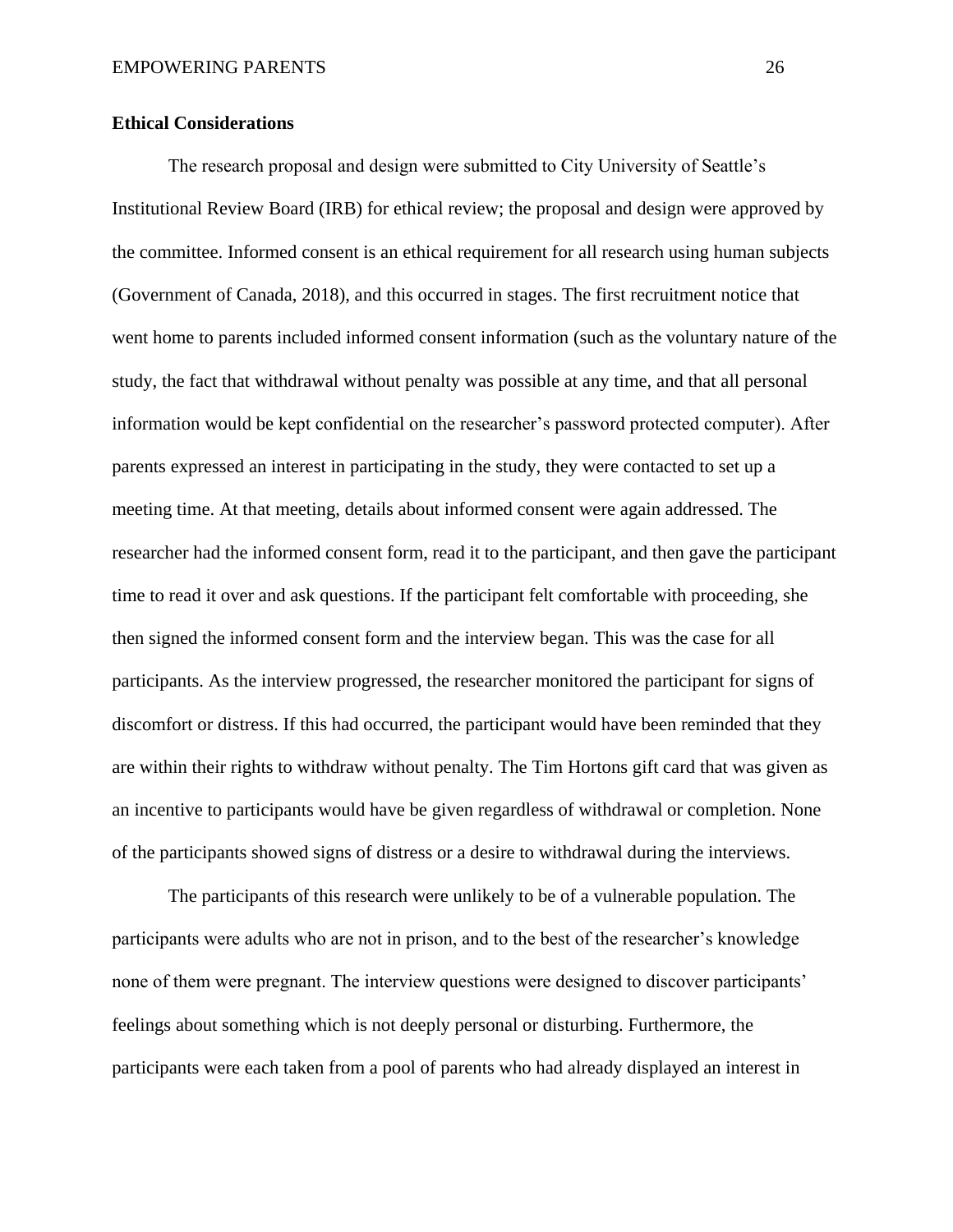volunteering in the classroom. This indicates that they were not likely to be distressed by the interview questions. If, however, the interview questions had caused distress in the participant, she would have been reminded that withdrawal is possible. This would have alleviated the distress and no further action would likely be required. If parents had experienced stress, they would have been referred to a registered, community-based counsellor.

#### <span id="page-34-0"></span>**Data Collection and Recording**

Collection of data was done through interviews and through observational field notes done by the researcher. The observations occurred two times per week (Monday and Wednesday mornings for 30 minutes at a time) over a four-week period, resulting in eight observations. Observation field notes were intended to be recorded on the researcher's passwordprotected computer. However, on each occasion that the researcher observed the class, no parent volunteers were present; therefore, no notes were taken. Possible reasons for this are addressed in the discussion section of the paper.

The interview questions were administered in a quiet room in the school by the researcher. Interviews took an average of 15 minutes. The researcher recorded the interviews and then transcribed them before coding the responses. The information gathered from all the interviews was recorded using a password-protected note-taking app on the researcher's smartphone. Once the interviews were completed, these interviews were transcribed by the researcher and the information stored on a password protected computer. Participant information (including pseudonyms) was likewise stored on a password-protected computer. When referenced in the study, the participants were given pseudonyms and only the researcher knows which participant matches which pseudonym.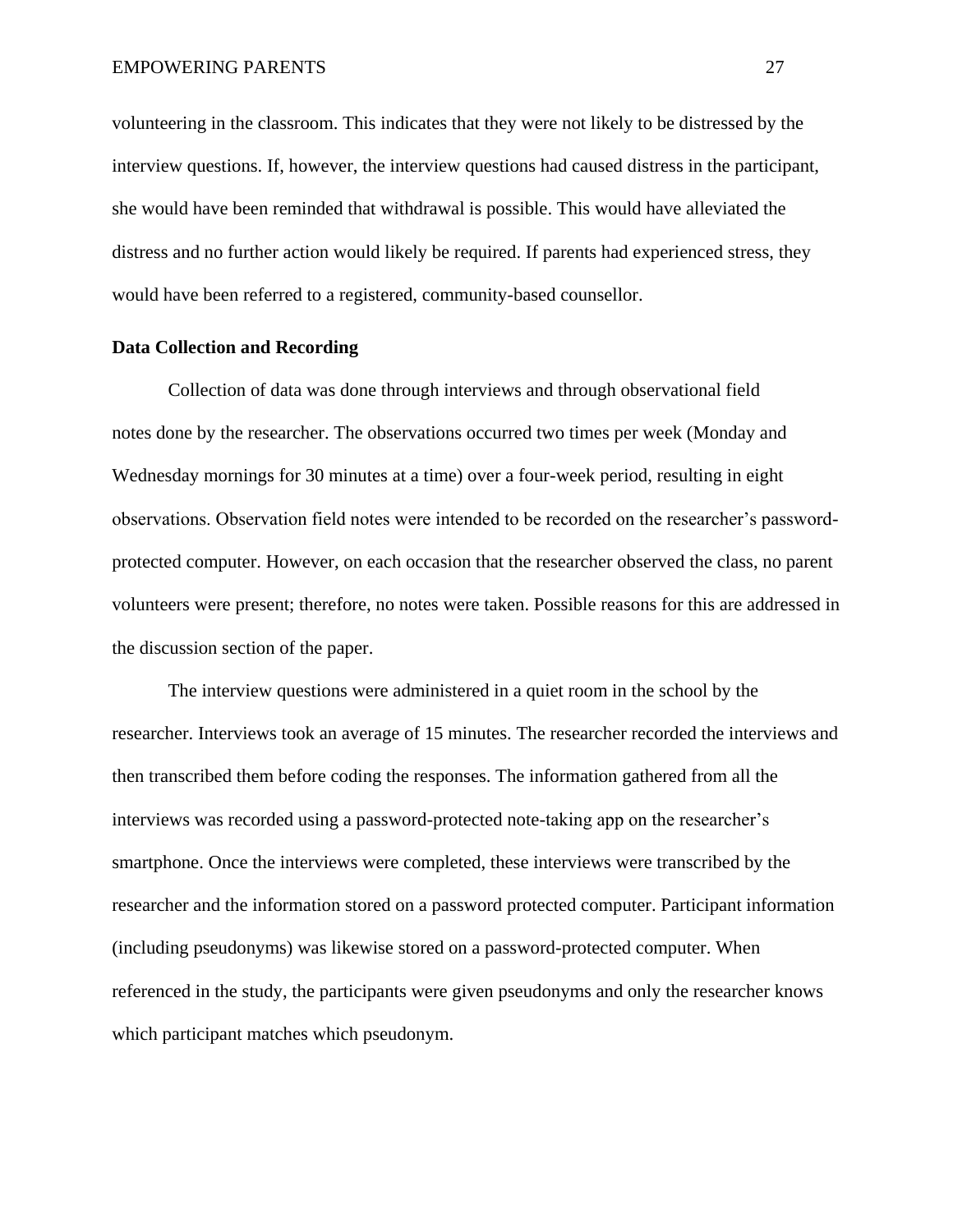### <span id="page-35-0"></span>**Data Analysis**

Following the recorded interviews, the interviews were transcribed by the researcher. The information was then coded based on emerging themes, a process outlined by Boyatzis (1998). The researcher first read through all the interviews, informally determining commonalities. The interviews were then read again more formally by colour-coding the various themes as they emerged. While a time consuming process, the themes emerged clearly. These themes were examined and analyzed by the researcher in light of the theoretical framework provided by the extant literature concerning parent involvement and empowerment (Epstein, 1995; Hoover-Dempsey & Sandler, 1997).

#### <span id="page-35-1"></span>**Methodological Assumptions**

Wargo (2015) outlines the importance of acknowledging the assumptions made in the study. In this research, the author assumes that the responses made by the teacher and parent participants during interviews were honest answers. Furthermore, it is assumed that the participants were motivated by a sincere interest in the topic under discussion, as opposed to cooperating simply for profit. This is assumed as the gift card given as an incentive was of a minimal amount, and was unlikely to have been a persuasive motive for participation.

#### <span id="page-35-2"></span>**Limitations**

There are several limitations to this study. Firstly, the participants were chosen based on their previous expression of interest in volunteering in a classroom. As such, this case study design used purposive sampling, a form of non-probability sampling which limits the generalizability of the results to groups outside of parents of elementary students who are already interested in classroom participation (Crozby & Rawn, 2012).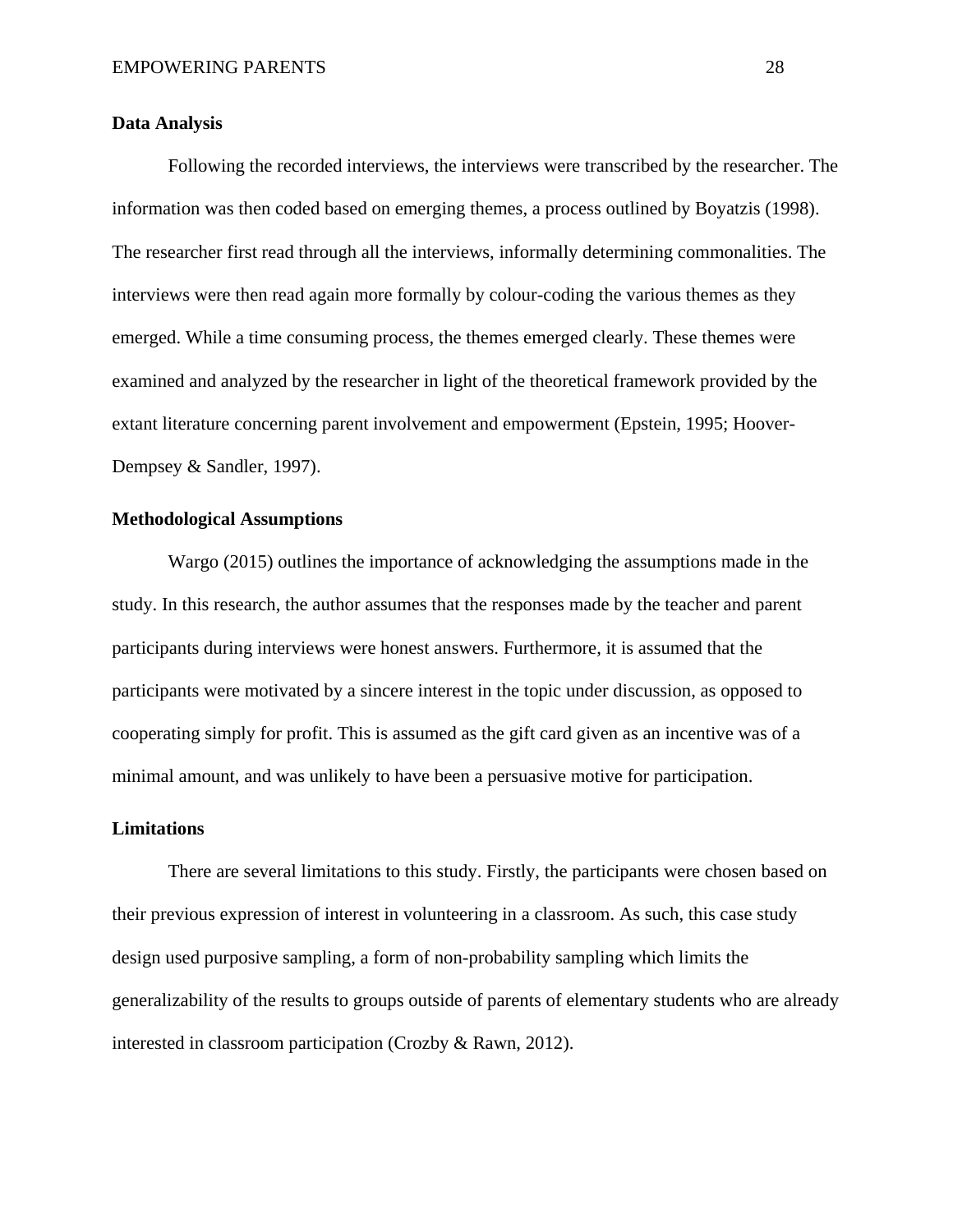A second limitation lies in the fact that all participants, including the teacher and the parents, were mothers of elementary aged children. This limits the ability to generalize interview themes to males or to the parents of children in middle or secondary school. A third, related limitation can be found in the middle-class socioeconomic status of all participants. Thus, the results of the study are not generalizable to parents who are low-income or affluent members of a school community.

Finally, the sample size of parent participants is small, with only one teacher and four parents interviewed. In a meta-analysis of qualitative studies, Marshall, Cardon, Poddar, and Fontenot (2013) determined that there is no optimal number of participants for a case study design. However, it is recommended that the number be large enough to provide for a variety of perspectives, which is less likely in the small sample size seen in this study.

#### <span id="page-36-0"></span>**Summary of the Chapter**

A qualitative, case study design was chosen for this examination of parents' perspectives of the experience of classroom participation. Interviews were conducted with the classroom teacher and four parent volunteers, and classroom observations were attempted to view the parents in their volunteer role. Steps were taken to ensure informed consent was granted, and that participants understood the purpose for the research along with its potential risks. Interviews were conducted in a one-on-one setting, and upon transcription, emerging themes were examined and analyzed. Limitations to the study are noted, and while these impact the study's generalizability to a larger population, do not detract from its importance to the elementary school setting.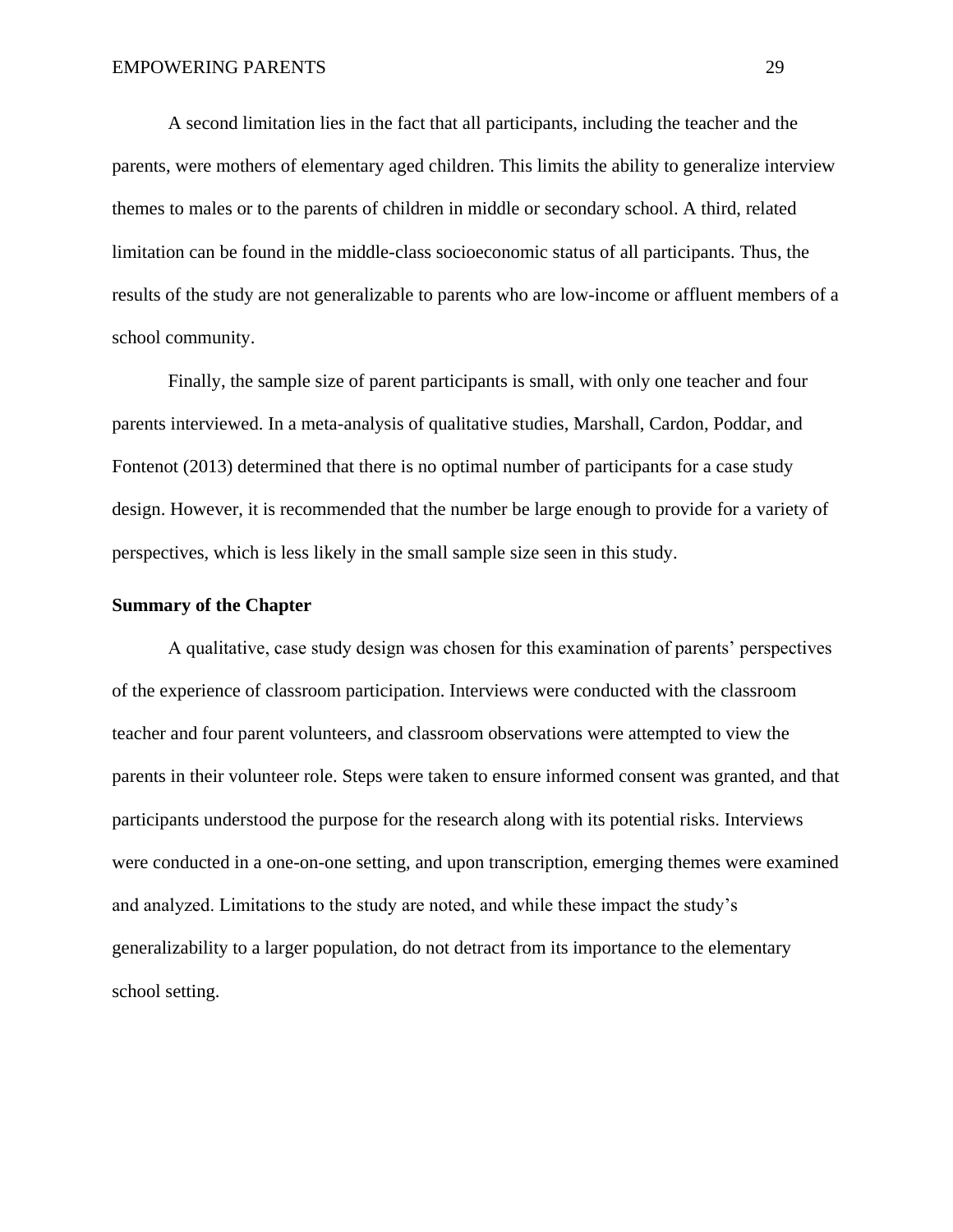### <span id="page-37-0"></span>**Chapter 4: Presentation of Findings**

### <span id="page-37-1"></span>**Introduction to the Chapter**

The purpose of this research is to determine whether inviting parents into a grade two classroom to support literacy centres empowers them to feel more engaged in their child's learning process. The interview questions asked of the four parent participants (Appendix A) centred around their experiences in the classroom, their feelings around being a part of the school, and whether they felt that volunteering in the classroom had an effect on their interactions with their own children. Similar questions were asked of the teacher, to gain her perspective on these same issues. The interviews stand alone as data for this research, as on the eight occasions of classroom observation, no parents were present for the literacy centres. However, from the interviews have emerged six themes surrounding the benefits and challenges of classroom participation, as well as the greater effects on these parent's engagement with their own children's learning. The themes that emerged through thematic analysis are: Making a Difference, Increased Understanding, Level of Comfort, Communication, Time Constraints, and Training Required.

### <span id="page-37-2"></span>**Interview Data Analysis**

<span id="page-37-3"></span>**Making a difference**. The theme of making a difference for children was immediately clear from all of the parents. Three of the four parents regularly participated in other school activities along with the literacy centres in the grade two class, and the feeling of meaningful support was noticeable in all of the interviews. "I loved being a part of my kid's class," said Parent D. "Just having that influence, like being a positive influence for the kids because I can tell that they respond to me, my positive input; and so it's kind of a rewarding relationship." The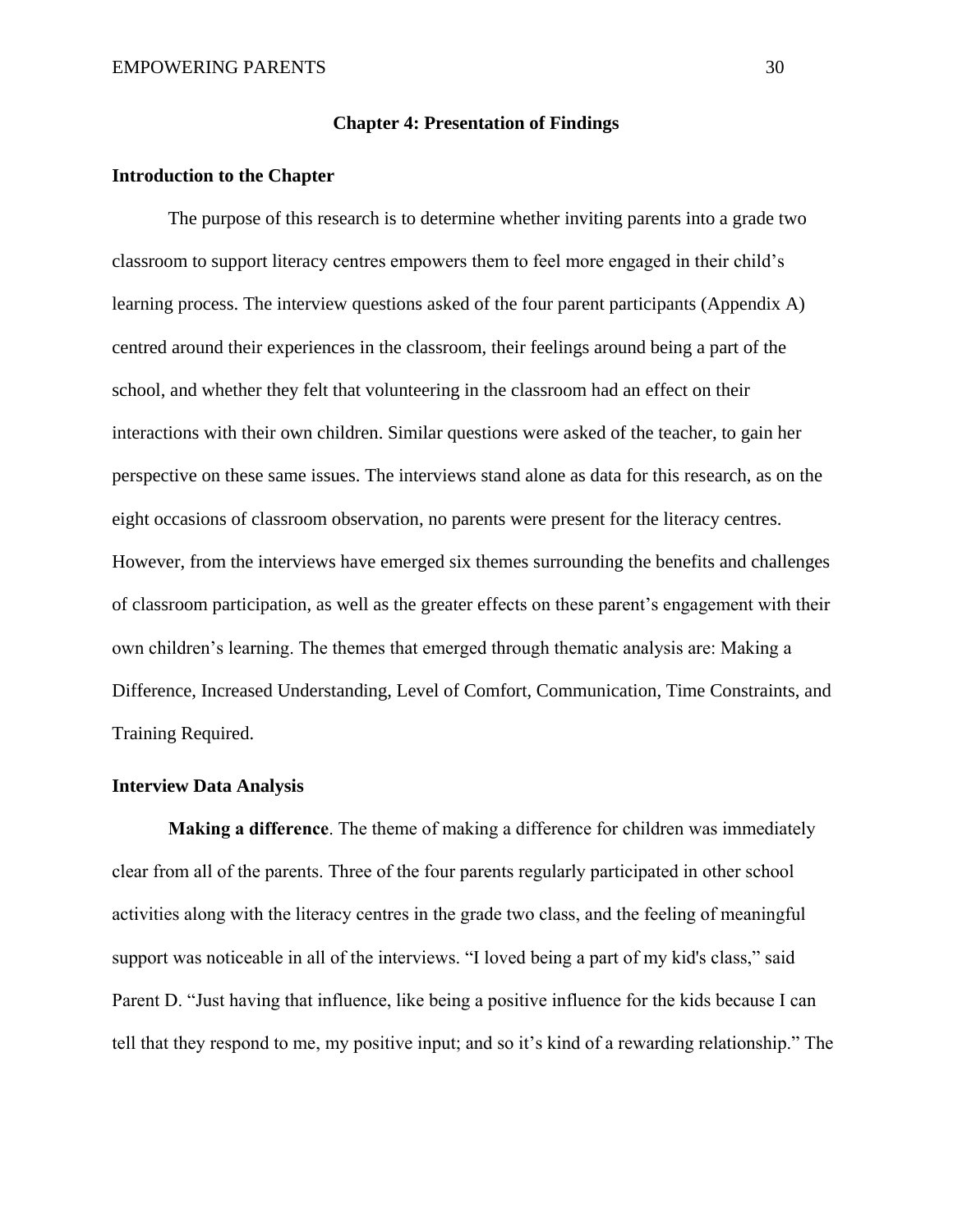Teacher confirmed that the students are "just excited to have another adult. One parent comes in and does baking, and the kids just love that time, and the pride of making something."

For Parent A, a key component was "that feeling of helping...like, giving back" to the school. While she would be willing to volunteer elsewhere if needed, she stressed that "I think the results are fabulous if you're doing it in the same school where your child is."

The sense of making a difference was very clear from Parent B.

Yes, I think there's like a sense of pride; like, you're helping this child and – for some kids you can tell that they don't get this attention quite so much at home – and so you feel kind of motherly. And then you see their progress and you're proud. You kind of want to take them under your wing.

She went on to say, "I had a checklist to make sure that I wasn't missing anyone. So, we did that and it was really rewarding, because you could see the progress they made from the beginning of the year to the end of the year."

Parent C felt that her sense of making a difference depended greatly on the opportunities provided by the teacher. In the case study class, she was able to work closely with students and was very enthusiastic about it: "I love it; I think it's great! It's so much joy seeing how they all work." However, previous experiences in classes where she had less teacher direction were less positive. "Uh, it was okay," she said of her time in the room. "I didn't really do much; I just kind of sat around, made sure the kids didn't need help or whatever with their school work." She would rather that the volunteer opportunities be purposeful and child-centred, as "I prefer to be helping them, than just wandering around."

<span id="page-38-0"></span>**Increased understanding**. The emergence of this theme is key to answering the research question, and the Teacher and all of the parents noticed an increased level of understanding about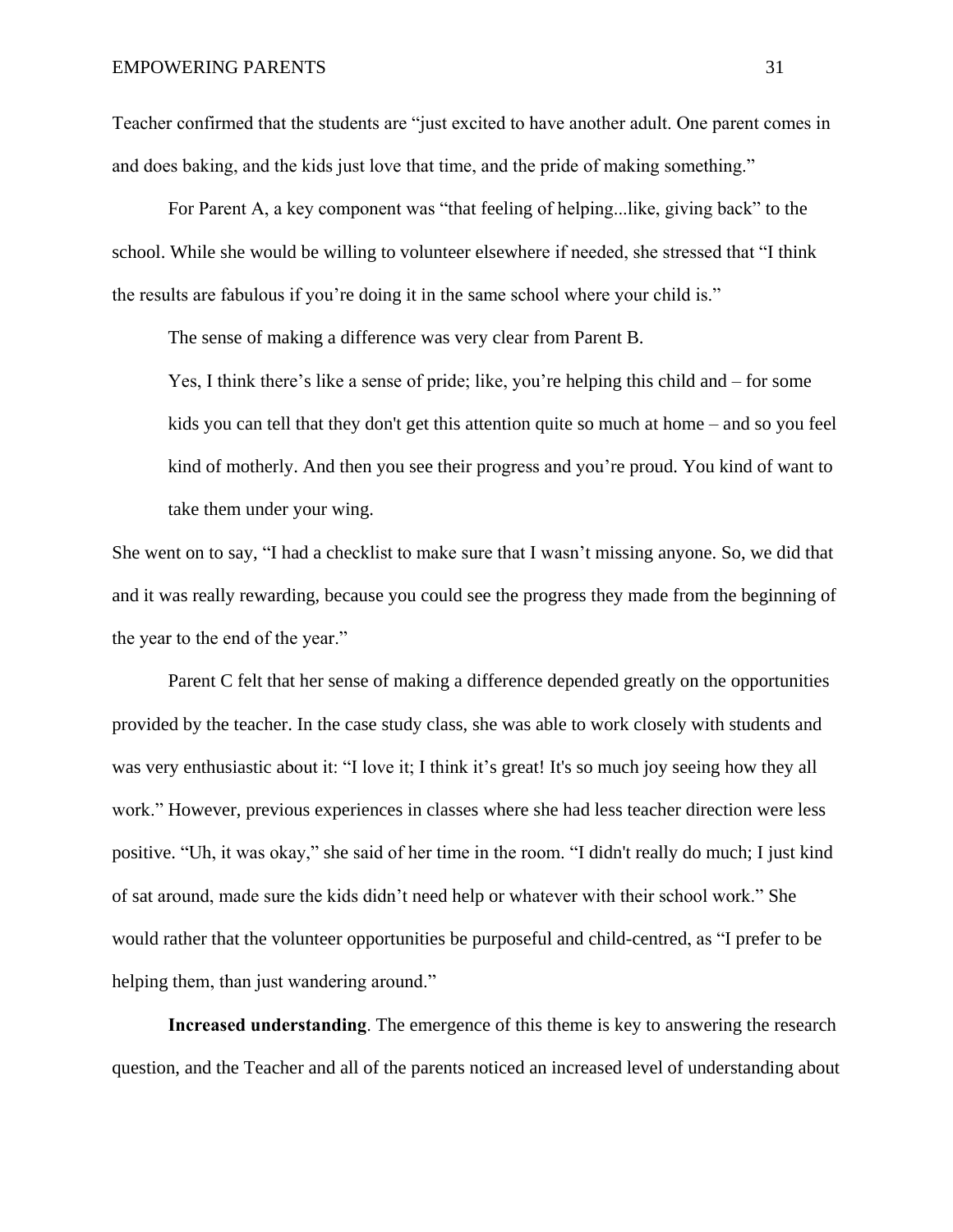the procedures and language of the school through the volunteer experience. Several of the parents had been able to transfer this new understanding to the interactions with their own children.

Parent D particularly appreciated getting a closer look at the operations of the school as a whole.

Coming in, it has totally opened my eyes to how school works, how the administration works; the different people, their different roles, and stuff like that. And then, understanding what my kids are actually doing, and what the teachers are looking for in their work, and all that kind of stuff.

Originally, Parent A expressed doubt that her participation in the classroom had changed her interactions with her son at home. However, upon reflection, she said, "Maybe it has impacted, because in India, everything is so study, study, study. Here, it's more play, so I've tried to change things around for him" when they work on academic skills in the home. Parent A also noted that parents have "a chance to see how things are done, if you are actually present or volunteering, stuff like that."

Parent C had noticed a difference in the home: "Well, actually, it does make things a little bit easier at home, because there's different ways I can help them study their spelling words, and do math, and do the list words; stuff like that." Furthermore, she said, "then I kind of have an idea of what they're working on; what they are doing."

### Parent B noted,

I was really happy to work in the class and understand the language that the teacher uses, so I can use that language with my kids; we have a common language in learning. And especially with their, like, green zones and things like that; their self-management stuff. I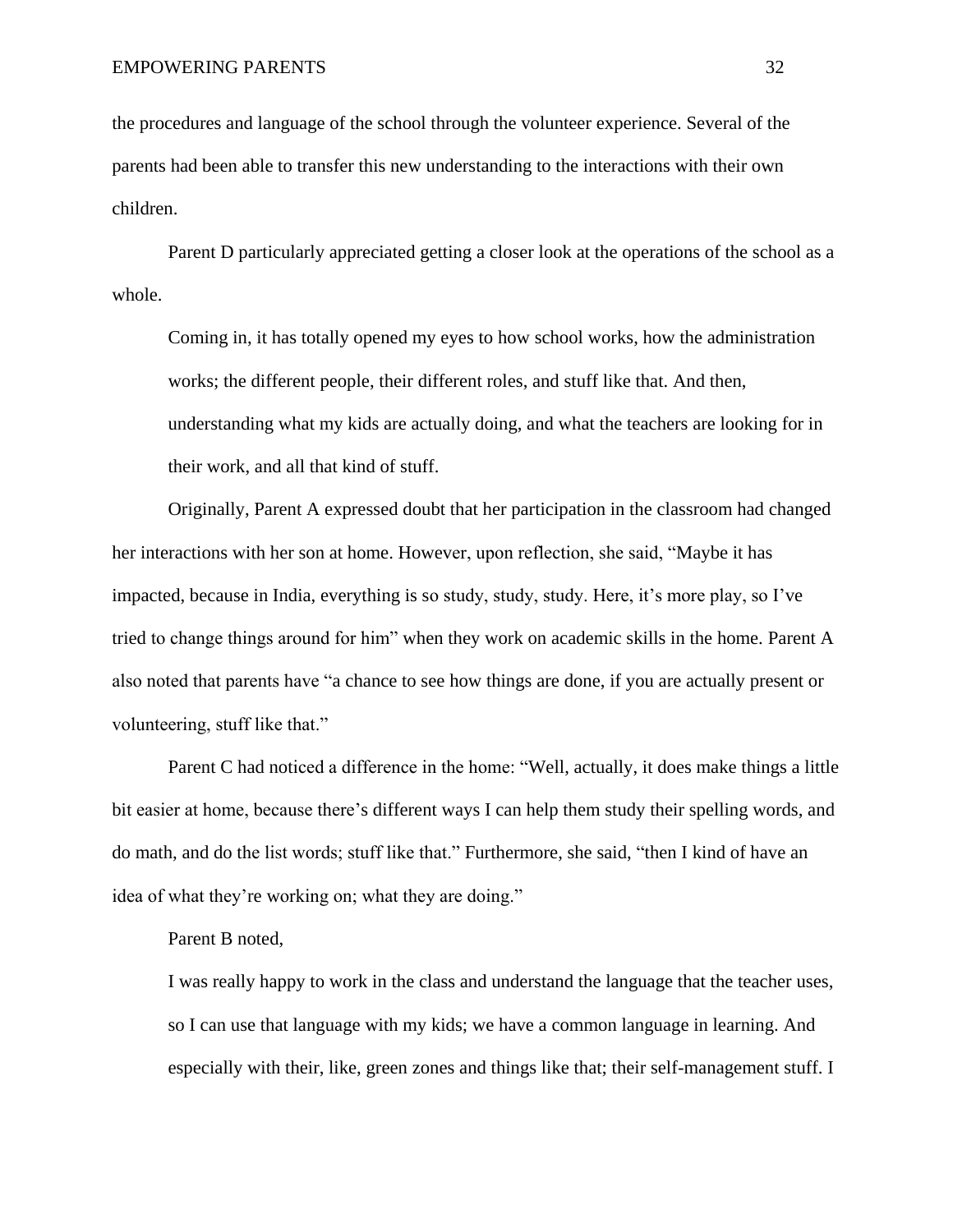still use some of that terminology with them, and they understand, and they can process better and calm themselves. So that's where I find that I was really thankful, because I felt lost in the first little while, because I didn't know the same language they were using.

For Parent D, "it doesn't really change what we do at home, other than just being able to talk about what's happened during the day." For her, it makes a difference when speaking with her children that, "I know that kid you're talking about; I know that teacher you're talking about. Just the knowledge that I feel more involved and in charge of what's happening to my kids. It changes our conversations."

From the Teacher's perspective, "I haven't seen anything of them taking it home – not yet. But I could imagine that at least two of them would be taking it home" in the near future.

I have one parent who has asked for...not lessons where she was in the classroom for, but things that she's heard that we've done. And she's come in and asked about those lessons, and how she can do something like that at home with the other children.

<span id="page-40-0"></span>**Level of comfort**. Feeling comfortable with the process of having parent volunteers was mentioned by the Teacher as well as all of the parents. Each recognized that the relationship between the parent and teacher is key to engaging ongoing classroom volunteers, and that this requires effort and acknowledgement from both sides.

Parent D was "surprised at how welcoming the school was to have parents come. Not being a teacher at all, and not understanding how schools run, to me being a teacher looks very difficult. To manage so many children all at once; I'd be so overwhelmed!" She elaborated: "Just being welcomed in as a volunteer, even as a lunchtime supervisor, I was just surprised that they want us. I don't have any training."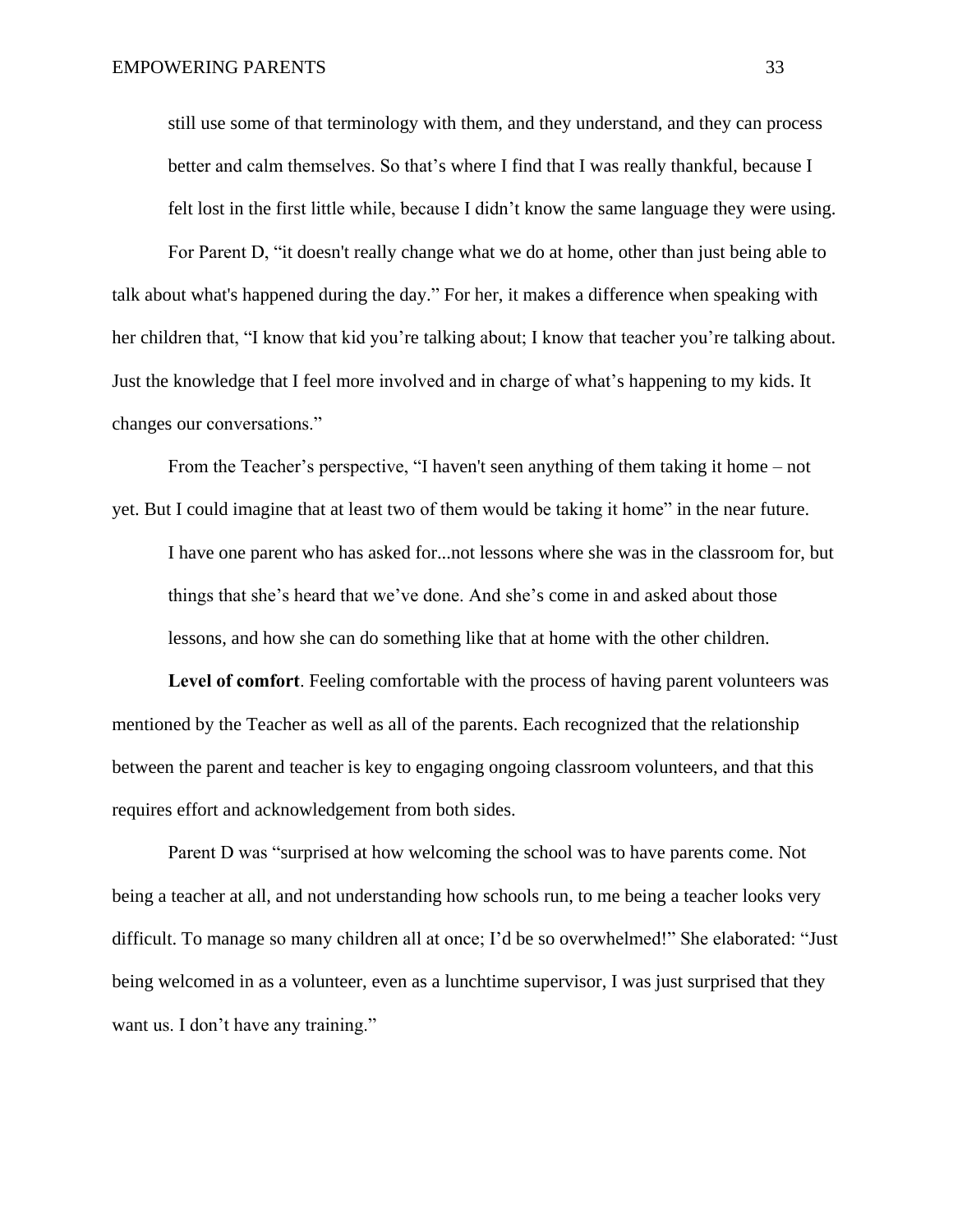Parent B commented that the more time she spends at the school the more comfortable she gets, as she has built the relationships to make that possible.

I think, because of my work with the PAC [Parent Advisory Council], that I've gotten to know all the teachers at school. If I hadn't done PAC stuff, I don't think I would be involved as much with the school, globally. I think I would stick to just the classes that I know, with the teachers my kids have. I would be more comfortable there, because I have that current relationship with them. Really, it was more PAC stuff that made it so that I got to know more of the staff and the teachers and feel more comfortable in the school in general.

Now, after many hours spent in the school, "I'm at home here!" However, the time spent volunteering in the classroom alone was not enough to generate this level of comfort. With the original classroom teacher who designed the literacy centres off on leave, she was less comfortable joining the classroom.

I think it might be a little bit weird, because it's a different teacher. But she's always been friendly to me, so I don't know...I think she'd let me come in and keep it up. I mean, there was a notice sent home saying you're still welcome to come. I'd like to get back to it!

As a suggestion for building the comfort level among parents, Parent B noted that "I do know that a lot of parents like to come to the Crescent Beach field trip, so maybe if there was a school wide field trip near the beginning of the year, where it's more community building within the whole school?"

Parent D was enthusiastic about her children's response to her presence in the school, and shared,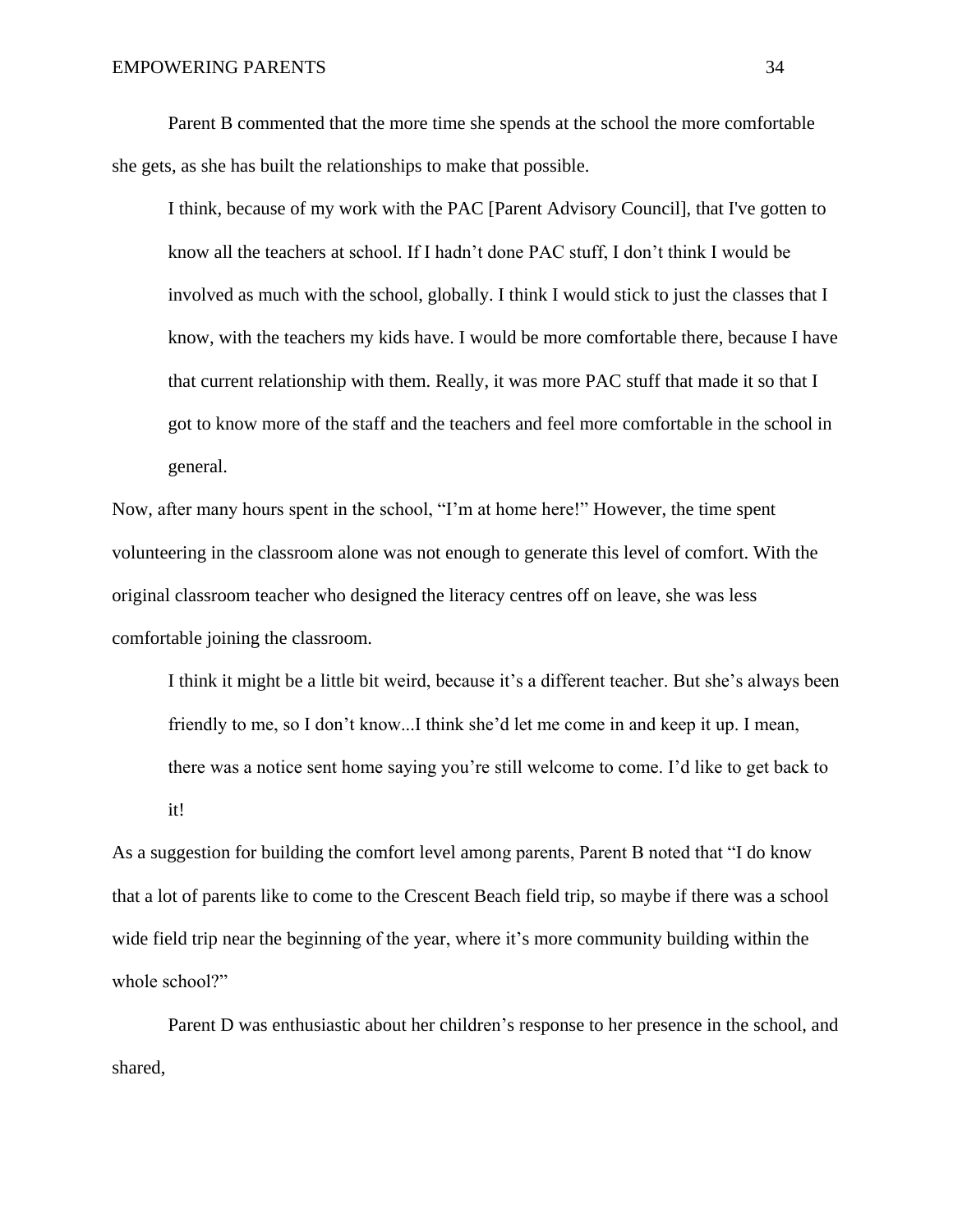They absolutely love me being here. I love it, because I get to connect with them briefly. And yeah, it's very positive for them. They don't mind me getting to know their friends. My daughter wants to emulate what I'm doing, so she's trying to boss the other kids around!

She said that she feels more comfortable working in the school now, "so then I would be happy to help, you know, for different things; if they wanted it." She went on to say that she would love to help in the classroom more, though she finds that "I've asked, but (her son's teacher) has everything the way she wants it, and doesn't really need help. So, that's okay...but if they asked, I'd be in that class in a heartbeat." Her son "loves" to have her volunteer in the classroom, and she said she is "more likely to help out in a class than I am with handing out hot lunch or something like that."

For Parent A, it is an important part of a parent's role to support the school, and she said that because "you guys do such a great job, then I should be willing and open to do something." She continued to say that "it feels great" to volunteer in the classroom, and that her son "likes it too. And he wants me to come back in the class more often."

The teacher noticed the increased level of comfort among the parents.

There's one parent who came in and she was very nervous and very timid. Like, she chose the names of the students that she wanted to work with, but she wouldn't call for them. And now, she doesn't hesitate; calls the names, interacts more, and she's more relaxed and enjoying herself.

As for herself, the teacher admitted, "For me, parents have always kind of been an intimidating wall, because these are their children; their babies. I hope that they're happy with what I'm doing and how I do things. They're the biggest critics, in my eyes." The experience of purposefully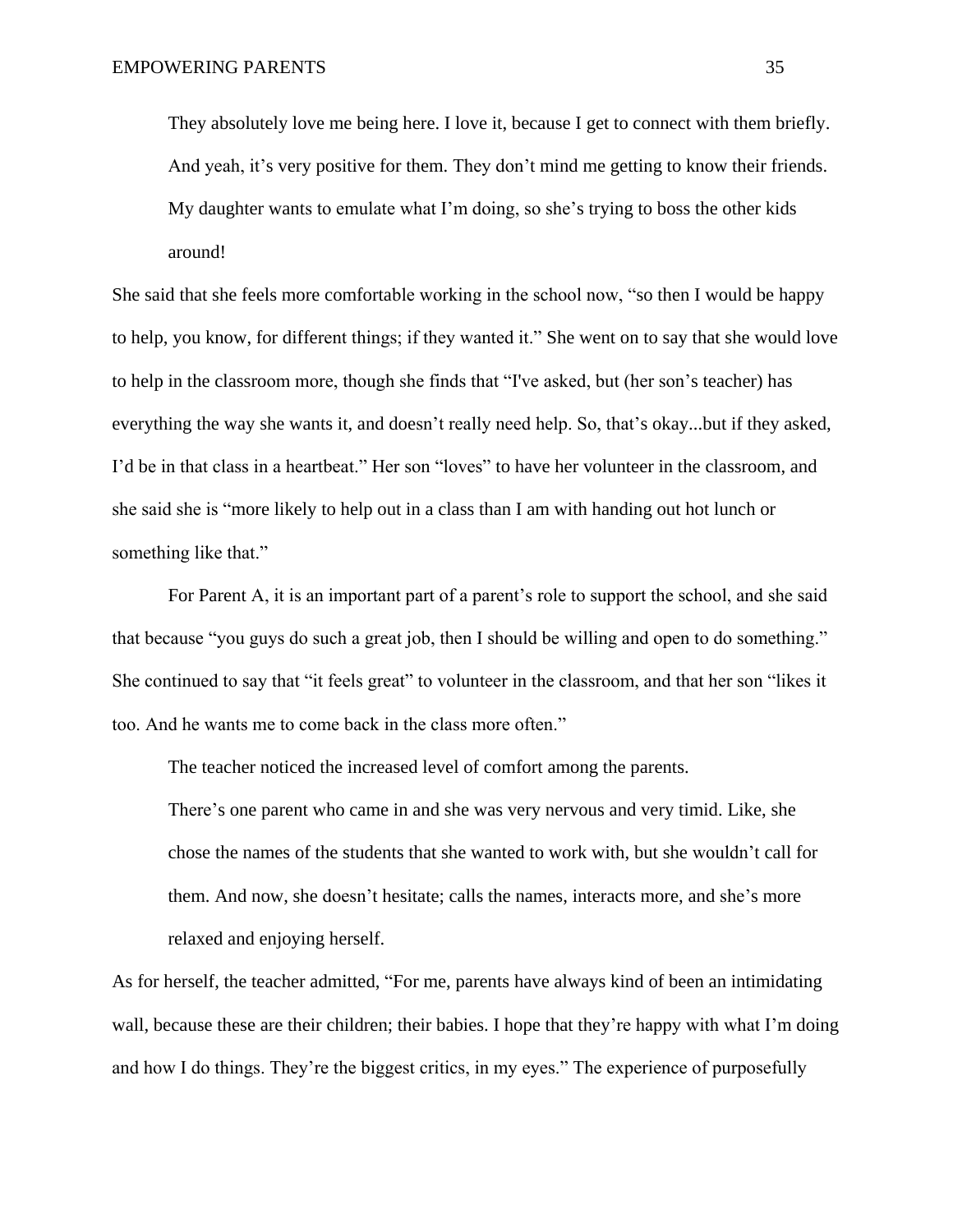including parent volunteers into her lessons, however, has also greatly increased her comfort level: "I think as much as it's intimidating at first, it's probably the best step I've ever taken."

<span id="page-43-0"></span>**Communication**. The theme of communication emerged from the interviews, as the Teacher saw increased communication, while two of the parents commented on the need for more communication from the school regarding the need for volunteers.

"This year has been amazing," said the Teacher.

At first my nerves were a little bit high, but after getting to know the parents and seeing them in a different context, it's giving me more information on how to communicate with them; and them, with that comfort level in the classroom, they are more open to communicating. So, it's helped me develop an easier communication style with them. And yeah, we're relaxed and talking, but we can actually communicate now, and that goes beyond anything.

The Teacher saw increased communication between the parents, too.

Some of them are starting to talk to each other, too, about everything. And they are parents that would never communicate; like, even if they're standing outside the door waiting for their child, they would never talk to each other. But now they are! So the community builds, and it's worth it."

While the Teacher observed increased communication as a result of the classroom literacy centres, the parents focused on the lack of communication they frequently noticed at the school. However, they addressed the need proactively and several of the parents had ideas for increasing communication between the school and parents. "Just keep telling people," suggested Parent C. "Just keep reminding them 'we need your help, we need your help!' Because there are people that don't necessarily come into the school very often, so they don't know." She went on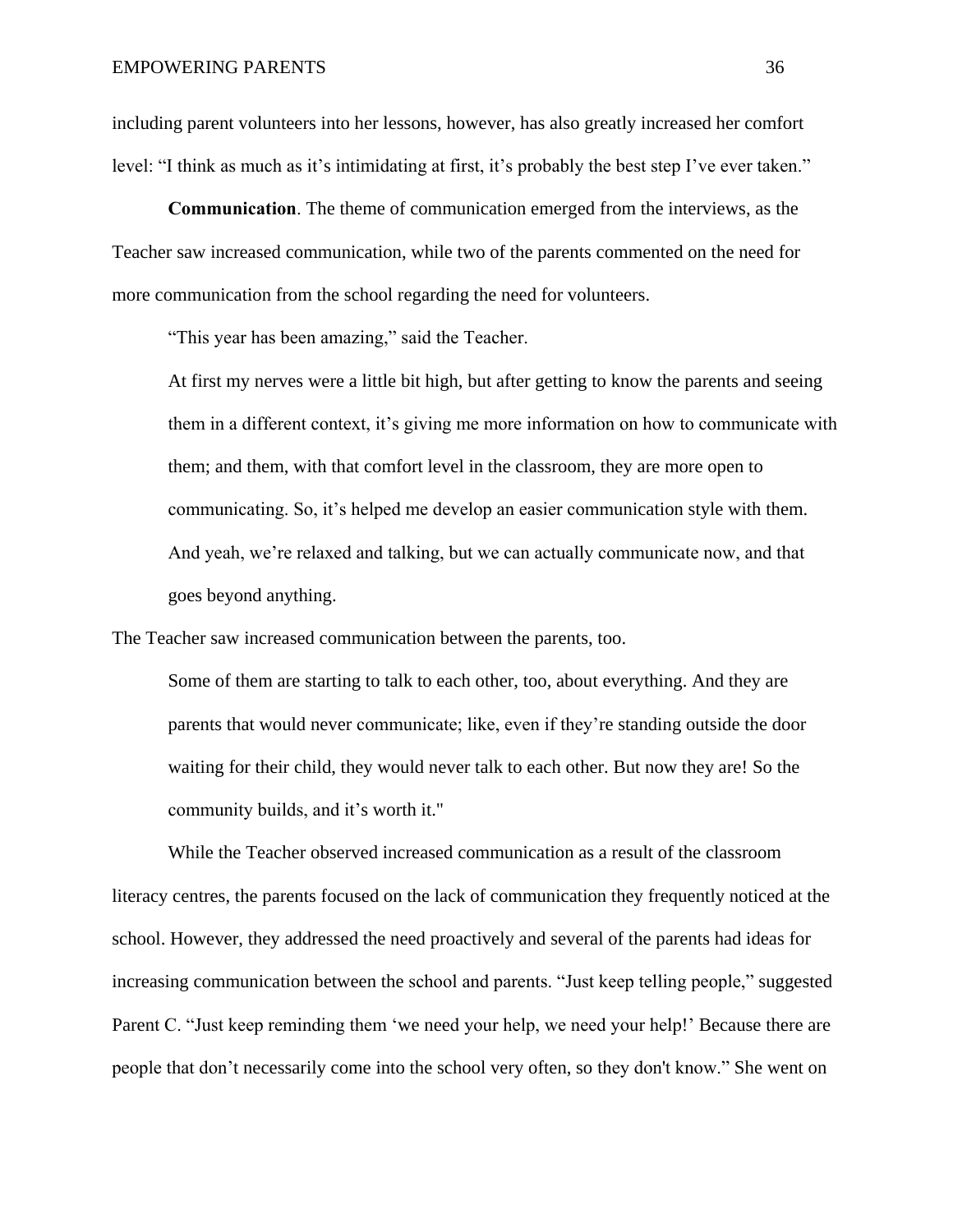to say that a monthly newsletter would be a great idea for parents who do not come into the school often. However, Parent A cautions that "when there's East Indian families, sometimes their English isn't that great" so having events with someone to translate would be helpful for getting those parents into the school.

Recruiting volunteers through email was a suggestion from Parent A, who said that even a person like me who's so busy and stuff, if I'm talking, then things fall through. Email is there and you can accept at that time, put it in your calendar, then it's there and you won't be booking that time for something else. It's a priority set now, that you have to do.

Having teachers reach out through emails or newsletters is key, as "more teacher momentum will help a lot."

<span id="page-44-0"></span>**Time constraints.** In their interviews, each of the parents addressed the theme of time constraints as a barrier to classroom participation.

Parent A has a busy work schedule that limits the amount of time she is able to be at the school, but she makes a concerted effort to participate in some classroom activities because "to me, it seems like parents actually should be putting more time coming in."

Even those parents who do enjoy volunteering regularly are conscious of the demands on their time. When asked what she thought about the teacher's request for volunteers, Parent D was candid and said, "I only thought of my time constraints! And also, when she asked parents to be involved in the mornings, I said that doesn't work for me because I'm usually not quite ready at 8:30 in the mornings." She went on to note that she was already working at the school in another capacity, and "because of my other commitment to the school, at other times of the day, it was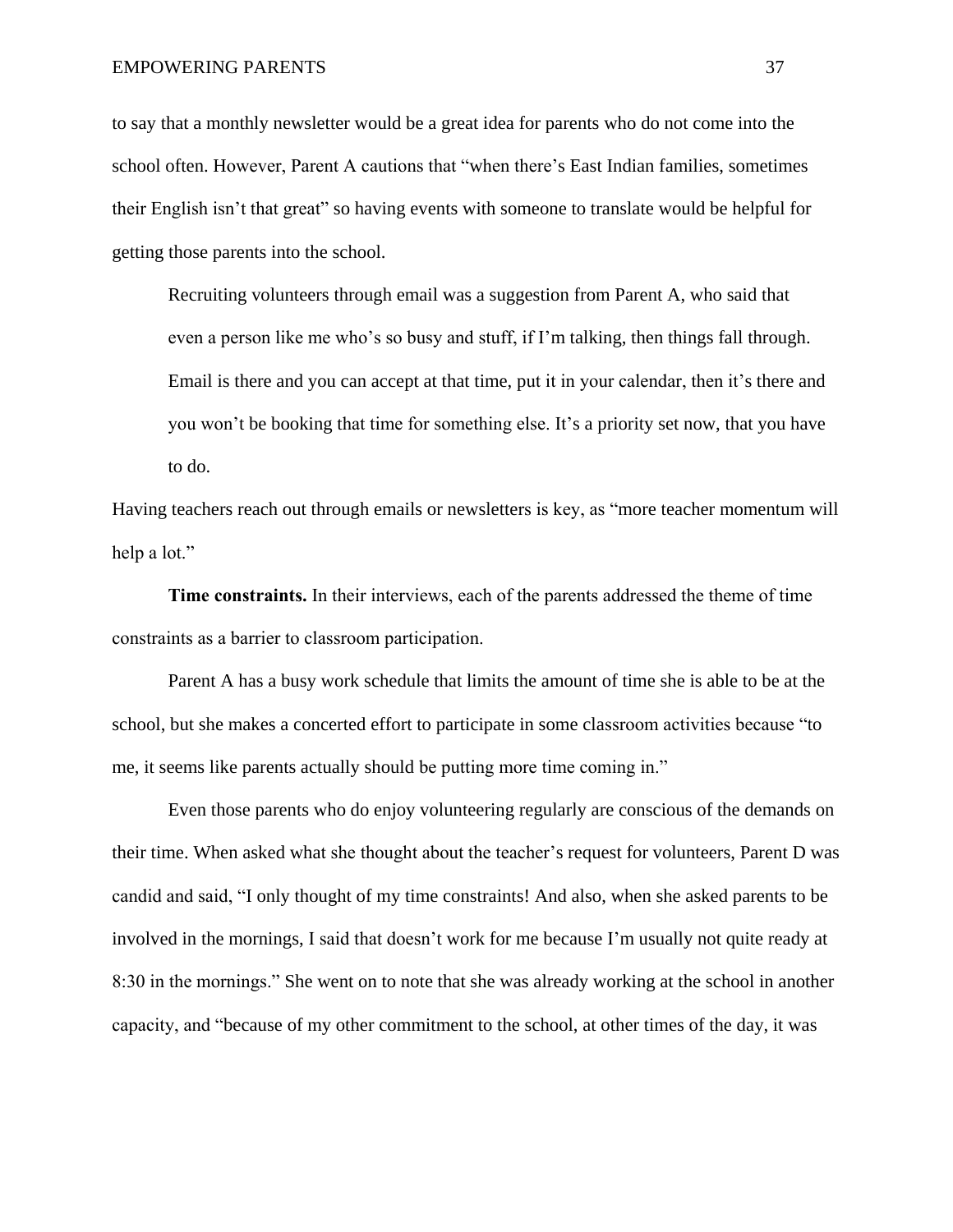too much." Despite that, though, she made the effort because "I wanted to be involved, just in the school in some way."

Parent B noted that,

I was doing those literacy centres for a while, and then I kind of got out of it because I had health issues for a month. And now every morning I still have the reminder on my phone, and I'm like, hmmm, not today. So, I don't have a reason; it's laziness or I have enough stuff going on at school this week that I don't want to put in the extra half hour.

The Teacher recognized that not all parents would like to or are able to participate in the classroom, and said, "I know a lot of the parents work, and they just drop the kids off and run."

The perception that volunteering in the classroom will take a great deal of time can prevent parents from getting involved. However, Parent C offers the reminder that "people don't need to be volunteering all day! It can be half an hour, it can be an hour; just anything helps."

When asked about suggestions for overcoming time constraint barriers and increasing parent involvement in the school, Parent B commented that parent groups within the school have similar difficulties in retaining parents.

You know, at the beginning of each year, when we start our PAC meetings and stuff, we try and figure out how to get more volunteers and get more helpers. And we do get a couple, at the very beginning of the year, but then it just kind of tapers off and then it's the same old, same old by Christmastime.

She laughed and said, "So, I don't know the answer to that!"

<span id="page-45-0"></span>**Training required**. Some of the parents felt more comfortable supporting students than others. Two of the parents clearly expressed a desire for training in the academic and behavioural strategies they saw teachers using. Parent D said she loved working with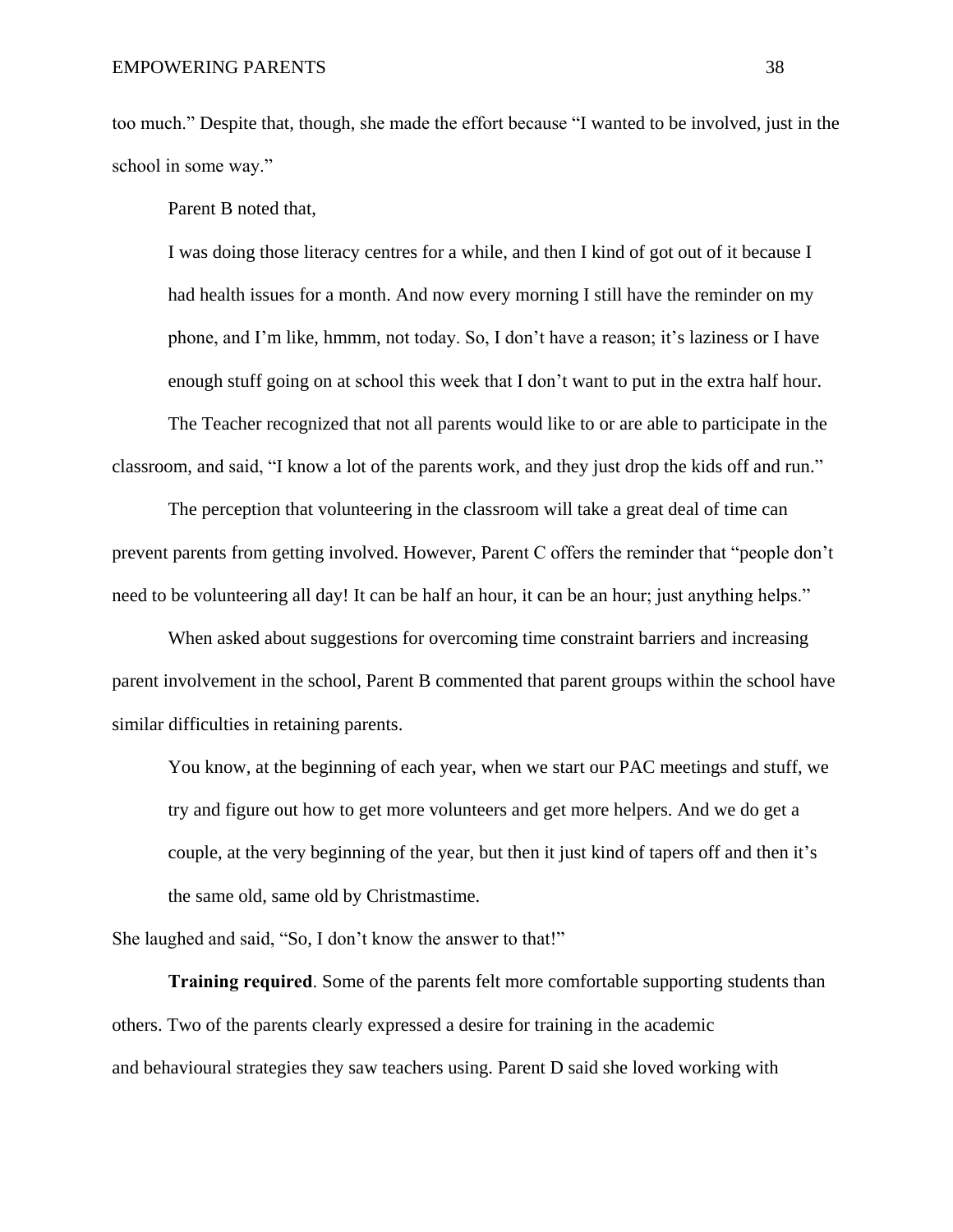#### EMPOWERING PARENTS 39

students, but "the only problem was that I felt I was not trained properly. How do I encourage a kid to learn how to read?!" She went on to say that she "would kind of ask the teacher, okay, what do you want me to do? So she would let me know, but still, I don't have the theory behind learning styles, or going over list words. I just tried my best, you know."

On the other hand, Parent A suggested that "I think it [the learning centre activity] should be a little more complicated because it seemed like kids just knew it. But maybe I didn't choose the right games, because the teacher had said it's me who can choose which games to play and stuff." She wondered, "How should I handle this particular situation?"

Teacher direction is key to valuable parent support in the classroom, Parent D explained, saying,

I guess certain kids just kind of catch on easily, and then others don't. So, I was reading with the ones that aren't catching on as easily, so then I just stare at a paper and go, okay, now you need to do these words. And then I don't know how to help them, other than just spending time with them, and encouraging them verbally.

The teacher had met with her beforehand: "Like just, kind of do this, and do that, kind of thing. I don't know what more I would need, short of having teachers' training to actually know what was helping them."

### <span id="page-46-0"></span>**Summary of the Chapter**

Interviews of four parents and one teacher were done to answer the research question of whether inviting parents into a grade two classroom to support literacy centres empowers them to feel more engaged in their child's learning process. From a thematic analysis of the interviews emerged six themes: Making a Difference, Increased Understanding, Level of Comfort, Communication, Time Constraints, and Training Required. An examination of these themes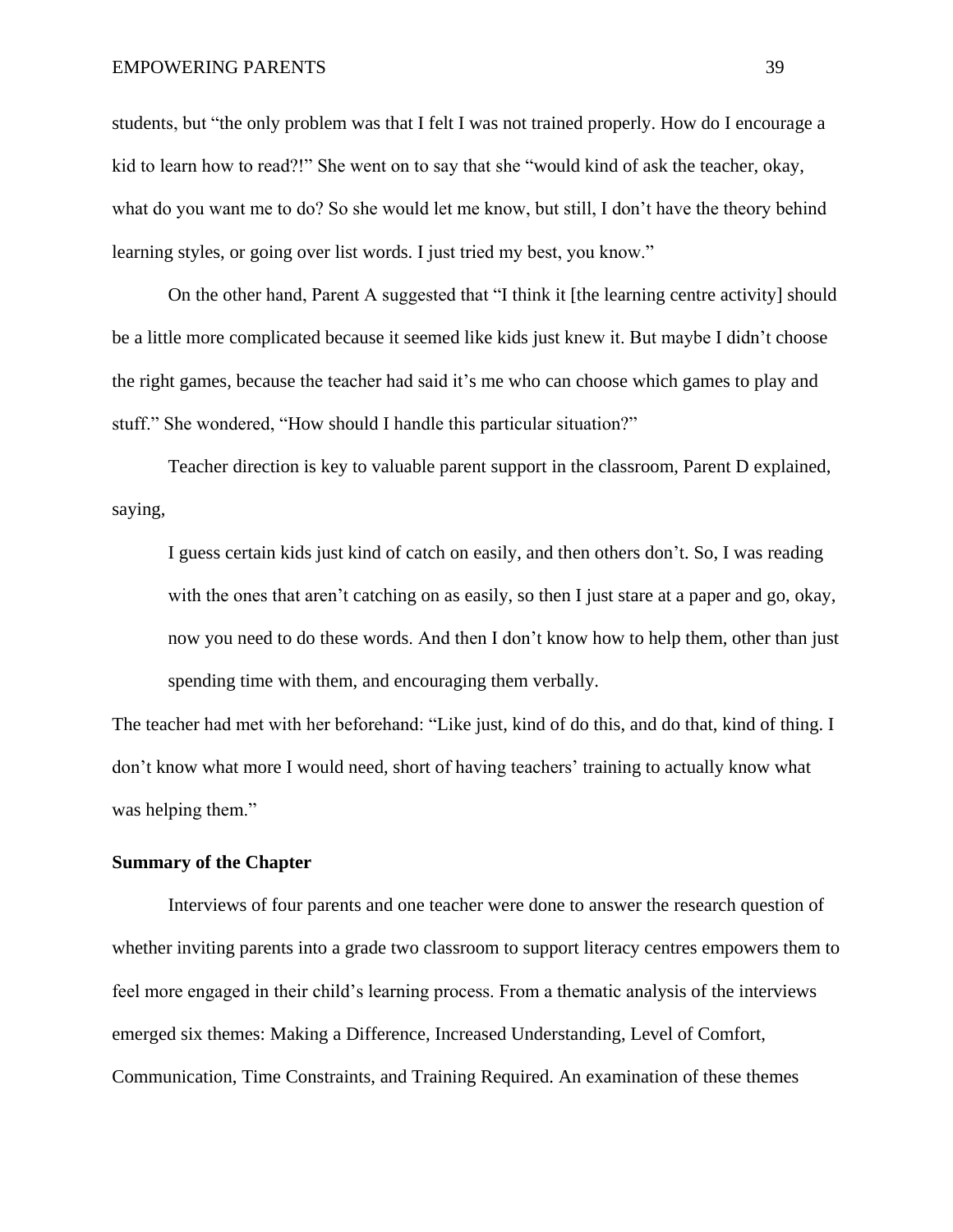shows that all of the parents desired to support their child's learning in the classroom, and felt that their presence in the classroom was able to *make a difference* for other children. Each of the parents noted an increased *level of understanding* regarding both the language and processes of the school. Upon reflection, all four parents as well as the teacher were able to recognize that participation in the classroom had impacted their conversations and ability to support their children outside of the school. Similarly, the parents and teacher noted an increase in the *level of comfort* in the interactions between the teacher and the parents. This comfort level, however, did not extend outside the classroom, unless the parent had reason to participate in the school on a larger level (such as through the Parent Advisory Council). When the classroom teacher at the centre of this study went on a leave, the comfort level parents felt with her did not extend to her replacement teacher. Thus the participation ceased and there were no parent participation opportunities for the researcher to observe.

Analysis of the interviews shows that the teacher noticed an increase in *communication* between herself and the parents, and felt this was a very positive element of the volunteer process. However, the parents noted that aside from this particular teacher, communication from the school in general was poor. They offered suggestions for its improvement.

Two of the themes that emerged surrounded barriers to parent participation, as noted by the parents themselves. The first of these was the factor of *time constraints*, which these parents had overcome by making a concerted effort; they felt participation was a priority, so took steps to fit it into their schedules. The second theme involved the desire for *additional training*, as two of the parents felt that they did not possess the skills to be able to support students either academically or behaviourally. Increased direction from the classroom teacher, they suggested, would enable them to assist the students more effectively.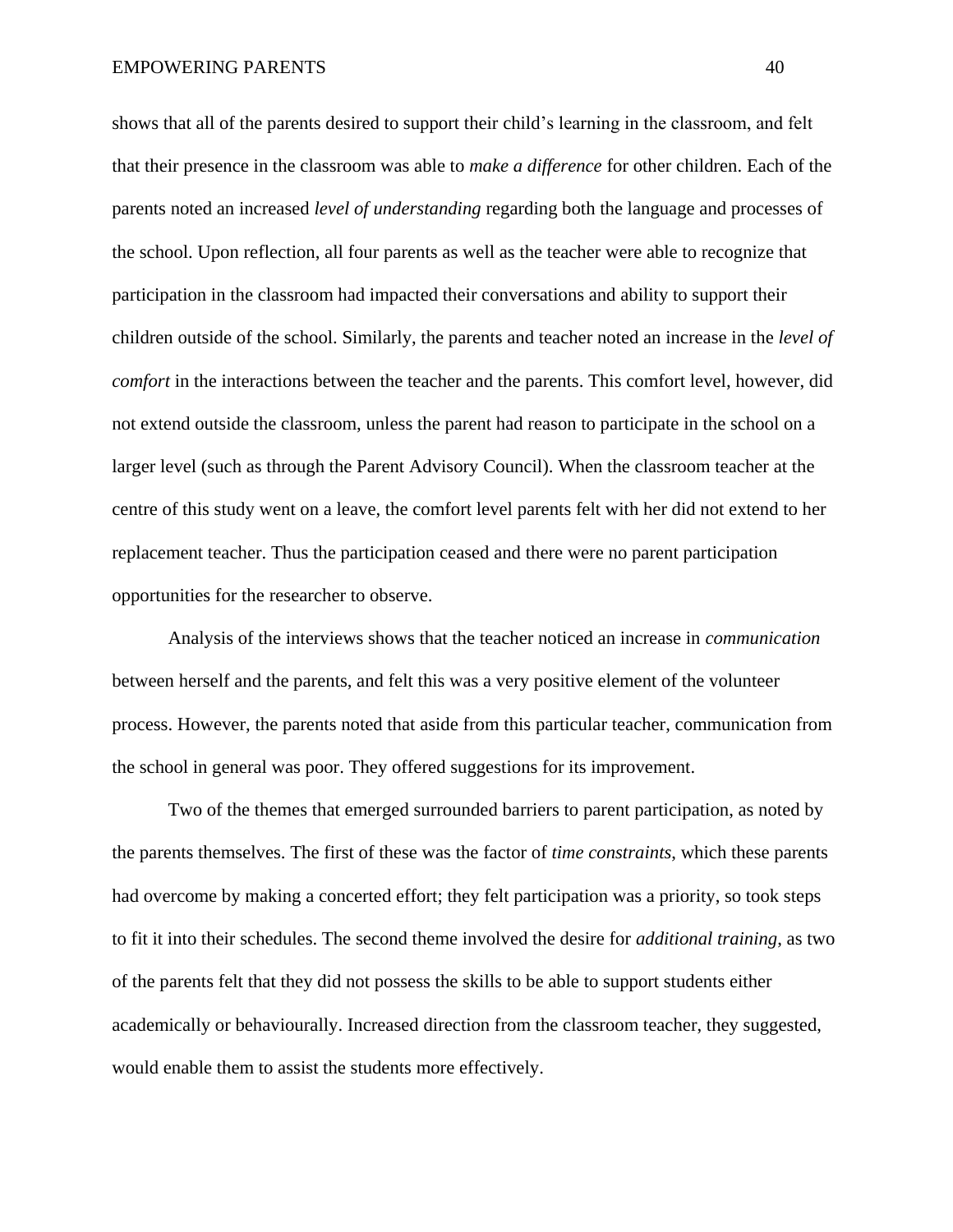The meaning of these results, their implications for future research, and recommendations for program implementation will be discussed in the following chapter.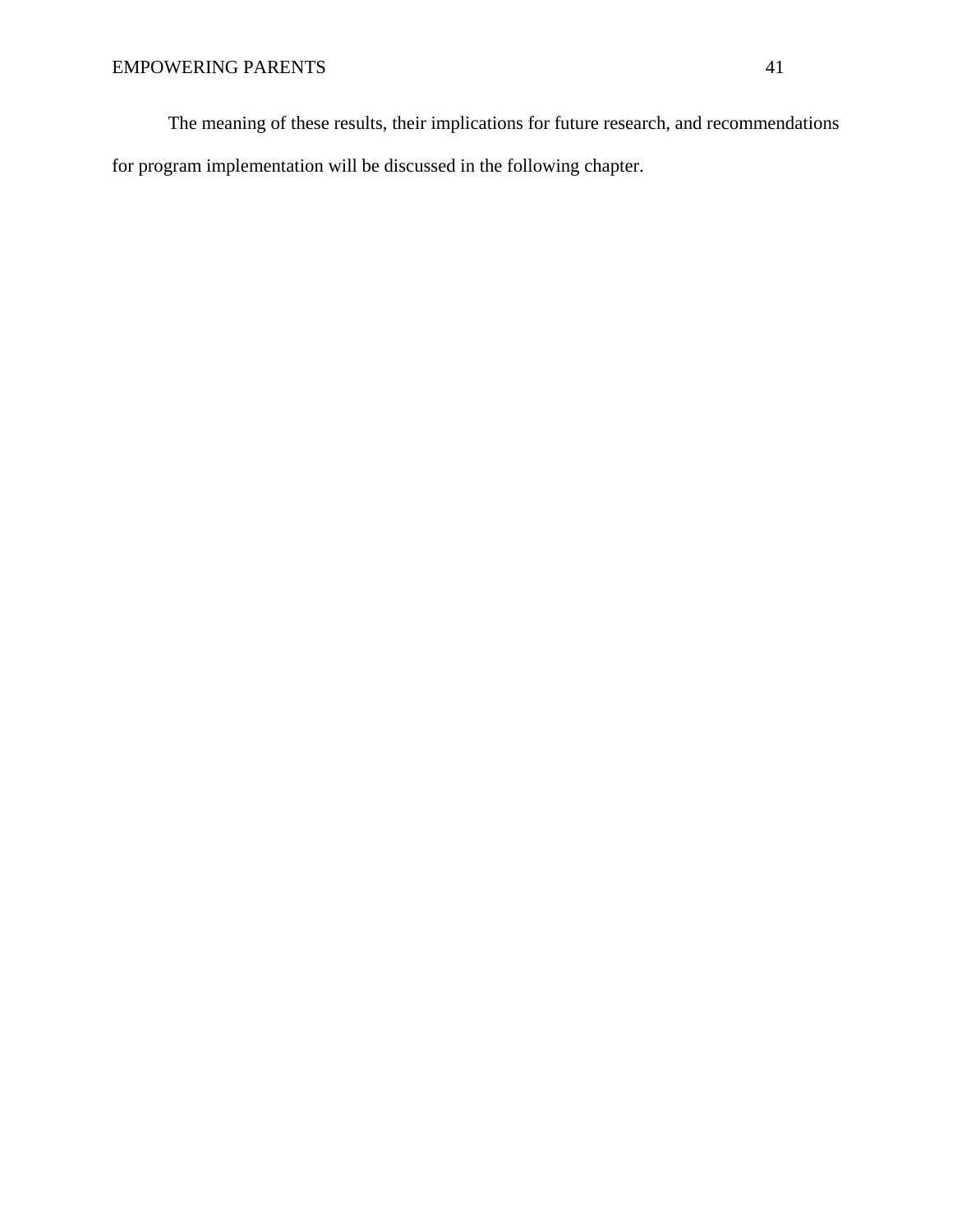# <span id="page-49-1"></span><span id="page-49-0"></span>**Chapter 5: Summary, Implications, Recommendations, and Conclusions Summary**

It was the purpose of this research to determine whether parent participation in the literacy centres of a grade two classroom would empower parent volunteers to engage more effectively with their own child's learning. An examination of the literature concerning student academic and social-emotional success shows that meaningful parent involvement plays a critical role in the education process. Despite this understanding, however, studies in multiple countries show that parent participation in schools remains low. Indeed, the parent participation at the school studied for this research is limited to a few regular volunteers. As approximately half the students in Kindergarten to grade three at this school are not yet meeting provincial expectations for reading, the author recognized that improved measures for student support were needed. Thus the research question of this paper was to determine whether providing parents with opportunities for purposeful classroom involvement empowered parents to become active partners in the education of their children.

A qualitative, case study design was used, with data collected through both classroom observations and interviews. However, data were collected solely from the interviews as observations of the parents as volunteers in the classroom were attempted, but at the scheduled times, no parents were present. Parent participants were recruited from those parents who had previously expressed interest in volunteering in the grade two classroom in question, and all four of the respondents were female. The classroom teacher was also interviewed. Although approximately half of the school's student population is considered an English Language Learner from a minority culture, all of the parent participants were fluent English speakers. One of the parents was of a minority culture, but had been raised and educated in Canada and therefore was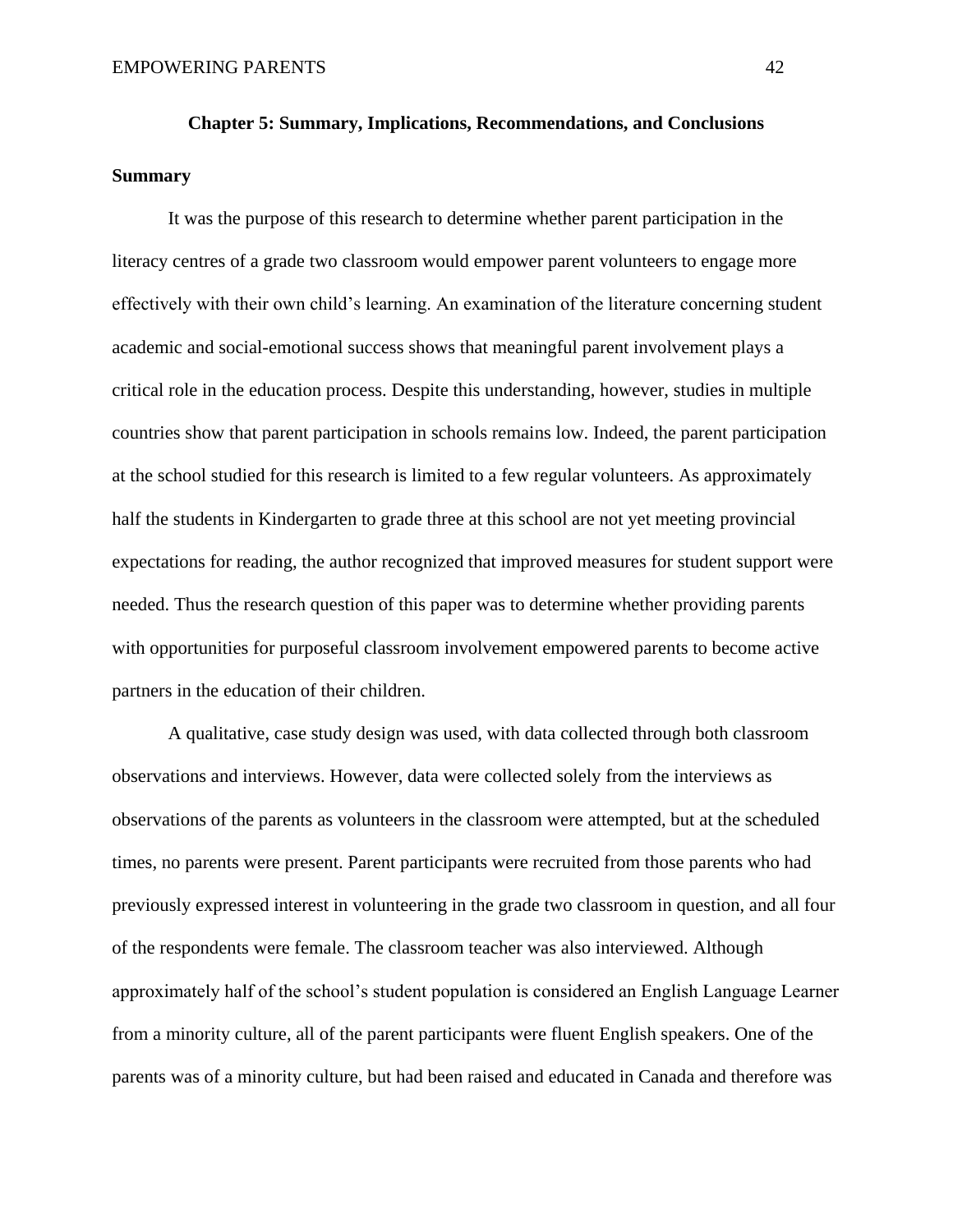#### EMPOWERING PARENTS 43

not impacted by many of the barriers often facing parents from a minority culture. Similarly, while many of the families who are part of the school community struggle with poverty, the parents who responded for this study are of a middle-class socioeconomic status.

Classroom observations were attempted on eight occasions. However, during the time of the parent and teacher interviews and before the scheduled commencement of the observations, the classroom teacher for this grade two class went on a medical leave for the remainder of the year. This meant that a different teacher took her place. The parents who had previously been volunteering in the class explained in the interviews that while the new teacher had indicated she was open to the idea of parents in the class, she had made no effort to purposefully include those parents as had her predecessor. Lacking the meaningful engagement, the parents stopped participating. However, while the author was unable to observe the parents in the class, those parents shared willingly about their experiences while they lasted.

A thematic analysis of the parent and teacher interviews determined that indeed, parent participation in the classroom empowered the parents to engage more meaningfully with their children. The parents noted, sometimes with surprise, that their time in the classroom had allowed them to understand the "language of the school." After time spent in the classroom, each parent commented that she was better able to discuss both academic and self-regulatory concerns at home, and that she felt confident in offering her support. Moreover, the parents each commented on an increased level of comfort within the school, a greater appreciation for the procedures of the school, and on their delight in feeling that their classroom participation made a meaningful difference for the students.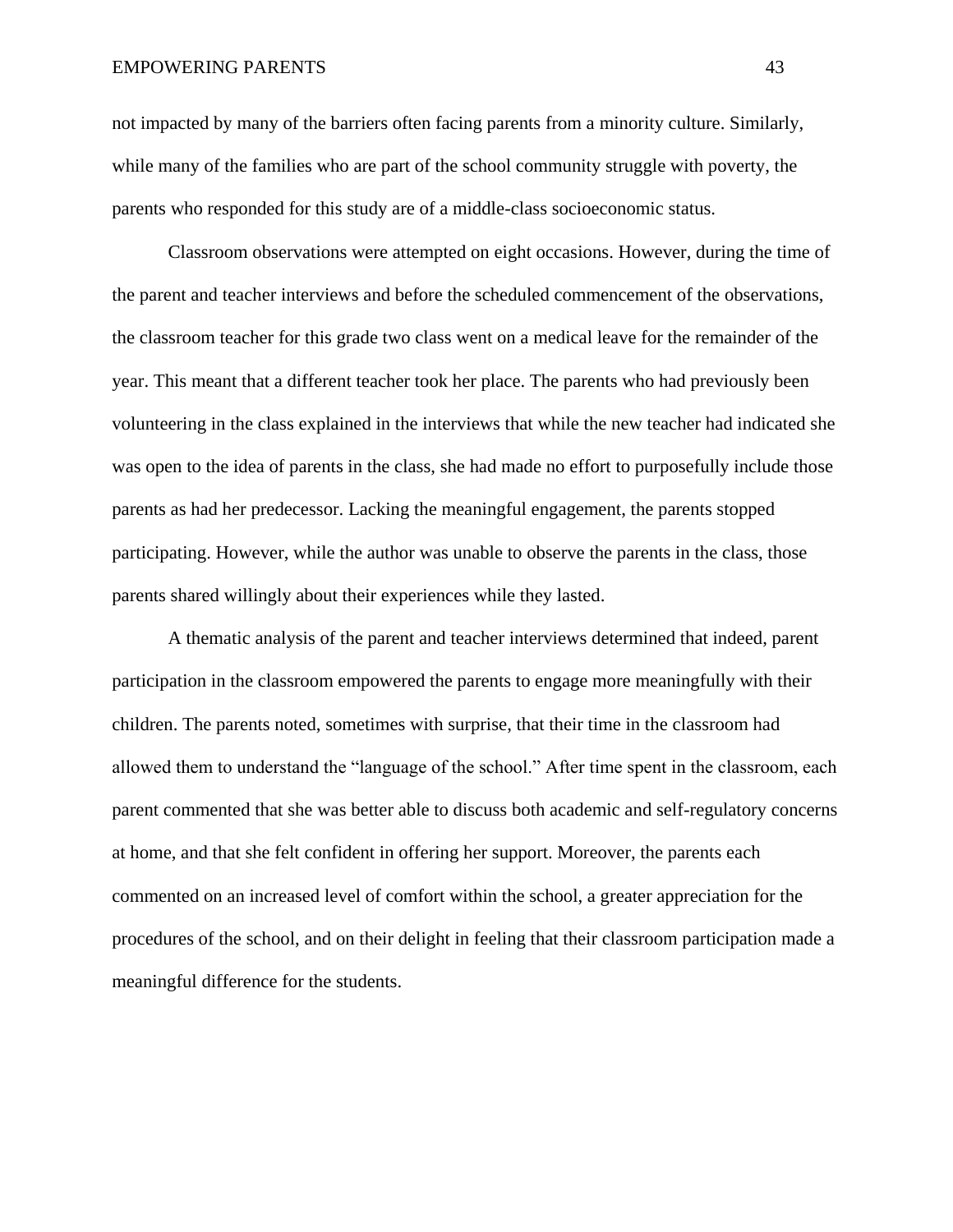### <span id="page-51-0"></span>**Implications**

The implications of this study for educators are tremendous. Teachers and administrators often lament that "students these days" lack the skills of the past. Student anxiety and depression are significant factors in schools (Shanker, 2013), and this has a negative impact on both academic and social-emotional success. Many parents are uncertain of how best to support their children. Empowering parents to work together meaningfully with the school is an effective strategy for overcoming these challenges. The research studied has shown that teachers feel frustrated that parents are not doing enough in the home to support learning (Crozier & Davies, 2007), while parents feel that the schools are inflexible and unwelcoming (Baker et al., 2016). This can be overcome. The research examined in the Literature Review highlights that there are several steps schools can take to embrace their families. The current study suggests that if parents are invited in, they will gain skills and confidence to better support their children. There is urgency when addressing the academic and social-emotional needs of students, and educators—led by their administrators—must begin to act on the research-based recommendations.

#### <span id="page-51-1"></span>**Recommendations**

An examination of the research surrounding parent participation shows that there are several purposeful steps that educators can take to increase parent involvement in their schools. Parents want to be a part of their child's learning, but most often are unsure of how to do so (Epstein, 1995). The onus, then, is on the schools to intentionally initiate this worthwhile relationship with parents.

<span id="page-51-2"></span>**Encourage meaningful involvement.** As shown both in the extant literature and in the experiences with the two classroom teachers in this study, parent participation is most effective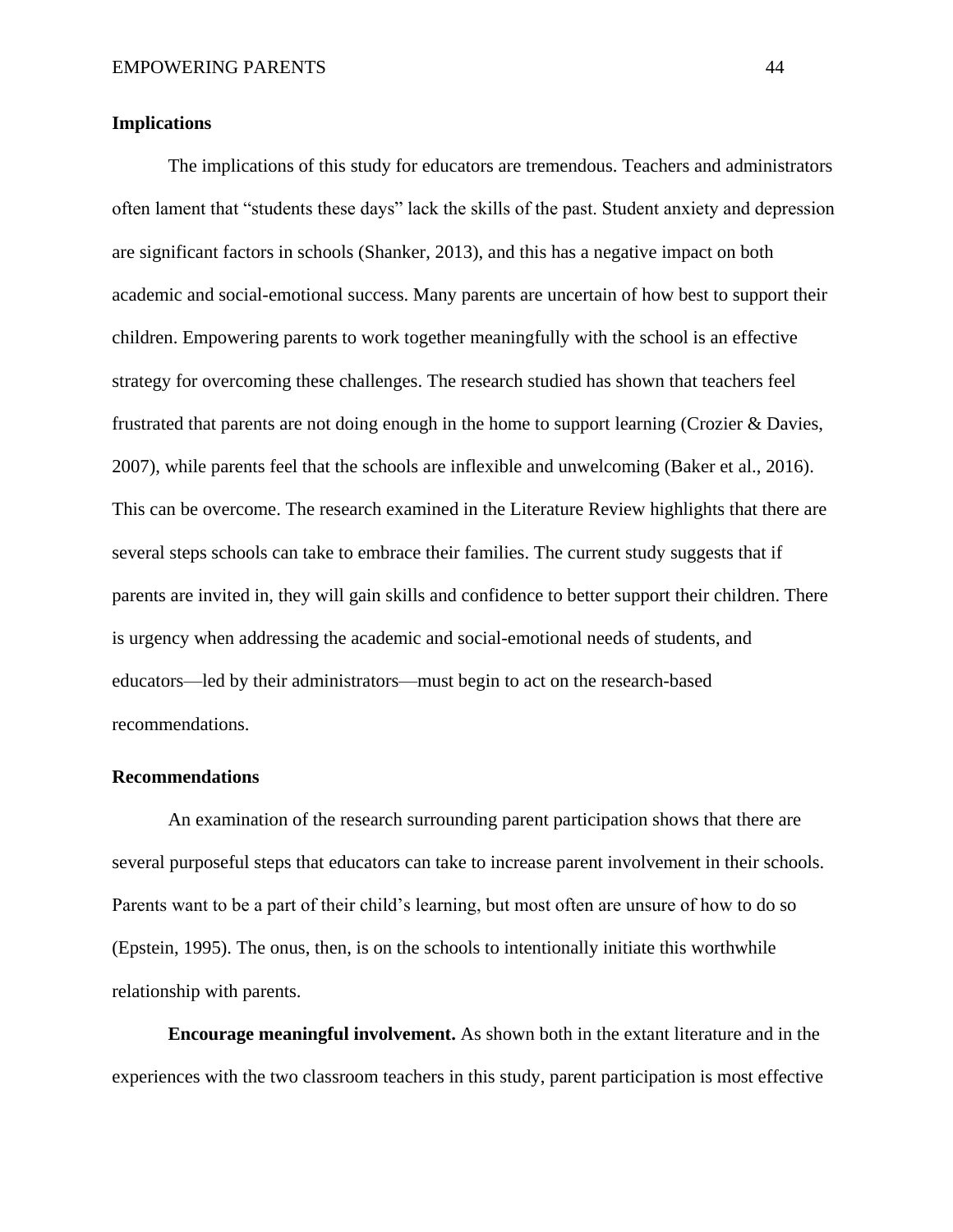#### EMPOWERING PARENTS 45

when it is intentional. Just as teachers approach the current curriculum in a new way to accommodate the needs of all learners, so too can educators begin to approach the classroom environment with an eye for meaningful parent involvement. Literacy centres in all primary grades can be supervised by parents, under the guidance of the teacher. Small after-school workshops can be given to interested parents to acquaint them with the classroom expectations and procedures, along with a brief overview of the pedagogy behind the literacy centre tasks. This would address the concern brought forth by the parents in this study regarding a need for greater training prior to classroom participation. A similar format can be used in intermediate, middle, and secondary grades, with parents facilitating activities designed by teachers. With the realization that parent involvement must be intentional for its effects to translate into parent empowerment in other environments, it behooves educators to plan for this meaningful engagement from the outset.

<span id="page-52-0"></span>**Establish rapport.** The development of a warm, welcoming school community is at the centre of a successful and healthy learning environment for all members, not just students. Creating and sharing this safe place in which school staff and parents interact with respect is a task that must be done intentionally, and was noted by the parents in this study as an important element to promoting parent participation. Teachers must realize the potential power differential between themselves and their parents, and take steps to show parents they are open for discussion. One of the most effective ways of doing this is to communicate openly with parents regularly, not just when something has gone wrong. Sharing the positive growth of a child, regaling parents with a humorous story from the day, and working together with parents to come up with collaborative solutions for challenging behavior are all ways to build rapport. Having translators present for meetings is a gesture of respect that districts can provide, recognizing that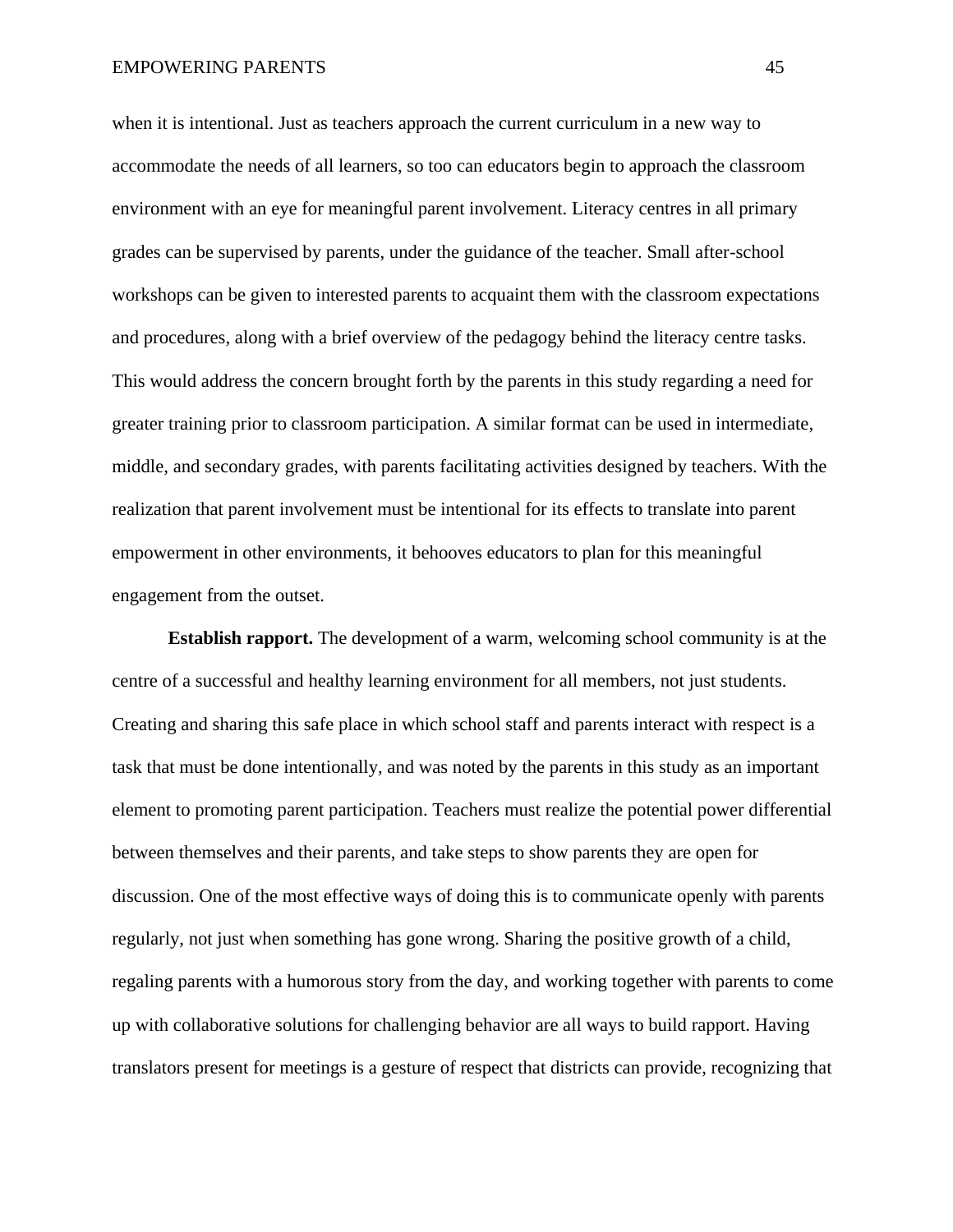those parents who do not speak the majority language have great contributions to make regarding their child. Schools can similarly use translators when inviting non-English speaking parents into the classroom, as these parents often have incredible life-stories to share. For all school community members, evening events in which to share food and games are a meaningful way to build relationships and break down barriers. With strategies provided by a dedicated leader, school staff can grow to appreciate the tremendous benefits of establishing trusting relationships with the school families.

<span id="page-53-0"></span>**Embrace non-traditional engagement.** Participation in their child's education does not require that parents must be inside the school (Daniel, 2015). With the proliferation of social media and assessment and communication apps, schools can provide parents with timely information regarding school events, student successes, upcoming deadlines, and curriculum developments. At the school studied in this research, the vast majority of parents had access to a smartphone, even if they did not possess a computer. With this technology they are able to access online communication immediately once a teacher has posted relevant information. A challenge is ensuring that teachers and parents are trained in the possibilities to be found in technology. However, if this is addressed as a priority, school administrators can ensure the appropriate training is provided.

<span id="page-53-1"></span>**Provide logistical solutions.** For some parents, it is the lack of childcare or transportation that prevents them from participating at the school. For others, it may be time constraints or conflicting work schedules, as mentioned by the parents in this study. The first step in overcoming these barriers is for the school to determine what they are. Then it can become standard procedure to send a staff member with a van to pick up interested parents, or to help parents research the best bus route to the school. For those parents for whom childcare is a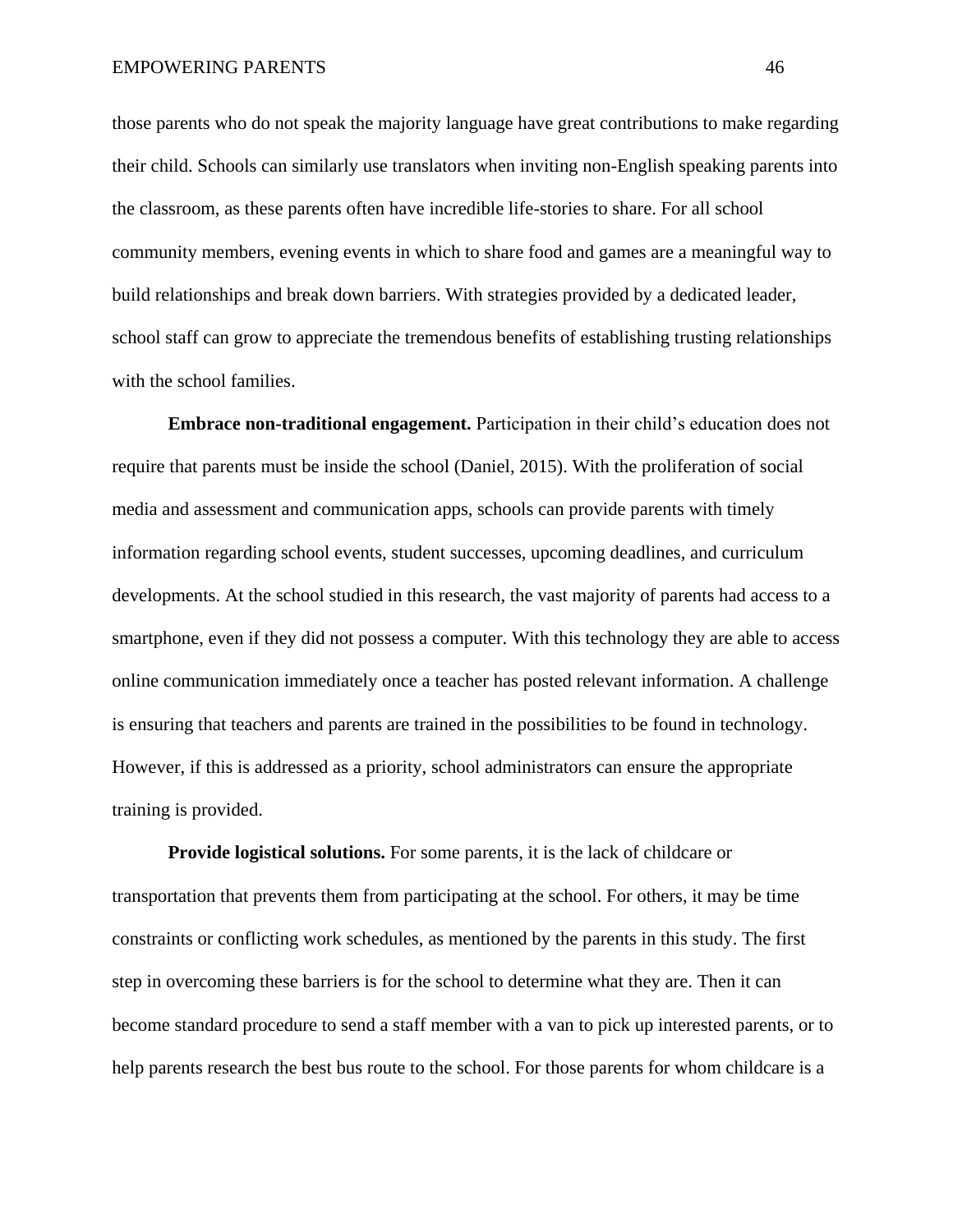concern, the school can facilitate conversations between those parents looking for childcare and those parents offering it in their homes. When parents are working multiple jobs and simply are unable to find time during the day, unconventional methods may work best, such as the technological possibilities outlined previously. Of great importance is that school staff recognize that oftentimes parents are very interested in participating at the school but are inhibited by other commitments. Of paramount importance is that teachers show understanding and compassion to parents in this situation, rather than judgement and frustration.

<span id="page-54-0"></span>**Promote overlapping spheres.** In his ecological systems theory, Urie Bronfenbrenner (1994) highlights the importance of supporting a child's development in the various "microsystems" of his environment. The home, school, and community are each microsystems that interact in Bronfenbrenner's "mesosystem." Learning, the theory tells us, is most effective when the adults in each of those microsystems works together to understand and support the child to generalize his skills to all environments.

This concept of supporting through multiple environments is the key element of Epstein's (1995) advocacy of the home, school, and community being overlapping spheres in a child's world. To accomplish this, educators must be willing to expand their view of learning as happening in all environments; not just the school. An essential first step is for educators to validate the learning that occurs on family holidays, extracurricular activities, and at the hands of elders or other learned family members. This can be done through allowing students and their families the opportunity to share important knowledge with the class using pictures, videos, or artifacts.

Due to union restraints, teachers' interactions with students are often confined to the hours of work outlined in the collective agreement. However, meaningful interaction between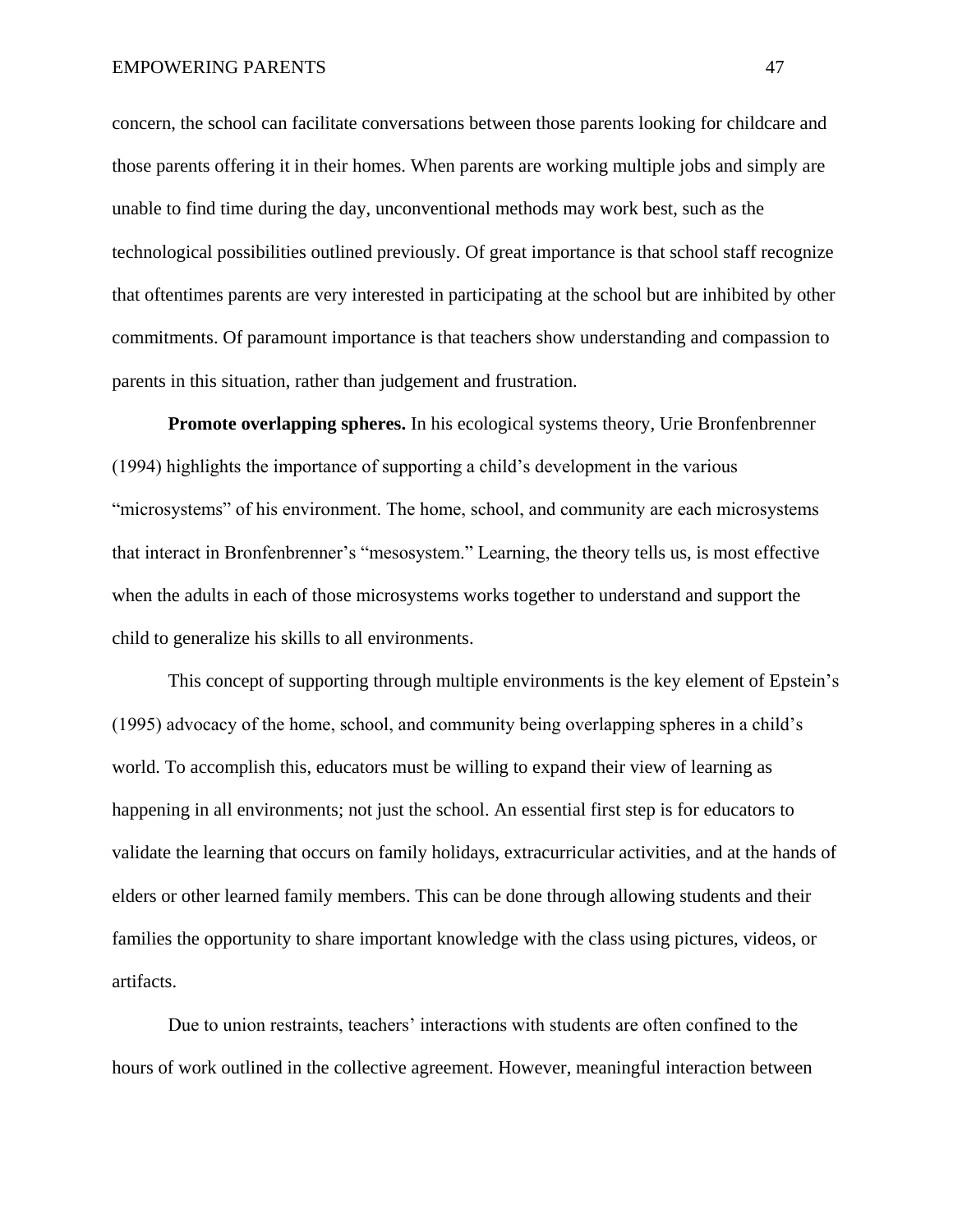spheres indicates that not all interaction need occur within the school day. Educators would have crucial opportunities for building relationships with families during weekend community events, particularly if these events were of importance to the less empowered families of minority cultures. As with any initiative, creating these opportunities outside of the school would require planning and creativity, along with the most important quality of all: a desire to build relationships built on trust and collaboration.

#### <span id="page-55-0"></span>**Conclusions**

This study supports the extant research concerning the minimal parent participation from those parents who are of a minority culture or are of low socioeconomic status. Although parents of both types were contacted for volunteering by the classroom teacher, none accepted the invitation. Rather, it was the parents who were of middle-class status and majority culture (or trained by and fluent in the majority culture) who answered the teacher's request. Overcoming the barriers to parent involvement must begin with the school, and several recommendations have been given for undertaking this immense task. It is not something that can be done by one person, or in one year. It is a task that requires full administrative support, coupled with the desire of all school staff to work collaboratively with parents. Building relationships takes time and perseverance, and must be driven by an urgency to provide the best opportunities for success to all students. Research has shown that engaging parents in the learning process is beneficial to student growth, and the current study has affirmed those results in an examination of the experiences in one classroom.

### <span id="page-55-1"></span>**Final Statement**

While the results of this study confirm previous research around parent participation in schools, there is much more to be learned. Would these same results be found in this inner-city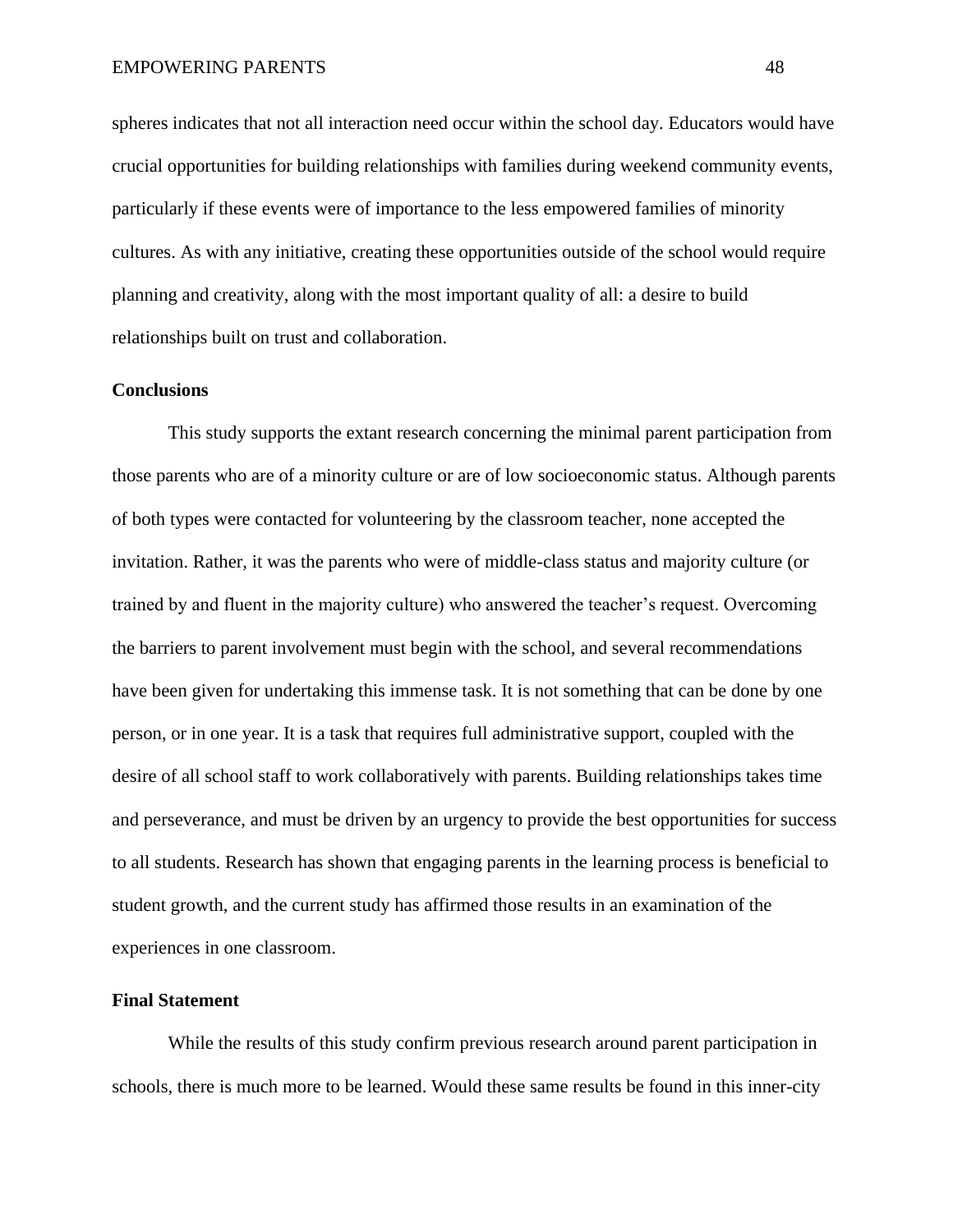school if every teacher embraced parent volunteers? If there was a school-wide acceptance of parents in the classroom, would those parents heretofore reluctant to participate begin to engage? What of the use of technology; would apps such as **FreshGrade** bridge the communication gap between teachers and parents in such a way that parents felt empowered to continue the support at home? Each of these questions lends itself to further research, and the author feels that there is an urgent need to explore these possibilities in a wide variety of schools. It is a challenge all educators need to embrace in order to help all students achieve their incredible potential.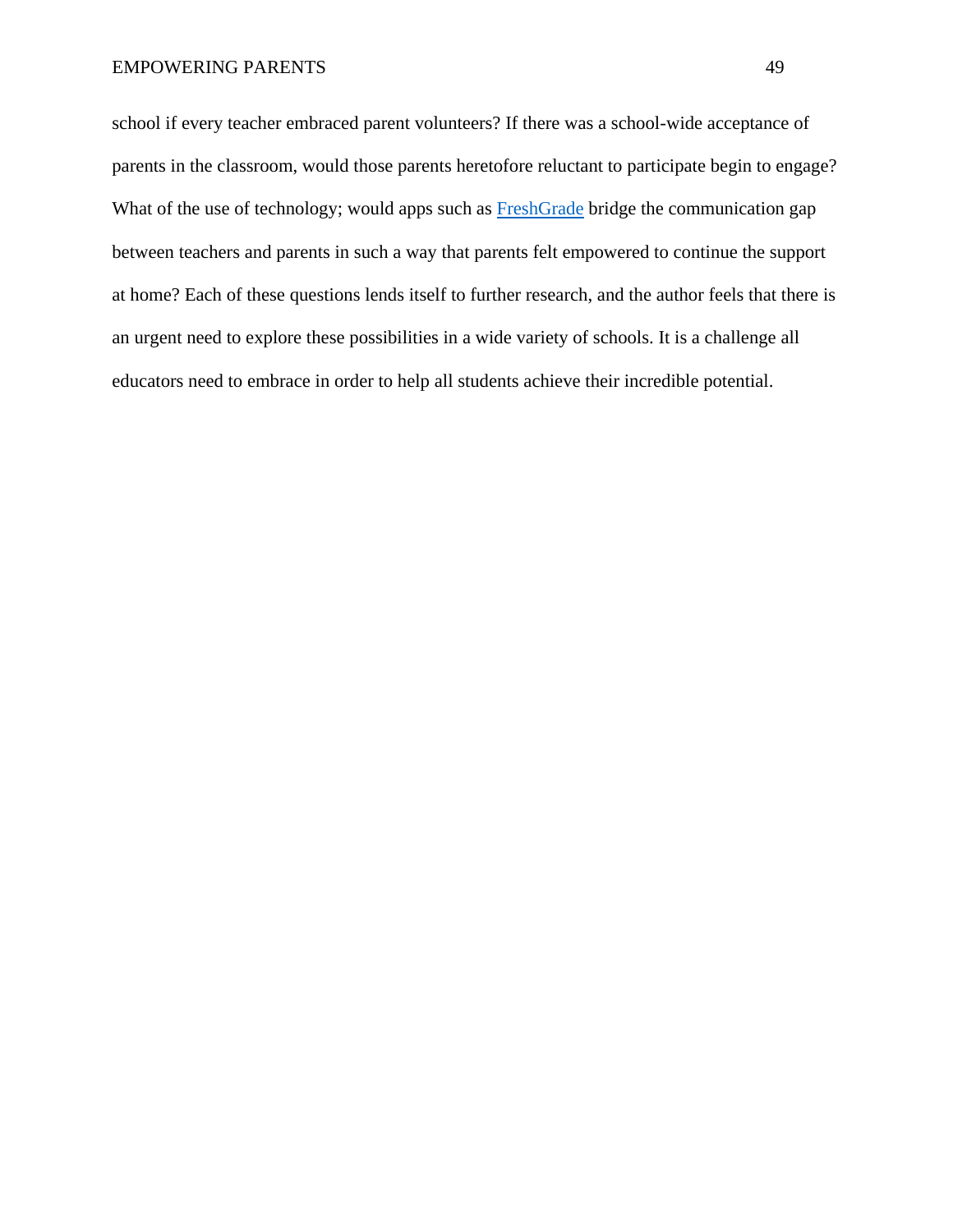#### **References**

- <span id="page-57-0"></span>Baker, T. L., Wise, J., Kelley, G., & Skiba, R. J. (2016). Identifying Barriers: Creating solutions to improve family engagement. *School Community Journal*, *26*(2), 161–184.
- Berger, E. H. (1991). Parent involvement: Yesterday and today. *The Elementary School Journal*, *91*(3), 209–219.
- Berk, L. E. (2013). *Child development* (9<sup>th</sup> ed.). Boston, MA: Pearson.

Block, P. (2008). *Community: The structure of belonging*. Oakland, CA: Berrett-Koehler.

- Bower, H., & Griffin, D. (2011). Can the Epstein Model of parental involvement work in a highminority, high-poverty elementary school? A case study. *Professional School Counseling, 15*(2), 77–87.
- Boyatzis, R. E. (1998). *Transforming qualitative information: Thematic analysis and code development*. Thousand Oaks, CA: Sage Publications, Inc.
- Bronfenbrenner, U. (1994). Ecological models of human development. In *International Encyclopedia of Education, Vol.3, 2nd. Ed.* Oxford, England: Elsevier. Reprinted in: Gauvain, M. & Cole, M. (Eds.), *Readings on the development of children, 2nd Ed.* (1993, pp. 37–43). New York, NY: Freeman.
- Chamberlin, J. (1997). A working definition of empowerment. *Psychiatric Rehabilitation Journal, 20*(4), 43–46.
- Cozby, P. C. & Rawn, C. D. (2012). *Methods in behavioural research: Canadian edition*. New York, NY: McGraw-Hill Ryerson.

Creswell, J. W. (2012). *Educational research* (4<sup>th</sup> ed.). Boston, MA: Pearson.

Crozier, G., & Davies, J. (2007). Hard to reach parents or hard to reach schools? A discussion of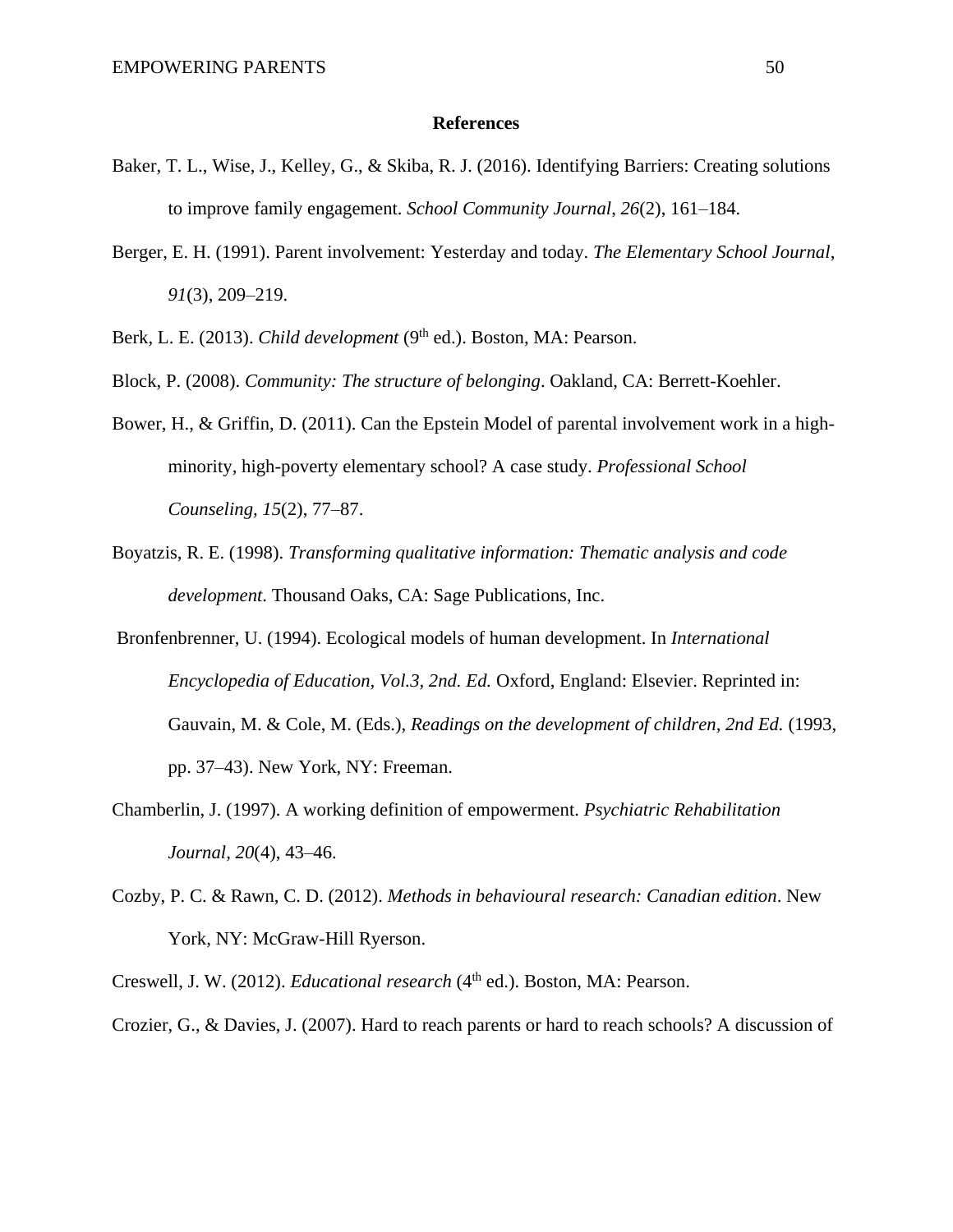home-school relations, with particular reference to Bangladeshi and Pakistani parents. *British Educational Research Journal*, *33*(3), 295–313. https://doi.org/10.1080/01411920701243578

- Daniel, G. (2015). Patterns of parent involvement: A longitudinal analysis of family school partnerships in the early years of school in Australia. *Australasian Journal of Early Childhood*, *40*(1), 119–128.
- Dauber, S. L., & Epstein, J. L. (1989). Parent attitudes and practices of parent involvement in inner-city elementary and middle schools. *Centre for Research on Elementary & Middle Schools, 33*, 2–29.
- Decusati, C. L. P., & Johnson, J. E. (2004). Parents as classroom volunteers and kindergarten students' emergent reading skills. *The Journal of Educational Research*, *97*(5), 235–247. https://doi.org/http://dx.doi.org/10.3200/JOER.97.5.235-247
- El Nokali, N., Bachman, H., & Votruba-Drzal, E. (2010). Parent involvement and children's academic and social development in elementary school. *Child Development*, *81*(3), 988– 1005. https://doi.org/10.1111/j.1467-8624.2010.01447.x
- Epstein, J. L. (1995). School/family/community partnerships: Caring for the children we share. *Phi Delta Kappan*, *76*(9), 701–712.
- Epstein, J. L., & Salinas, K. C. (2004). Partnering with families and communities. *Educational Leadership*, *61*(8), 12–19. https://doi.org/10.1097/01.NAJ.0000421001.16760.b8
- Gonzalez-DeHass, A. R., Willems, P. P., & Doan Holbein, M. F. (2005). Examining the relationship between parental involvement and student motivation. *Educational Psychology Review, 17*(2), 99–123. DOI: 10.1007/s10648-005-3949-7

Government of Canada. (2018). *Panel on research ethics.* Retrieved from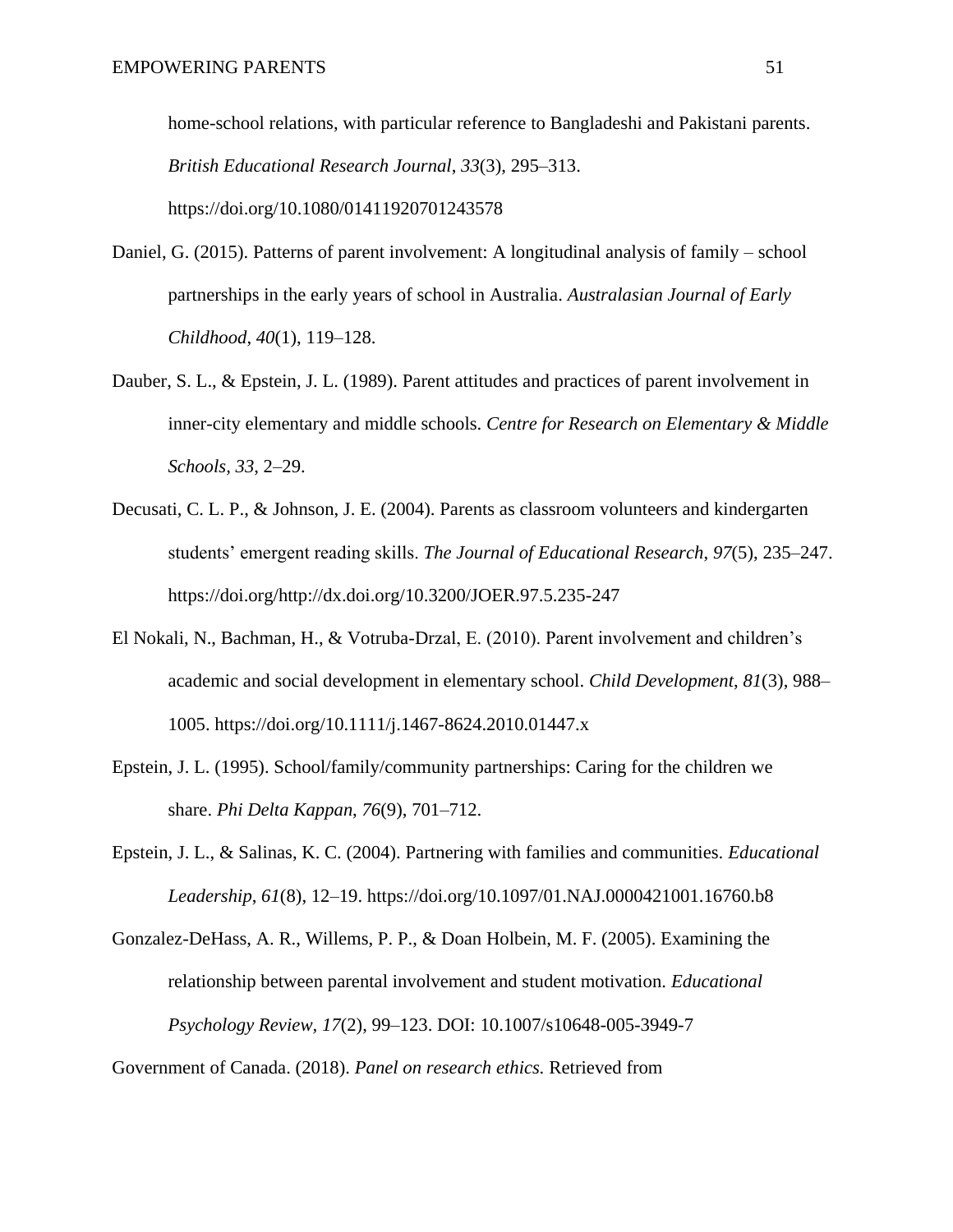[http://www.pre.ethics.gc.ca/eng/policy-politique/initiatives/tcps2-eptc2/chapter3](http://www.pre.ethics.gc.ca/eng/policy-politique/initiatives/tcps2-eptc2/chapter3-chapitre3/#ch3_en) [chapitre3/#ch3\\_en](http://www.pre.ethics.gc.ca/eng/policy-politique/initiatives/tcps2-eptc2/chapter3-chapitre3/#ch3_en)

- Halsey, P. A. (2005). Parent involvement in junior high schools: A failure to communicate. *American Secondary Education, 34*(1), 57–69.
- Hill, N. E., Castellino, D. R., Lansford, J. E., Nowlin, P., Dodge, K. A., Bates, J. E., & Pettit, G. S. (2004). Parent academic involvement as related to school behavior, achievement, and aspirations: Demographic variations across adolescence. *Child Development, 75*(5), 1491–1509.
- Hoover-Dempsey, K. V., & Sandler, H. M. (1997). Why do parents become involved in their children's education? *Review of Educational Research*, *67*(1), 3–42.
- Hoover-Dempsey, K. V., Walker, J. M., Sandler, H. M., Whetsel, D., Green, C. L, Wilkins, A. S., Closson, K. (2005). Why do parents become involved? Research findings and implications. *The Elementary School Journal, 106*(2), 105–130.
- Kim, J., & Bryan, J. (2017). A first step to a conceptual framework of parent empowerment: Exploring relationships between parent empowerment and academic performance in a national sample. *Journal of Counseling and Development, 95*, 168–179.
- Mapp, K. L. (2003). Having their say: Parents describe how and why they are involved in their children's education. *School Community Journal*, *13*(1), 35–64.
- Marshall, B., Cardon, P., Poddar, A., & Fontenot, R. (2013). Does sample size matter in qualitative research? A review of qualitative interviews in IS research. *Journal of Computer Information Systems, 54*(1), 11–22.
- McDonald, L., Miller, H., & Sandler, J. (2015). A social ecological, relationship-based strategy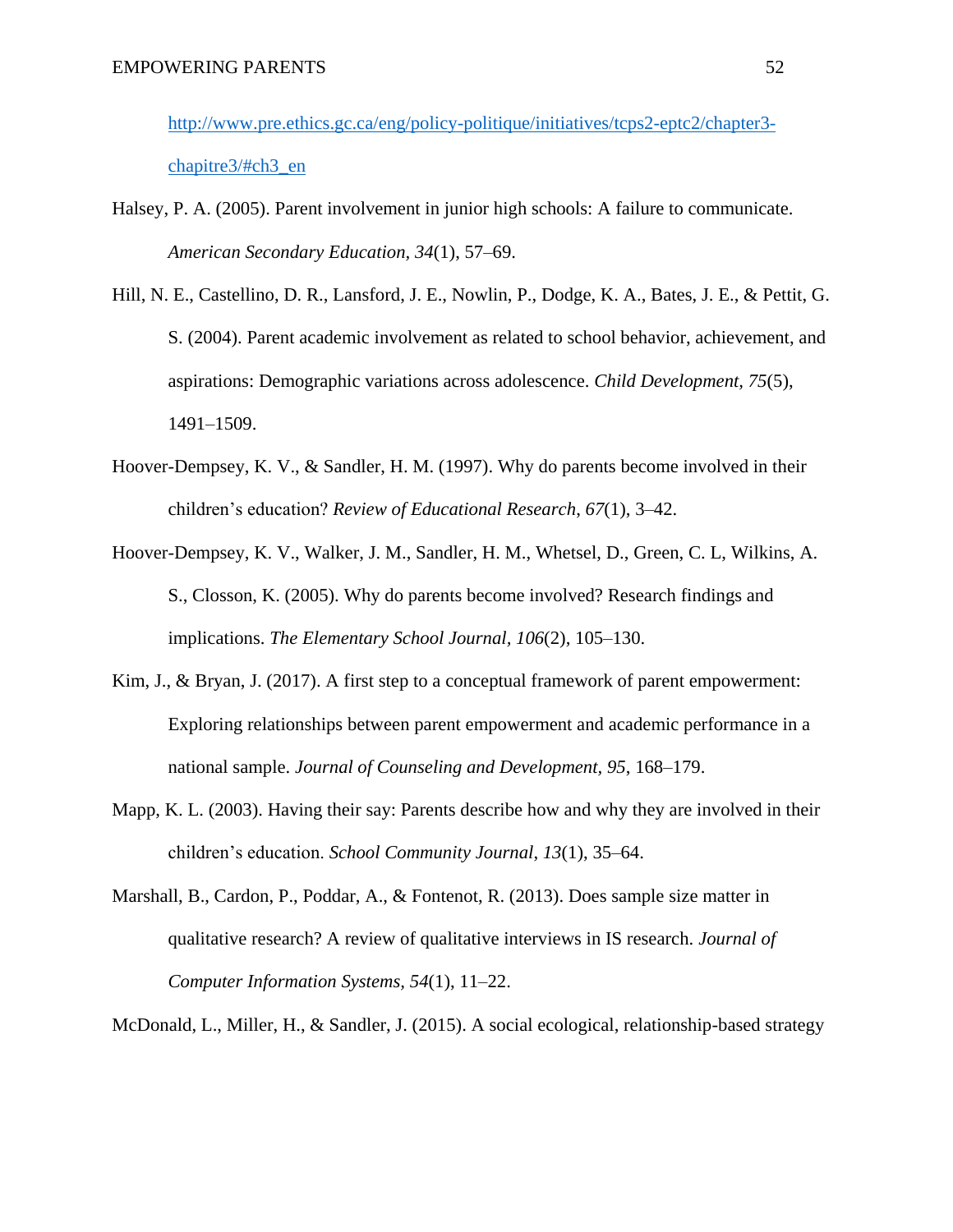for parent involvement: Families and Schools Together (FAST). *Journal of Children's Services, 10*(3), 218–230. DOI 10.1108/JCS-07-2015-0025

- McMillan, J. H., & Wergin, J. F. (2010). *Understanding and evaluating educational research*  $(4<sup>th</sup>$  ed.). Boston, MA: Pearson.
- Mo, Y. & Singh, K. (2008). Parents' relationships and involvement: Effects on students' school engagement and performance. *RMLE Online Research in Middle Level Education, 31*(10), 1–11.
- Olmstead, C. (2013). Using technology to increase parent involvement in schools. *Tech Trends, 57*(6), 28–37.
- Page, N., & Czuba, C. E. (1999). Empowerment: What is it? *The Journal of Extension, 37*(5). Retrieved from <https://www.joe.org/joe/1999october/comm1.php/comm2.php>

Province of British Columbia. (2018). *Ministry of Education*. Retrieved from [https://www2.gov.bc.ca/gov/content/governments/organizational-structure/ministries](https://www2.gov.bc.ca/gov/content/governments/organizational-structure/ministries-organizations/ministries/education)[organizations/ministries/education](https://www2.gov.bc.ca/gov/content/governments/organizational-structure/ministries-organizations/ministries/education)

- Salmon, L. (2014). Factors that affect emergent literacy development when engaging with electronic books. *Early Childhood Education, 42*, 85–92.
- Shanker, S. (2013). *Calm, alert, and learning.* Toronto, ON: Pearson.
- Shillady, A. (2014). Engaging families in diverse communities: Strategies from elementary school principals. *Young Children, 69*(4), 46–49.

Smith, J. G. (2006). Parental involvement in education among low- income families: A case study. *The School Community Journal*, *16*(1), 43–56. Retrieved from http://www.adi.org/journal/ss06/SmithSpring2006.pdf

Straumann, M., & Egger, J. (2011). Parent involvement – the practice of principals in lower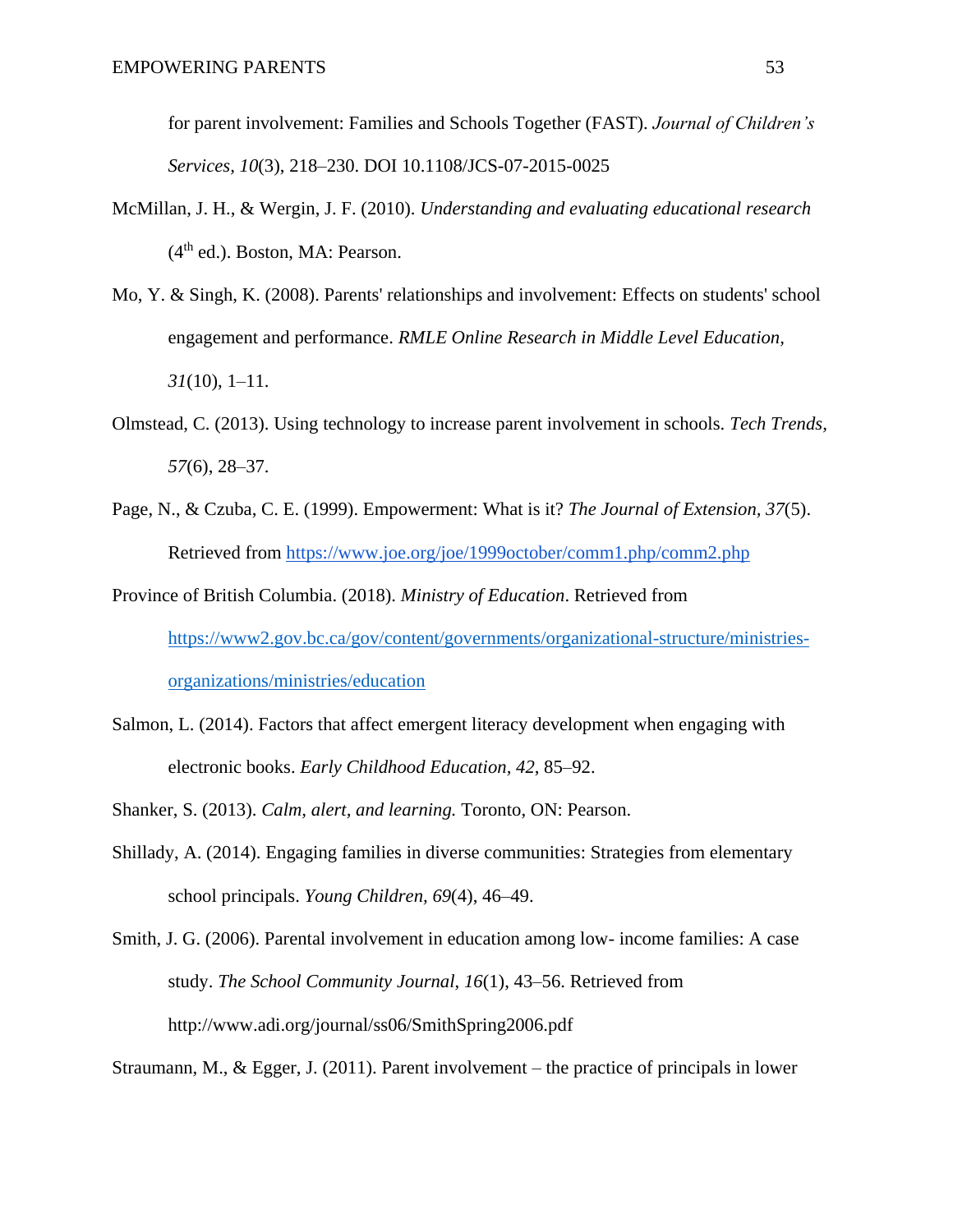primary schools in Switzerland. *International Journal about Parents in Education*, *5*(2), 86–97.

- Tang, S. (2015). Social capital and determinants of immigrant family educational involvement. *The Journal of Educational Research, 108*, 22–34. DOI:10.1080/00220671.2013.833076
- Trotman, M. F. (2001). Involving the African American parent: Recommendations to increase the level of parent involvement within African American families. *The Journal of Negro Education*, *70*(4), 275–285.
- Van Velsor, P., & Orozco, G. L. (2007). Involving low-income parents in the schools: Communitycentric strategies for school counselors. *Professional School Counseling, 11*(1), 17–24.
- Wang, M., & Sheikh-Khalil, S. (2014). Does parental involvement matter for student achievement and mental health in high school? *Child Development, 85*(2), 610–625.
- Wargo, W. G. (2015). *Identifying assumptions and limitations for your dissertation*. Menifee, CA: Academic Information Center.
- Warren, M. R., Hong, S., Rubin, C. L., & Uy, P. S. (2009). Beyond the bake sale: A communitybased relational approach to parent engagement in schools. *Teachers College Record, 111*(9), 2209–2254.
- Wright, M. O., Masten, A. S., & Narayan, A. J. (2013). Resilience processes in development: Four waves of research on positive adaptation in the context of adversity. In S. Goldstein & R. B. Brooks (Eds.), *Handbook of Resilience in Children* (pp. 15–37). New York, NY: Springer.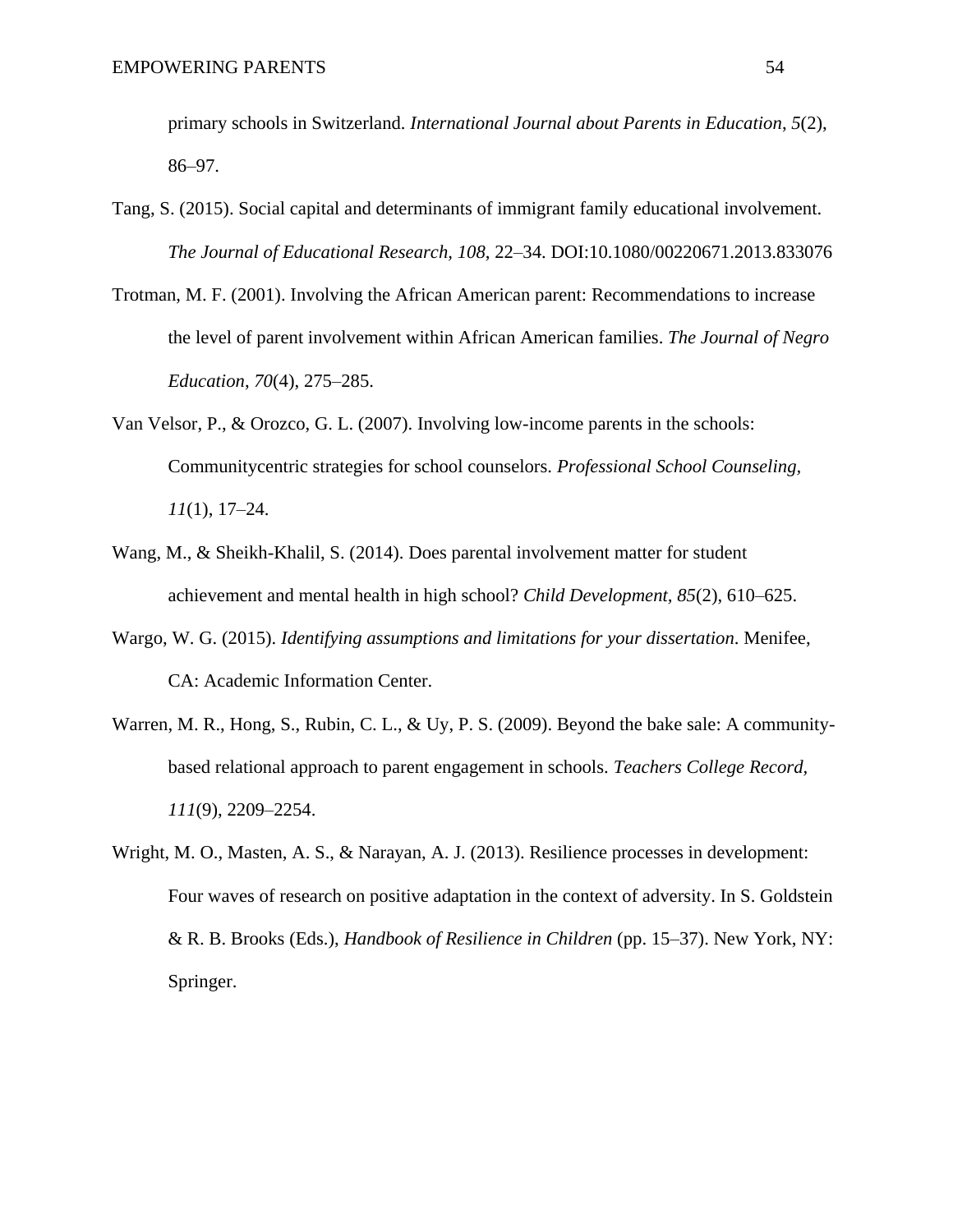# **Appendix A**

# Questions for Classroom Teacher and Parent Volunteers

# <span id="page-62-0"></span>*Questions for the Classroom Teacher:*

- 1. Can you describe your experience with parent volunteers in the classroom?
- 2. Can you describe any steps you have taken regarding parent participation in your classroom?
- 3. What was the reaction of parents when you indicated you were looking for classroom volunteers?
- 4. Can you describe your expectations for the classroom with the presence of parent volunteers?
- 5. Is there anything else you would like to tell me about his topic that I have not asked?

# *Questions for Parents:*

- 1. How did you feel when Mrs. asked for classroom volunteers?
- 2. Have you volunteered in a classroom or for large school events before? Please tell me about why or why not and if so, how you liked the experience.
- 3. Can you describe how you feel when you are in the classroom working with the children?
- 4. How do you think your child feels about your presence in the classroom?
- 5. What are some things you like to do together as a family?
- 6. How do you feel about helping your child with his or her homework? Has this changed since you started volunteering in the classroom? Please explain.
- 7. Is there anything else you would like to tell me about this topic that I have not asked?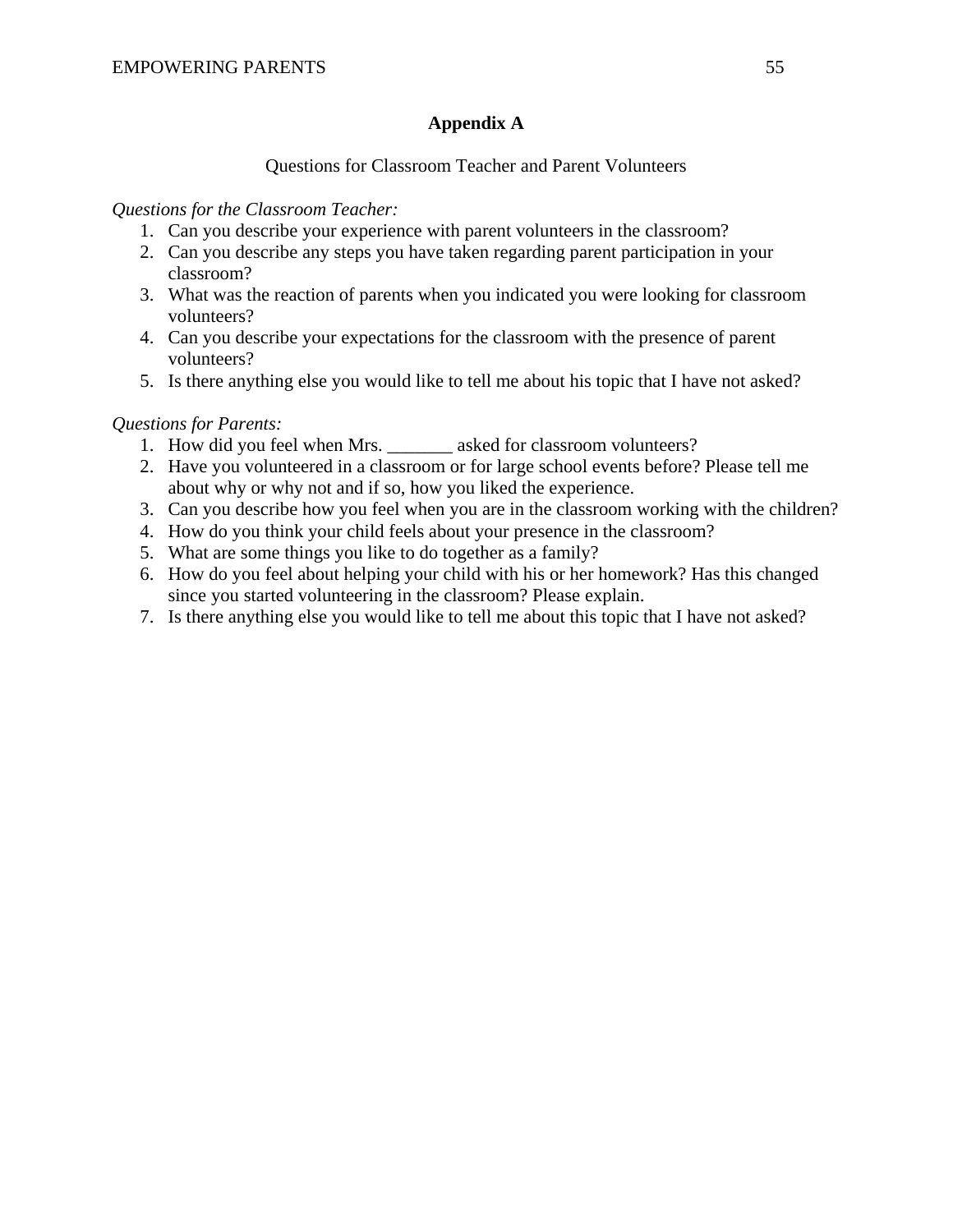# **Appendix B**

# Parent Participation Recruitment Notice

<span id="page-63-0"></span>To: Division 7 Parent Volunteers

My name is Kari Petzold and I am the learning support teacher at \_\_\_\_\_\_\_\_\_ Elementary. I am working on my Master's degree in Educational Leadership through City University.

As part of my program, I am studying the benefits of parent participation in the classroom. To gather information on what it is like to be a parent volunteer, I would like to interview parents to learn about your experiences. These interviews would take place at the school in May, 2017 and would be at a time that is convenient for you. I expect each interview to last approximately 30 minutes.

If you would like to be interviewed as part of my study, please fill out the information below and return it to the school. Information gathered in the interviews will be kept confidential, and pseudonyms will be used in my final report.

Parents who volunteer to be interviewed will receive a \$5.00 gift card to Tim Hortons as an expression of thanks.

Those who agree to be interviewed can at any time withdraw from the study with no penalty.

Sincerely,

Kari Petzold

I am interested in volunteering to be interviewed by Kari Petzold, who is doing a study on the benefits of parent participation in the classroom.

\_\_\_\_\_\_\_\_\_\_\_\_\_\_\_\_\_\_\_\_\_\_\_\_\_\_\_\_\_\_\_\_\_\_\_\_\_\_\_\_\_\_\_\_\_\_\_\_\_\_\_\_\_\_\_\_\_\_\_\_\_\_\_\_\_\_\_\_\_\_\_\_\_

To set up an interview time, I can be contacted at  $\qquad \qquad$  (phone number).

\_\_\_\_\_\_\_\_\_\_\_\_\_\_\_\_\_\_\_\_\_\_\_\_\_\_\_\_\_\_\_\_ \_\_\_\_\_\_\_\_\_\_\_\_\_\_\_\_\_\_\_\_\_\_\_\_\_\_\_\_\_\_\_

Parent name Date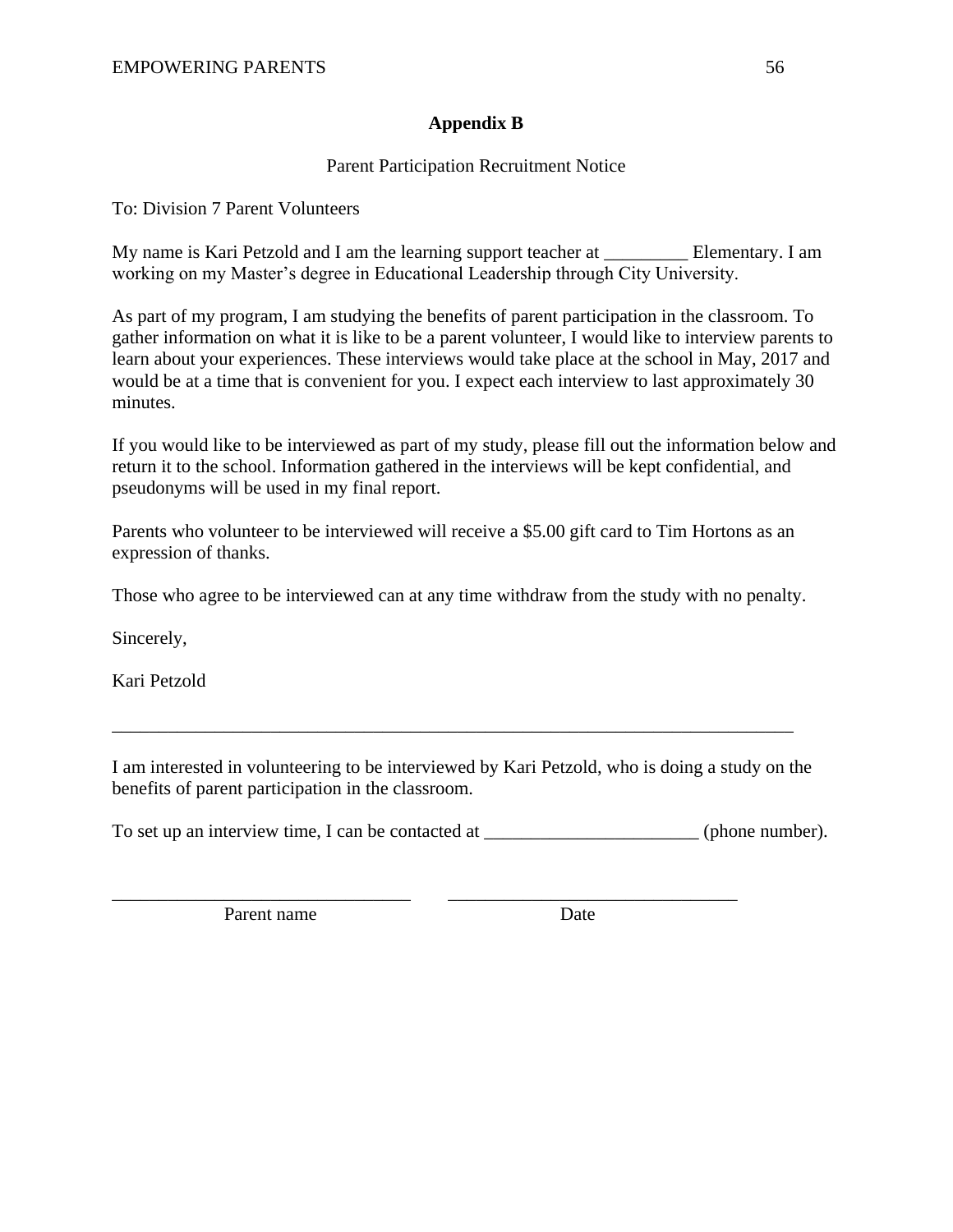# **Appendix C**

# Participant Recruitment Follow-Up

<span id="page-64-0"></span>\*This phone call will occur after receiving back notices from parents indicating that they are interested in volunteering for interviews.

"Hi, there. This is Kari Petzold, the learning support teacher at \_\_\_\_\_\_\_\_\_\_\_. I got your notice saying that you are interested in being interviewed for my research study. Thank you so much!"

# *After participant responds…*

"I would like to set up a time for us to meet for the interview. I anticipate that it will take about thirty minutes, but it may be as long as an hour. Are you able to come to the school for that amount of time some time in the next week?"

### *Set up time for interview at the school.*

"That sounds great! I'm looking forward to meeting with you. I'll make sure to meet you at the front door on our meeting day so that you know where to come. If you have any questions between now and then, I can be reached at \_\_\_\_\_\_\_\_\_\_\_\_\_(*school phone number*). I'll see you then!"